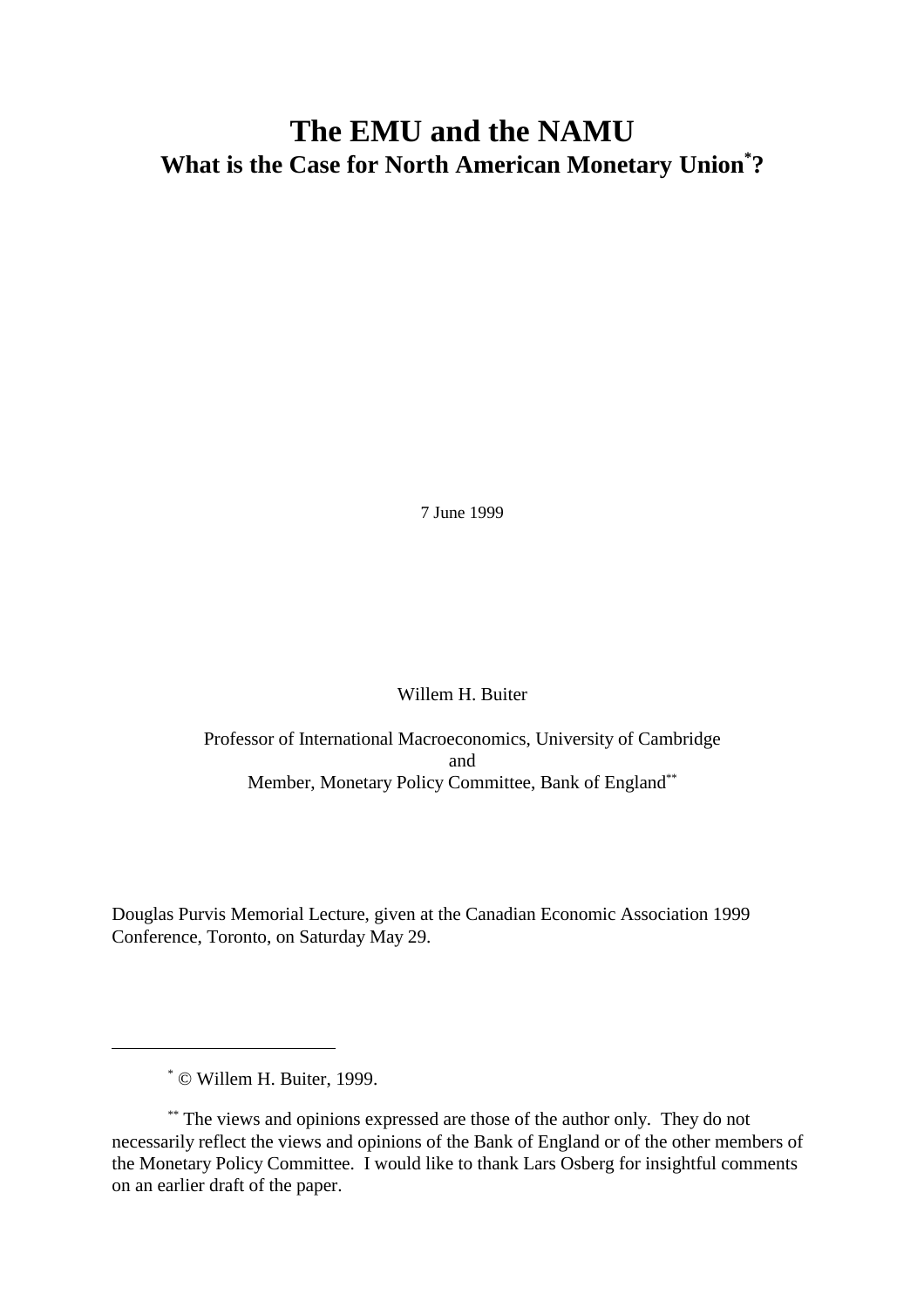### **Abstract**

The paper considers the pros and cons for Canada of monetary union between Canada and the U.S. The current Canadian monetary arrangements, a flexible exchange rate and an inflation target, are contrasted both with a unilateral adoption by Canada of the U.S. dollar and with a full, formally symmetric monetary union. Microeconomic transactions costs savings argue in favour of either form of monetary union. Seigniorage considerations argue against unilateral adoption of the U.S. dollar, but in favour of a formally symmetric monetary union. Loss of the lender of last resort is a powerful argument against unilateral monetary union. The optimal currency area arguments (which concern the macroeconomic stabilisation aspects of a permanently fixed exchange rate) probably favour either form of monetary union. The shock absorber properties of a flexible exchange rate are dominated by the extraneous instability and excess volatility inherent in a market-determined exchange rate when financial markets are highly integrated. On balance, the economic arguments favour a full, formally symmetric monetary union but not the unilateral adoption of the U.S. dollar.

Because of the absence of any democratic political institutions spanning both Canada and the U.S., the political arguments against any form of monetary union are overwhelming. Without North American Political Union, the transfer of national sovereignty to a supranational central bank would lack political legitimacy. The lack of institutions for ensuring the political accountability of a North American Central Bank means that NAMU is unlikely to happen and that, if it were to happen, it is unlikely to survive.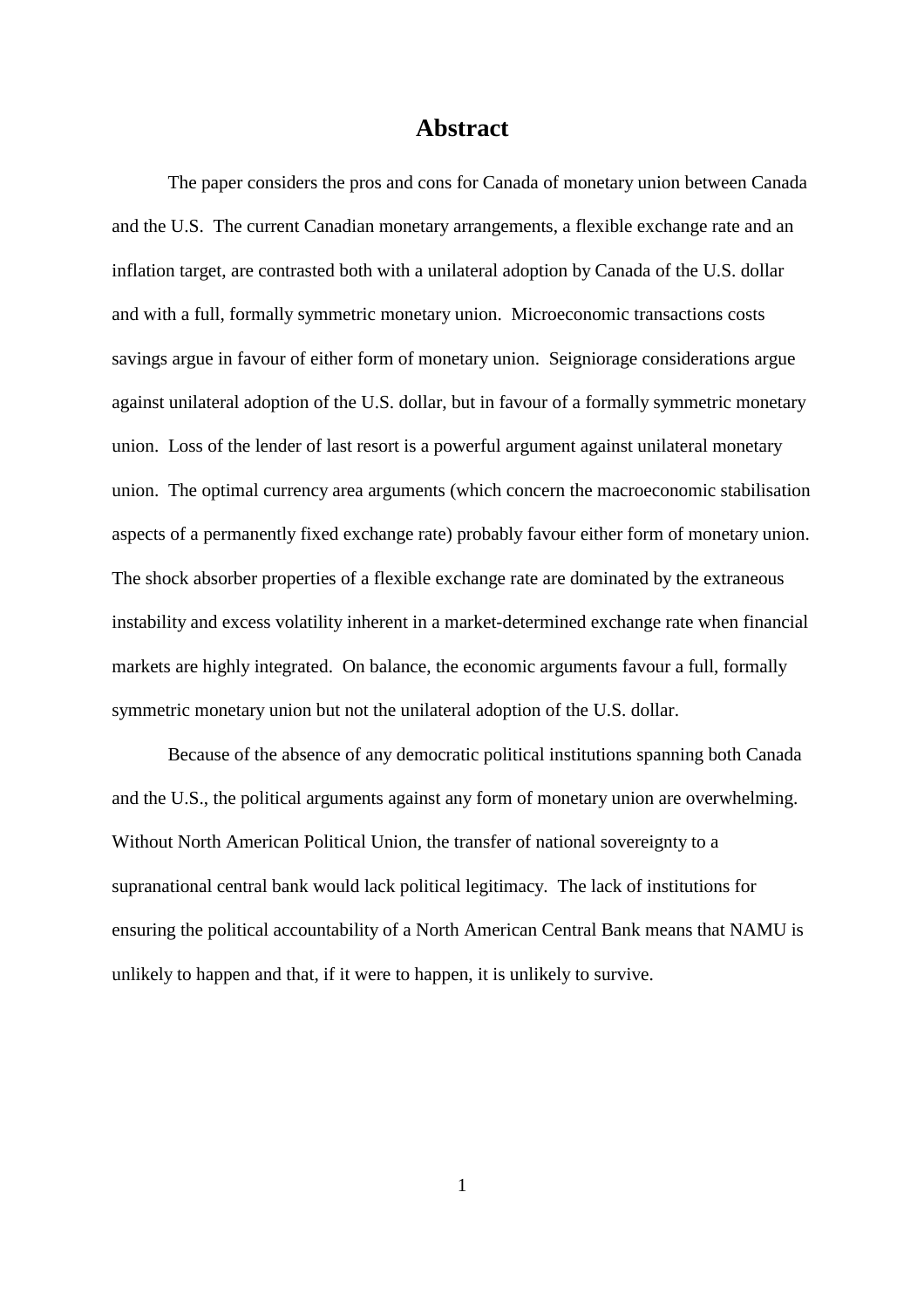### **Non-technical abstract**

The paper considers the pros and cons for Canada of monetary union between Canada and the U.S. Many of the arguments would be applicable also to the case of a wider North American Monetary Union involving the U.S., Canada and Mexico. The current Canadian monetary arrangements, a flexible exchange rate and an inflation target, are contrasted both with a unilateral adoption by Canada of the U.S. dollar and with a full, formally symmetric monetary union.

Microeconomic transactions costs savings argue in favour of either form of monetary union. Seigniorage considerations argue against unilateral adoption of the U.S. dollar, although the amounts of money involved (less than 0.25% of GDP in recent years) are small probably smaller than the transaction costs savings from eliminating the national currency. Seigniorage considerations would favour a formally symmetric monetary union, if Canada could negotiate a share of the common seigniorage based on relative population or GDP size. The reason is the considerable and growing popularity of the US dollar as a world currency.

Loss of the lender of last resort is a powerful argument against unilateral monetary union. An effective response to a systemic national financial crises requires an agency with deep and readily accessible pockets. There is no adequate substitute for the central bank in this role. Under unilateral Canadian adoption of the U.S. dollar, Canadian financial institutions would not have access to the Fed's discount window. The Fed would not have lender of last resort responsibilities vis-à-vis Canadian financial institutions.

The optimal currency area arguments (which concern the macroeconomic stabilisation aspects of a permanently fixed exchange rate) probably favour either form of monetary union.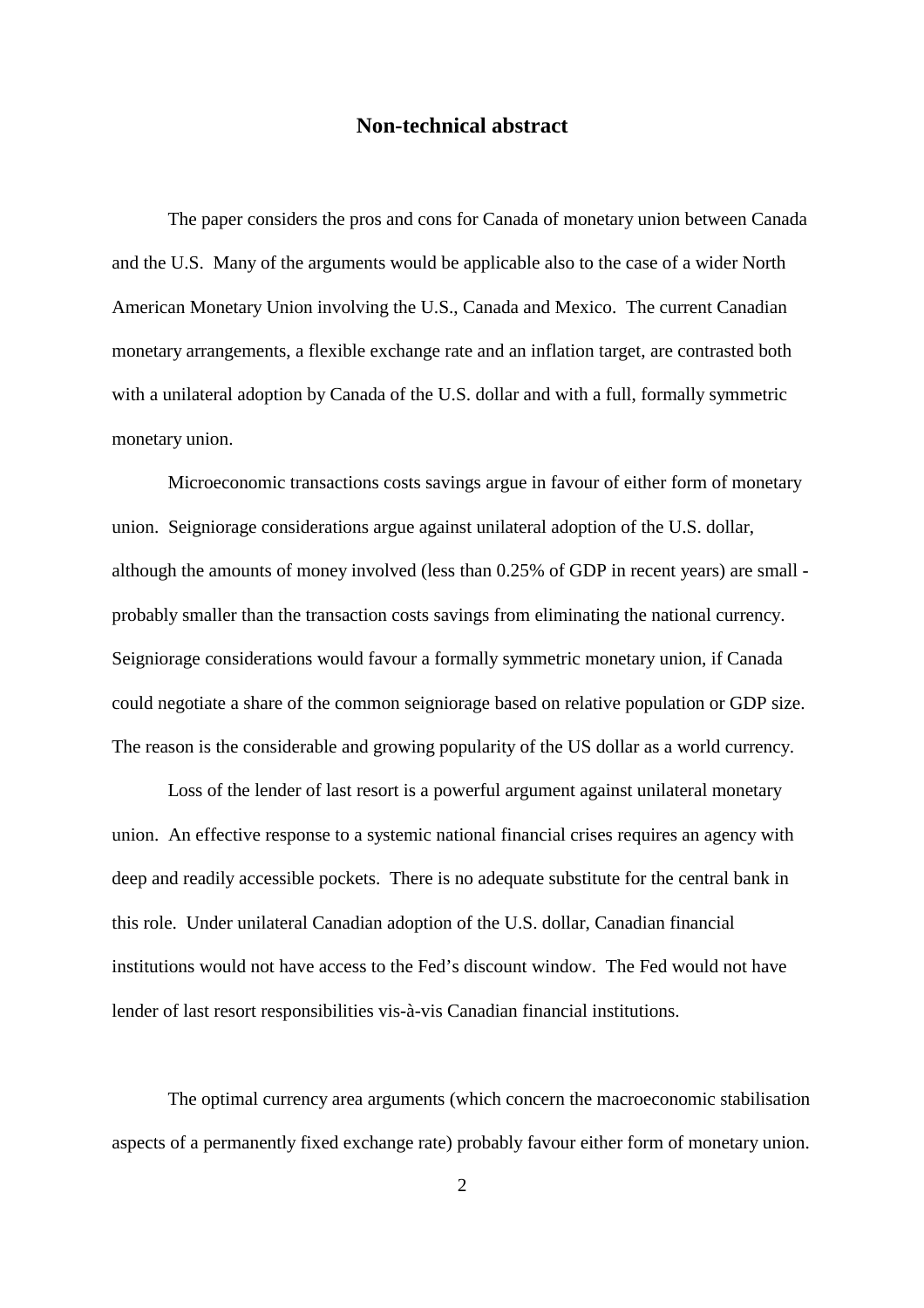A flexible exchange rate is a potentially useful shock absorber when a nation or region is hit by asymmetric shocks to the demand for or supply of goods and services. Non-synchronised national or regional business cycles are one manifestation of such asymmetric shocks or asymmetric transmission mechanism. In practice, the shock absorber properties of a flexible exchange rate are dominated by the extraneous instability and excess volatility inherent in a market-determined exchange rate when financial markets are highly integrated. Canada has a somewhat larger natural resource-based sector than the US, which means it is more likely to be subject to supply shocks and world commodity price shocks. Against that, a flexible exchange rate can be a source of commodity price shocks in domestic currency, even when world commodity prices are stable. The fact that the lion's share of Canada's trade is with the US is neither here nor there. If there were frequent and significant asymmetric shocks requiring an adjustment of Canadian-U.S. relative prices, a flexible exchange rate would be optimal even if 100% of Canada's trade were with the U.S.

Limited labour mobility and the absence of a North American Federal budget with serious redistributive powers are no obstacle to monetary union. For labour mobility to mimic a flexible nominal exchange rate, significant net migration flows would have to take place at cyclical frequencies. In existing currency unions, such as the U.S. and Canada, labour mobility is a useful mechanism for structural adjustment, but not an effective cyclical stabilisation tool. This means either that these existing currency unions are themselves not optimal currency areas, or that labour mobility is not essential for monetary union. I favour the second interpretation.

As regards the absence of a significant tax-transfer mechanism spanning the US and Canada, there is nothing that a supranational mechanism can achieve by way of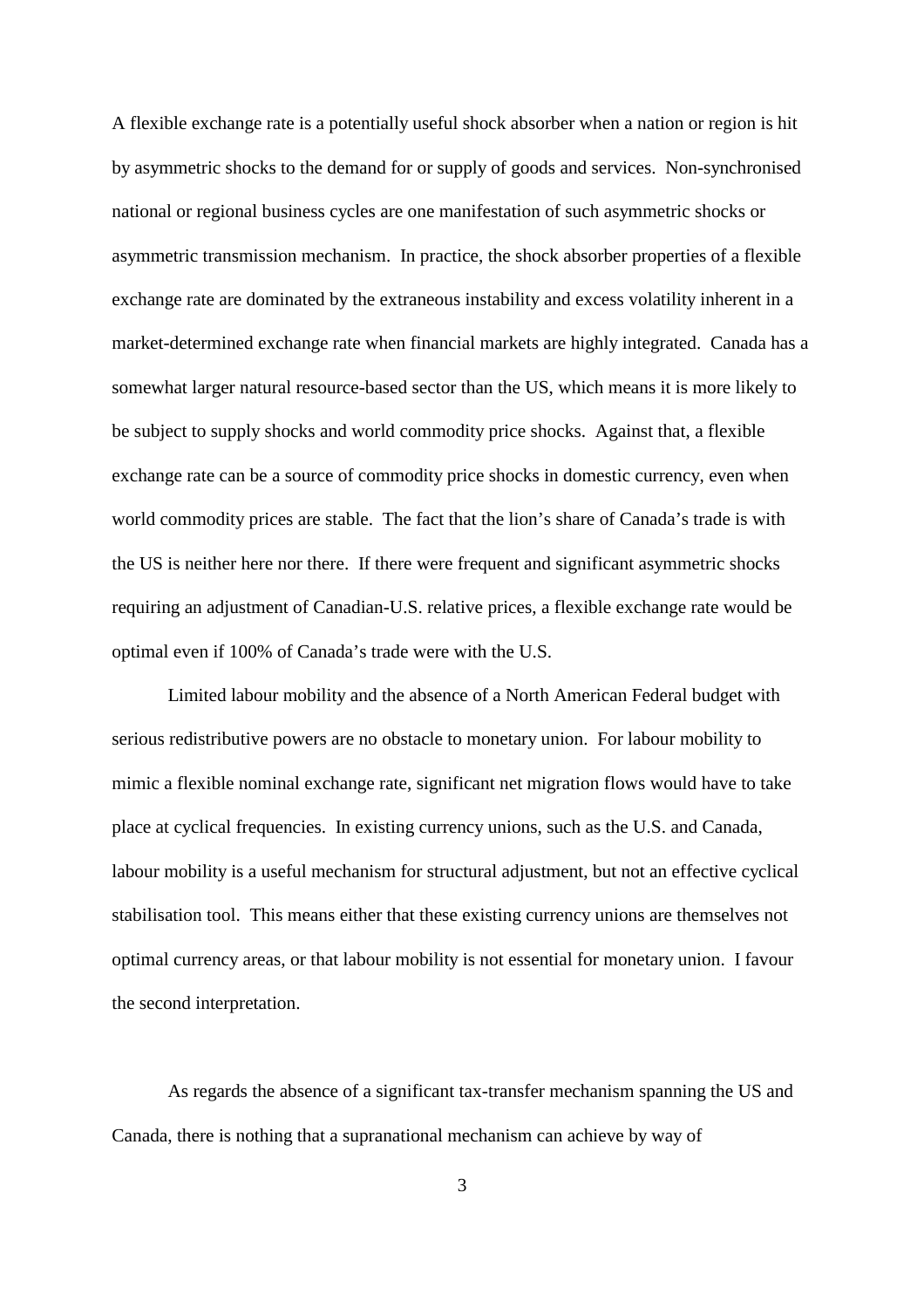macroeconomic stabilisation that cannot be achieved equally well with national or regional automatic fiscal stabilizers and associated current account imbalances. The contrary argument confuses macroeconomic stabilisation and permanent redistribution. On balance, the economic arguments favour a full, formally symmetric monetary union but not the unilateral adoption of the U.S. dollar.

Because of the absence of any democratic political institutions spanning both Canada and the U.S., the political arguments against any form of monetary union are overwhelming. Without North American Political Union, the transfer of national sovereignty to a supranational central bank would lack political legitimacy. This would be true if the monetary union is unilateral and when it takes the form of a formally symmetric monetary union. The lack of institutions for ensuring the political accountability of a North American Central Bank means that NAMU is unlikely to happen and that, if it were to happen, it is unlikely to survive. This is a key difference between any conceivable North American Monetary Union and Economic and Monetary Union in Europe.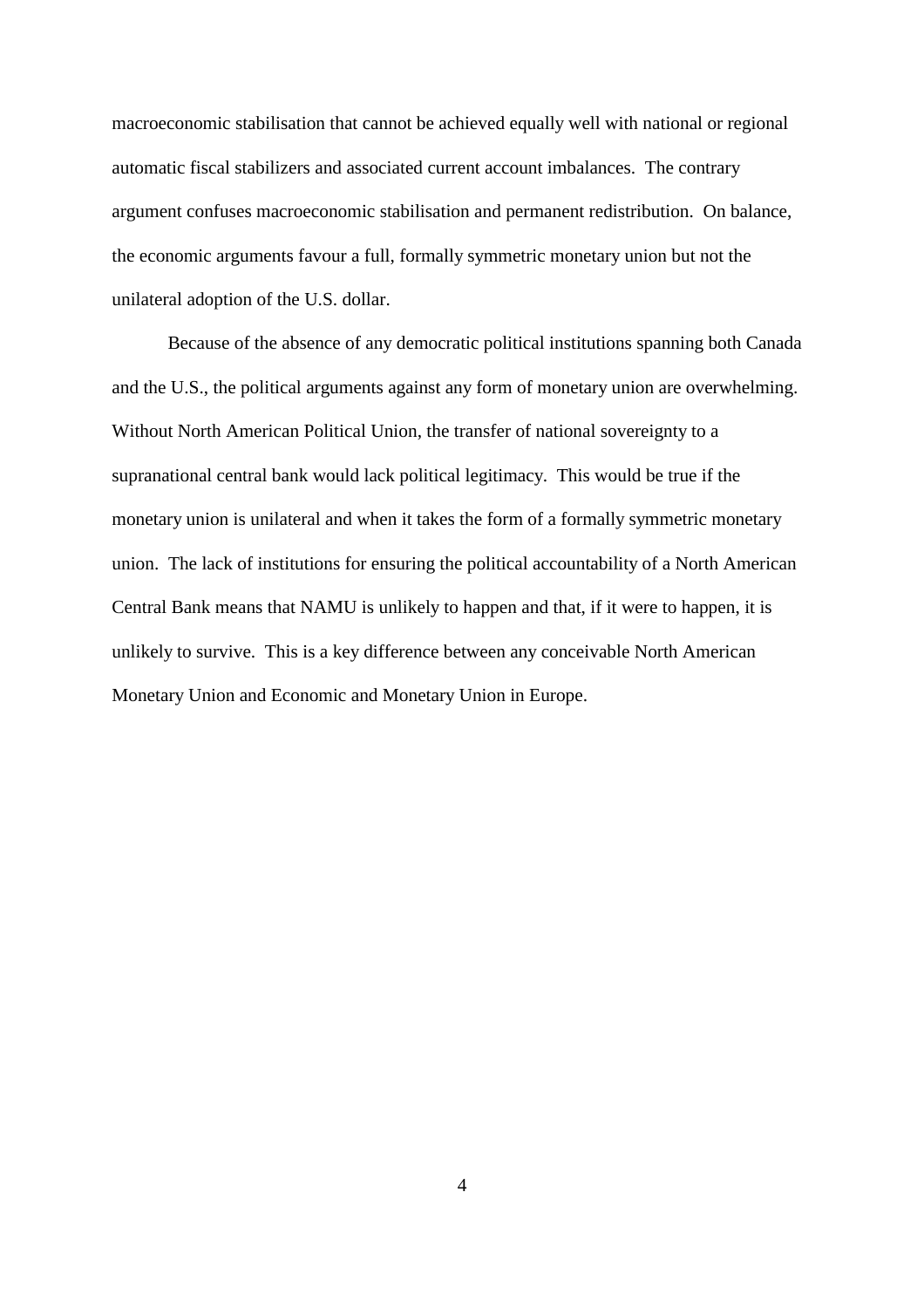**Key words:** North American Monetary Union; Optimal Currency Area; Seigniorage; Lender of Last Resort; Accountability.

**JEL Classification Codes**: E42, E44, E52, E58, F33, F36, F41, G15, H77.

**Author:** Willem H. Buiter

Bank of England, Threadneedle Street, London EC2R 8AH, UK Tel: #44-171-601 4071 Fax: #44-171-601 4610 e-mail: willem.buiter@econ.cam.ac.uk web page: http://www.econ.cam.ac.uk/faculty/buiter/index.htm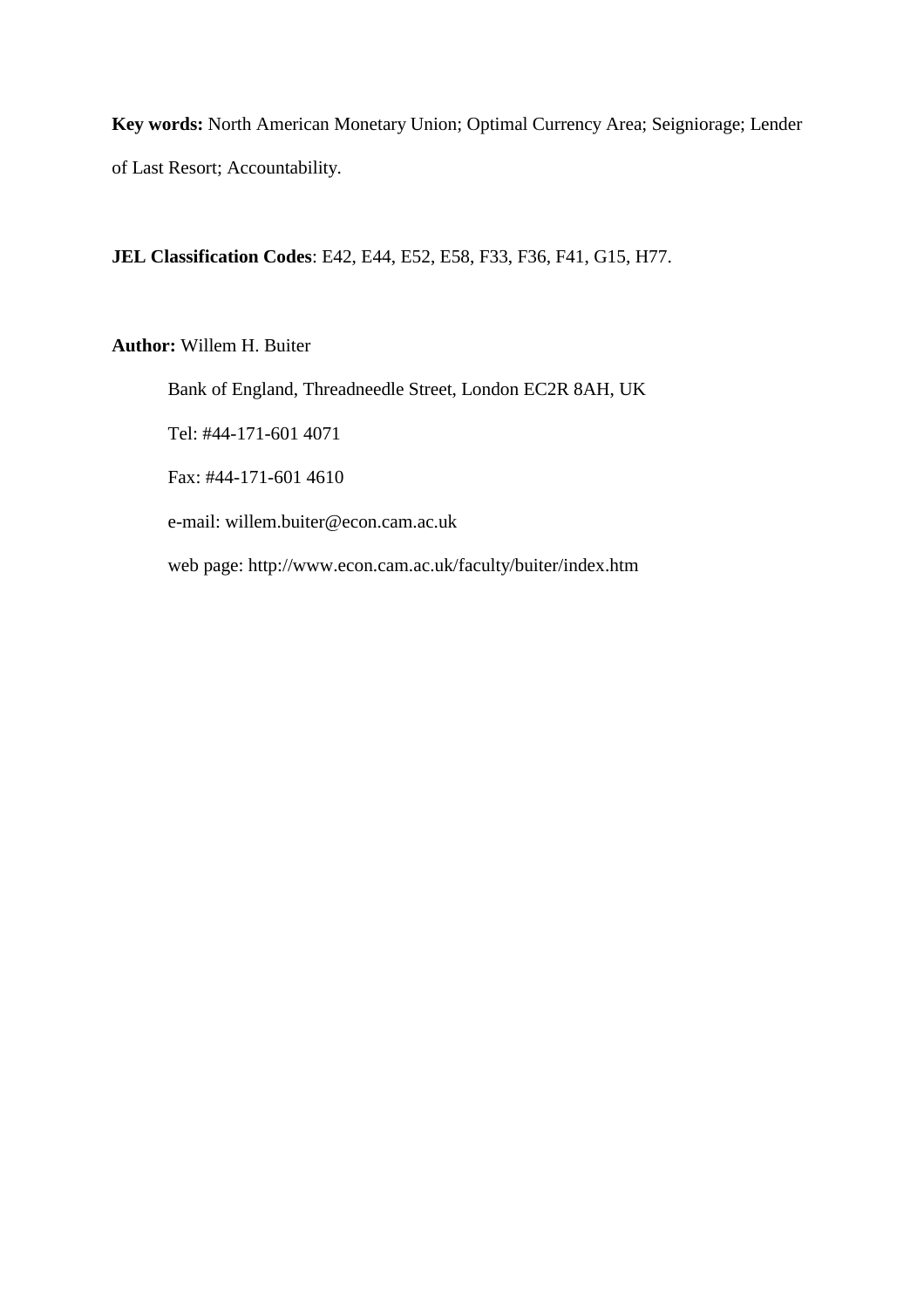### Prelude

Before I get to the subject of this lecture, I would like to say a few words about the man whose memory we honour with this lecture series. Doug Purvis was my friend. I first met him when I was a graduate student at Yale in the early seventies. Our research interests overlapped, and I was fortunate enough to co-author a paper with him (Buiter and Purvis [1983]). Doug was a very fine economist, with an uncanny knack for stripping away the inessential in order to focus, in the most transparent manner, on the key issues. He never carried this Chicago discipline ('when in doubt, leave it out') to the point that model building became art for art's sake only. He was invariably motivated by the key macroeconomic policy issues of the day. Indeed, he was passionate about the use of economic theory as a tool for improving the conduct of economic policy and the quality of life. I like to think of this as a Yale contribution to his intellectual capital. His activities as an policy adviser, in Canada and abroad, bear testimony to his ability to arbitrage effectively between the domains of scholarship and policy advice. His unexpected, tragic death was a terrible blow for all those who knew and loved him. He left the world a better, but also a rather emptier place. I will always miss his larger than life presence, his warmth, his wit and the quality of his intellect. How wonderful it would have been to be able to hear his views on North American Monetary Union! I am honoured to have been asked to contribute to this lecture series.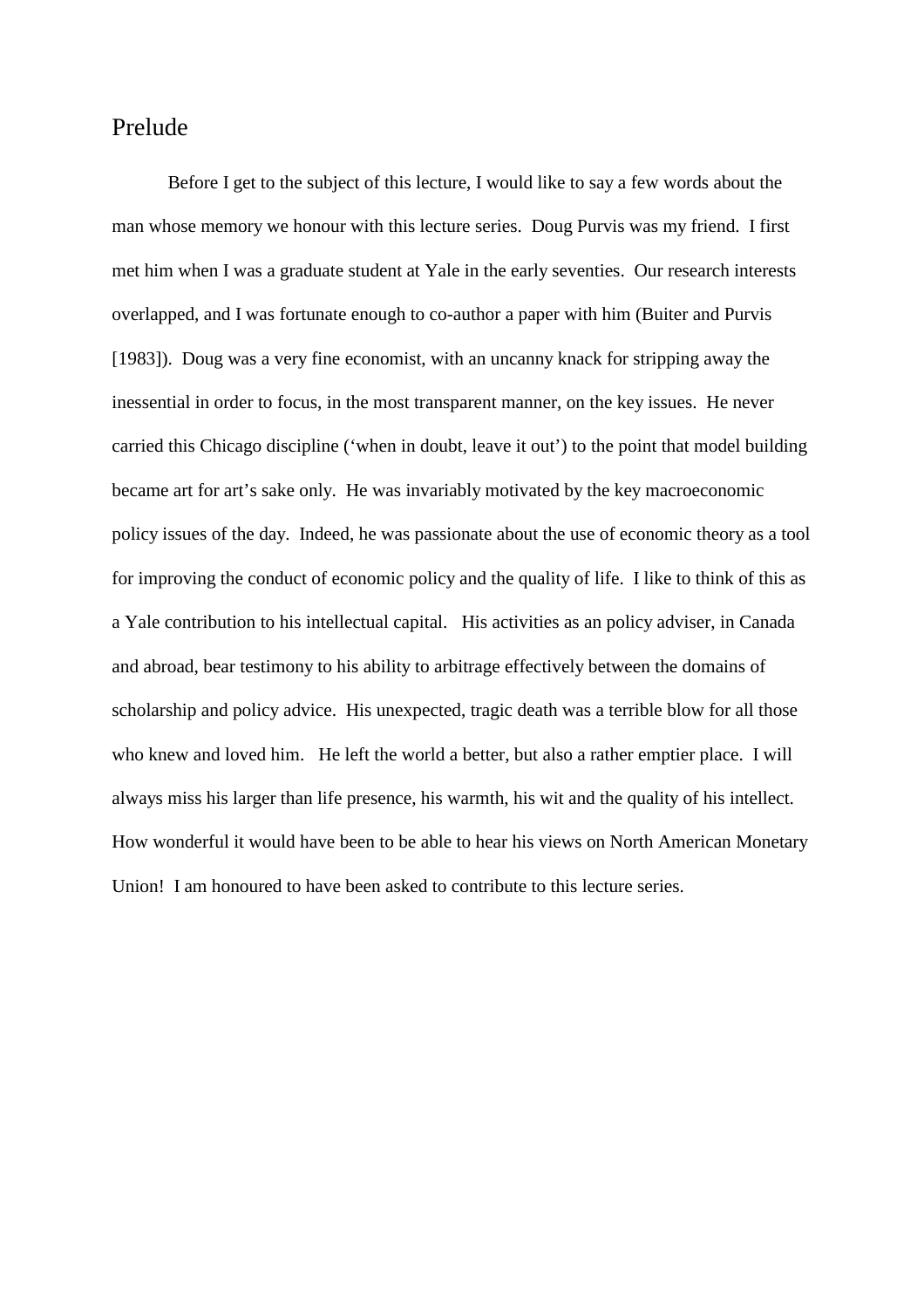## **(I) Introduction**

Currency regimes are under review everywhere. Not only in transition economies, developing countries and emerging market economies, but also in some of the most industrially advanced countries of the world. On January 1, 1999, eleven of the fifteen EU members successfully launched their common currency, the euro by pooling their national monetary sovereignties in a common, supranational monetary sovereignty, institutionally expressed in a 'unitary' supranational central bank, the European Central Bank (ECB), with the member national central banks (ncbs) reduced to a role rather like that of regional reserve banks in the Federal Reserve System.<sup>1</sup>

In view of these epochal changes taking place in Western Europe, it is not surprising that the question has been raised as to whether EMU might be an appropriate model for North America (the USA, Canada and Mexico).<sup>2</sup> In what follows I will review the main issues that determine the answer to that question. My discussion will mainly focus on the pros and cons of monetary union between the USA and Canada, although many of the relevant considerations are applicable to Mexican membership in a North American Monetary Union

<sup>&</sup>lt;sup>1</sup> Technically, the national central banks are the shareholders of the ECB. The Maastricht and Amsterdam treaties distinguish between the ECB and the European System of Central Banks (ESCB), the collective of the ECB and the national central banks. In publications of the ECB and in public statements of its Executive Board members, there are frequent references to the 'Eurosystem' (an obvious echo of the Federal Reserve System). Each national central bank provides one member of the decision-making Governing Council of the ECB (which consists of the 11 national central bank governors and 6 executive board members) and certain aspects of the implementation of the centrally determined monetary policy are administratively decentralised through the ncbs. None of this detracts from the reality that the ECB/ESCB is a 'unitary' central bank. Monetary policy authority is unambiguously centralised in Frankfurt and, the ncbs have effectively become the regional branch banks of the ECB.

<sup>&</sup>lt;sup>2</sup> See e.g. Courchene [1993, 1998]. Suttle [1999] and Laidler [1999]. Unilateral dollarisation has also been proposed for Argentina, which currently has a currency board arrangement with the US dollar.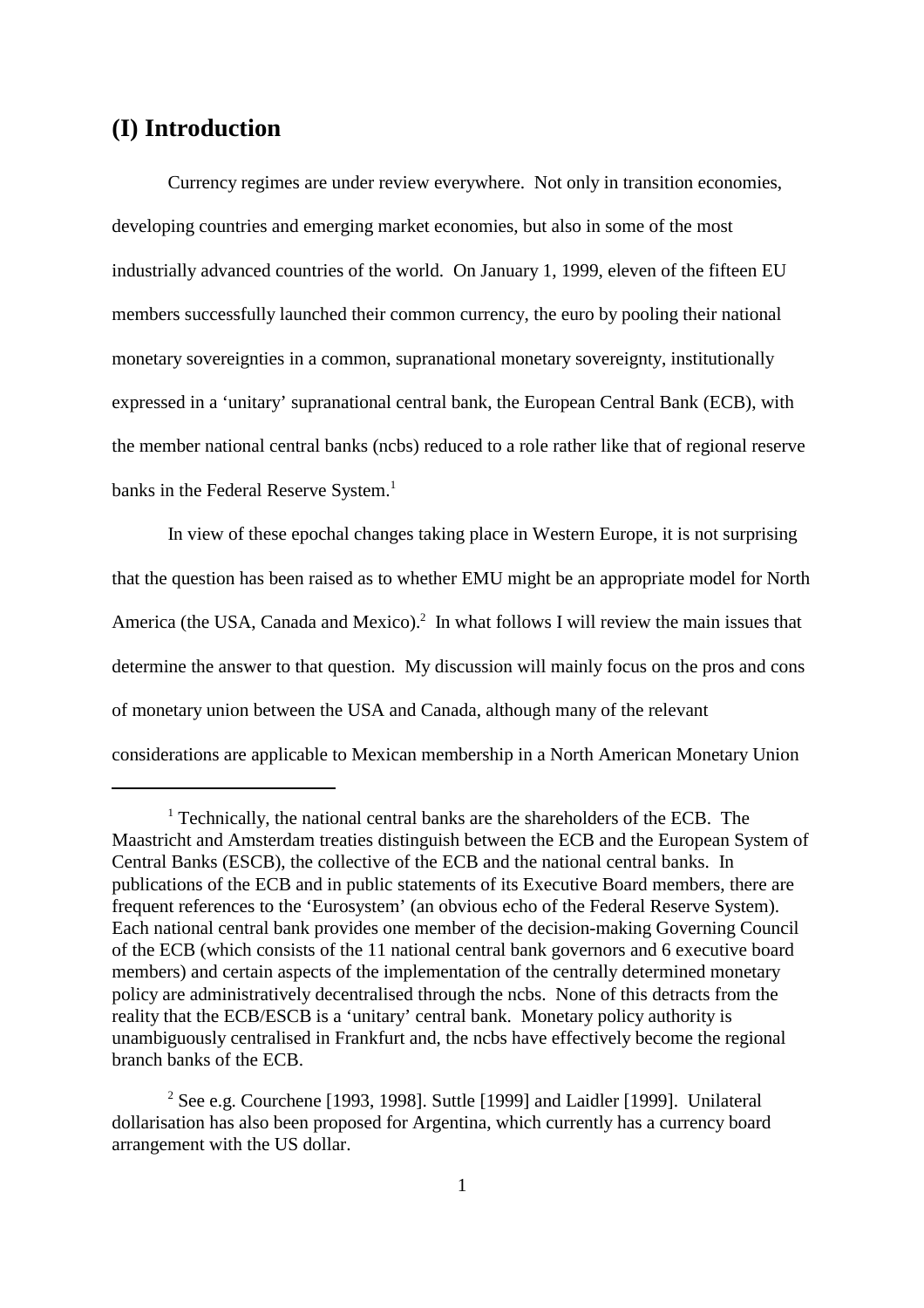(NAMU) as well.

I will restrict the discussion to a comparison of just two currency regimes. The first is a continuation of the current Canadian arrangement:: a floating exchange rate and a slightly opaque inflation target.<sup>3</sup> The second is a monetary union with the USA. Here I distinguish between two kinds of monetary union. The first kind is a full and formal monetary union, what I will call a (formally) *symmetric* monetary union.<sup>4</sup> Canada would get its fair share of the NAMU-wide seigniorage; financial institutions in all member nations would have access to the discount window of the NAMUFed on equal terms; the NAMUFed would act as lender of last resort on the same terms and conditions in all member nations; and the monetary policy of the NAMUFed would be directed at price stability and economic activity in the NAMU area as a whole. Effectively, from a monetary point of view, Canada would be the 13<sup>th</sup> Reserve District of the Federal Reserve System, and would have a permanent seat on the FOMC.

The second kind of monetary union would be the unilateral adoption by a country (Canada) of the currency of another nation (the US dollar) as the only legal tender.<sup>5</sup> I will

<sup>&</sup>lt;sup>3</sup>The target for inflation is supposed to be a range for the annual proportional rate of increase in the CPI of between 1 and 3 percent. It is unclear whether this target range is symmetric around 2 percent. My reading of the recent policy record and of statements by top officials from the Central Bank of Canada and the Federal ministry of finance suggest that a given positive deviation from 2 percent inflation would be frowned upon more than an equal negative deviation.

<sup>4</sup> Formal symmetry means that participating nation states share in the costs and benefits of the monetary union in a way that represents their economic size or weight, and that their representation on the decision making council of the supranational central bank (the NAMUFed) likewise reflects their economic importance in the union. Clearly, in a formally symmetric union between countries of very different economic size, the larger member(s) will be the dominant partners. In a NAMU, the USA would effectively run the show.

<sup>5</sup> For concreteness, I will only consider the case of a unilateral adoption of the US dollar by Canada. The case of a unilateral adoption by the US of the Canadian dollar would be more fun, but less relevant. Henceforth, dollarisation means *US*-dollarisation.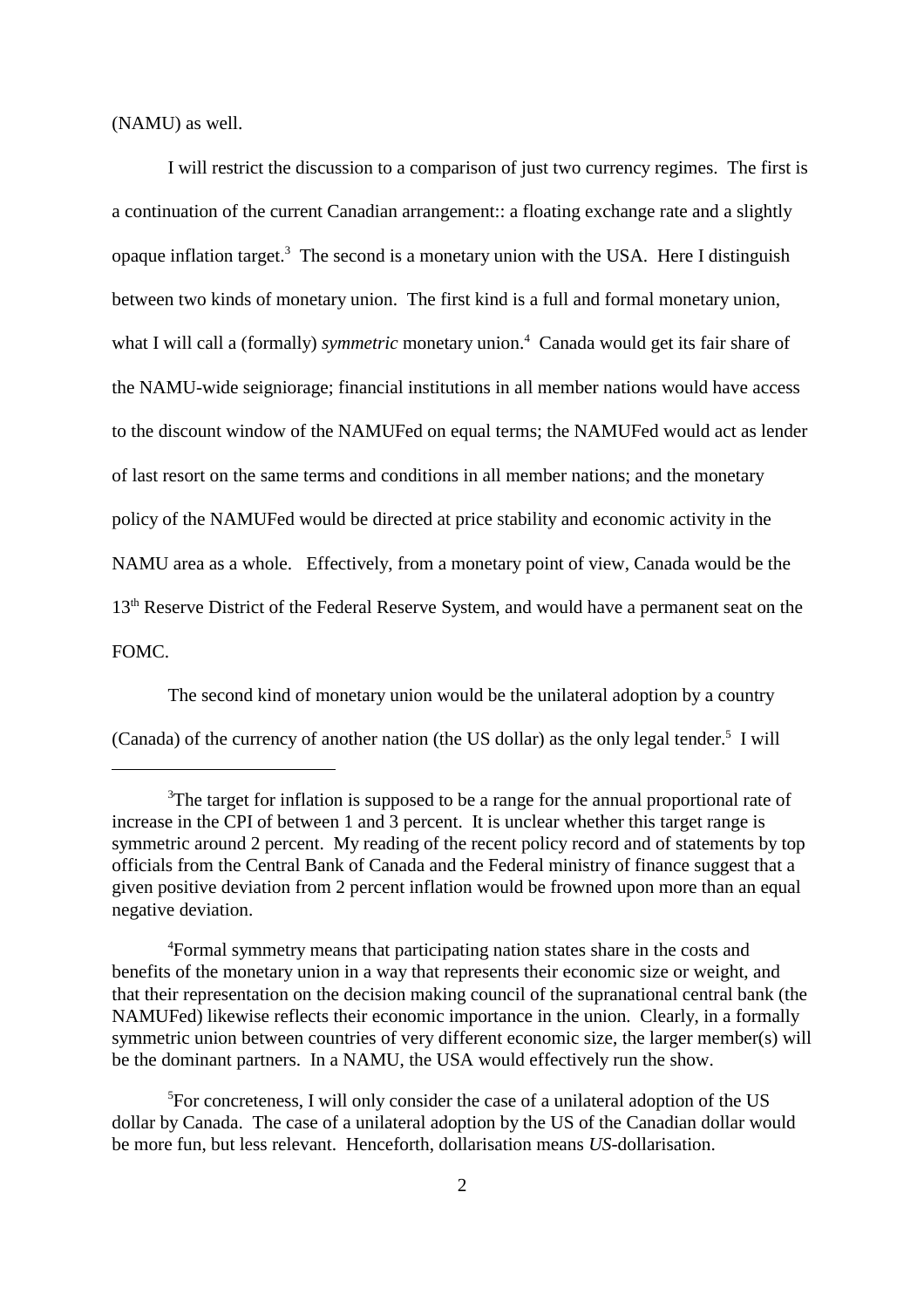refer to this kind of monetary union as an a*symmetric* monetary union. Such unilateral '(US- ) dolarisation' would not provide Canada with a share of the seigniorage revenues of the common currency area. There would be no access to the Fed discount window. The Fed would not have any lender of last resort responsibilities vis-à-vis the financial institutions of Canada. There would be no seat on the FOMC and monetary policy by the Fed would be conducted purely in the US national interest, as perceived by the FOMC.

There are many other possible arrangements. An adjustable currency peg vis-à-vis the USA dollar (or vis-à-vis a basket of currencies) is one. Another is a currency board, a legislatively fixed exchange rate (presumably vis-à-vis the USA dollar) with 100% reserve backing of domestic currency issue. A third is a legislatively fixed exchange rate without 100% reserve backing of domestic currency issue, that is, with scope for domestic credit expansion.

Even if we restrict ourselves to floating or flexible exchange rate regimes, there is a wide range of possible objectives and at least two choices of monetary instruments to consider. Single nominal targets, such as inflation targets or price level targets are one, currently popular, option. Multiple targets, for instance an inflation target augmented with output gap or unemployment objectives are other popular candidates.<sup>6</sup> The ordering of the targets can either be lexicographic, as in the UK and in Euroland, or more symmetric, with non-zero weights attached to all objectives, as in the USA. The horizon over which the target or targets are to be pursued can differ, as can the operational definition of the inflation target.

There is no modern central bank that does not have price stability as at least one of its targets. An interpretation of the current Canadian monetary arrangements as one of pursuing

<sup>&</sup>lt;sup>6</sup>The USA is unusual in having three targets: maximum employment, price stability and interest rate stability.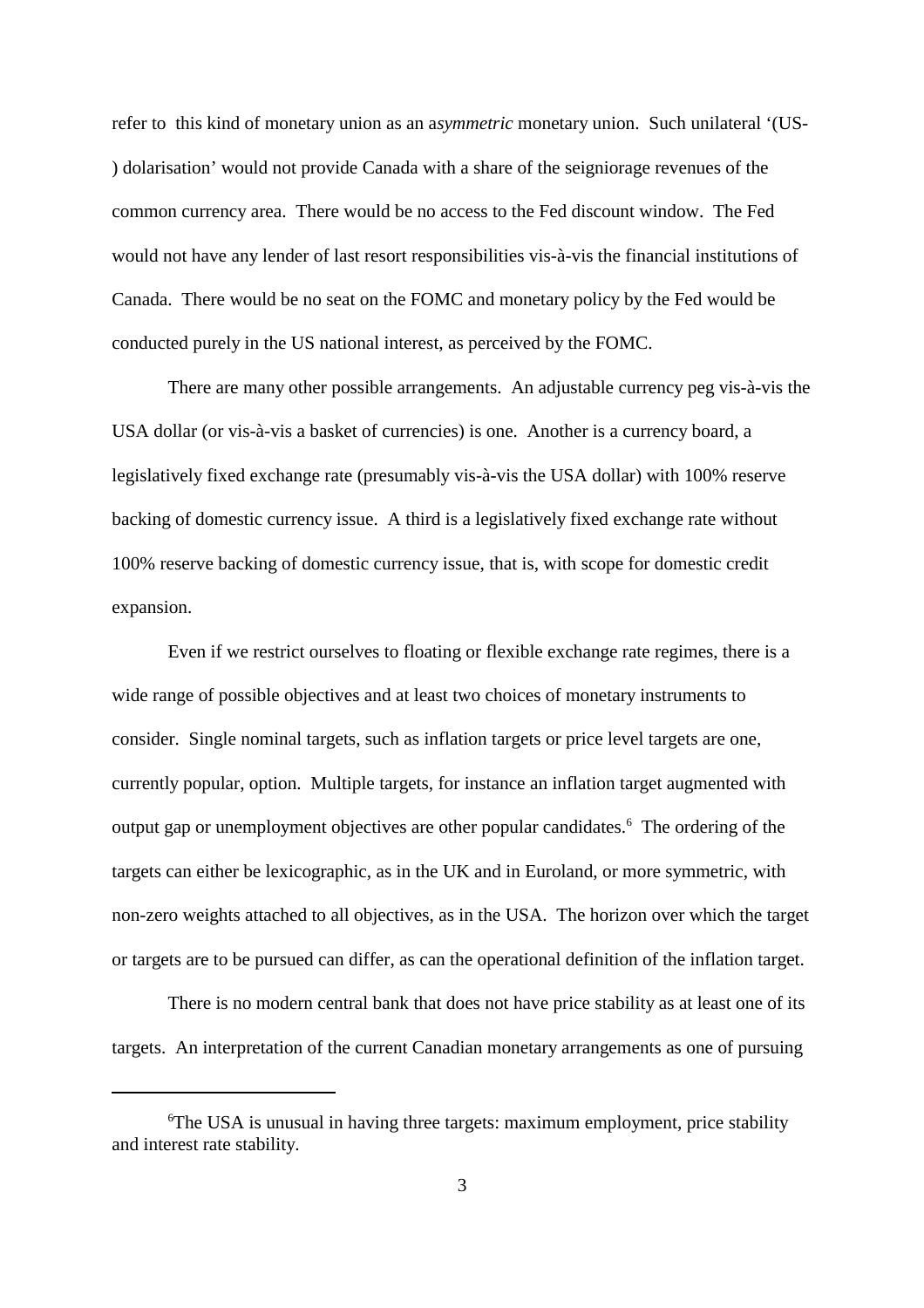the objective of price stability through a low target for the inflation rate of a broadly based consumer price index, containing both domestically produced and imported goods and services, seems reasonable (see e.g. Thiessen [1998, 1999] and Freedman [1995]).<sup>7</sup> Even if the Canadian inflation target is not formally symmetric, the existence of a range with a lower bound of one percent does put a floor under how far real economic activity can weaken in response to a contractionary shock to aggregate demand, just as the upper bound of three percent sets a ceiling on how high inflation can go. It is not completely clear to me whether the stabilisation of output and employment around their capacity or natural levels is a subsidiary objective in its own right, or an implication of the pursuit of a symmetric inflation target, when the majority of the shocks hitting the economy are shocks to aggregate demand.

In a floating exchange rate world, there are two options as regards the choice of the monetary instrument<sup>8</sup>: the monetary base and a short nominal interest rate. Changes in the monetary base can have as their counterpart on the asset side of the central bank balance sheet, either changes in external reserves or changes in domestic credit. In a world with unrestricted international capital mobility, the composition of the asset side of the central bank's balance sheet is irrelevant. Sterilized foreign exchange market intervention then has no effect on anything, nominal or real. In practice, no central bank I know of has ever practiced monetary base control. The reason is that the velocity of circulation of the monetary base is far too noisy to make the monetary base a desirable instrument of monetary control. This leaves the cost of borrowing the monetary base, that is, the short risk-free

<sup>&</sup>lt;sup>7</sup>I must confess, however, to still being quite befuddled about the meaning and role of the monetary conditions index in the conduct of Canadian monetary policy (see Freedman [1995]).

<sup>&</sup>lt;sup>8</sup>I am restricting the discussion to market-based methods of monetary control. Credit rationing etc. are not considered.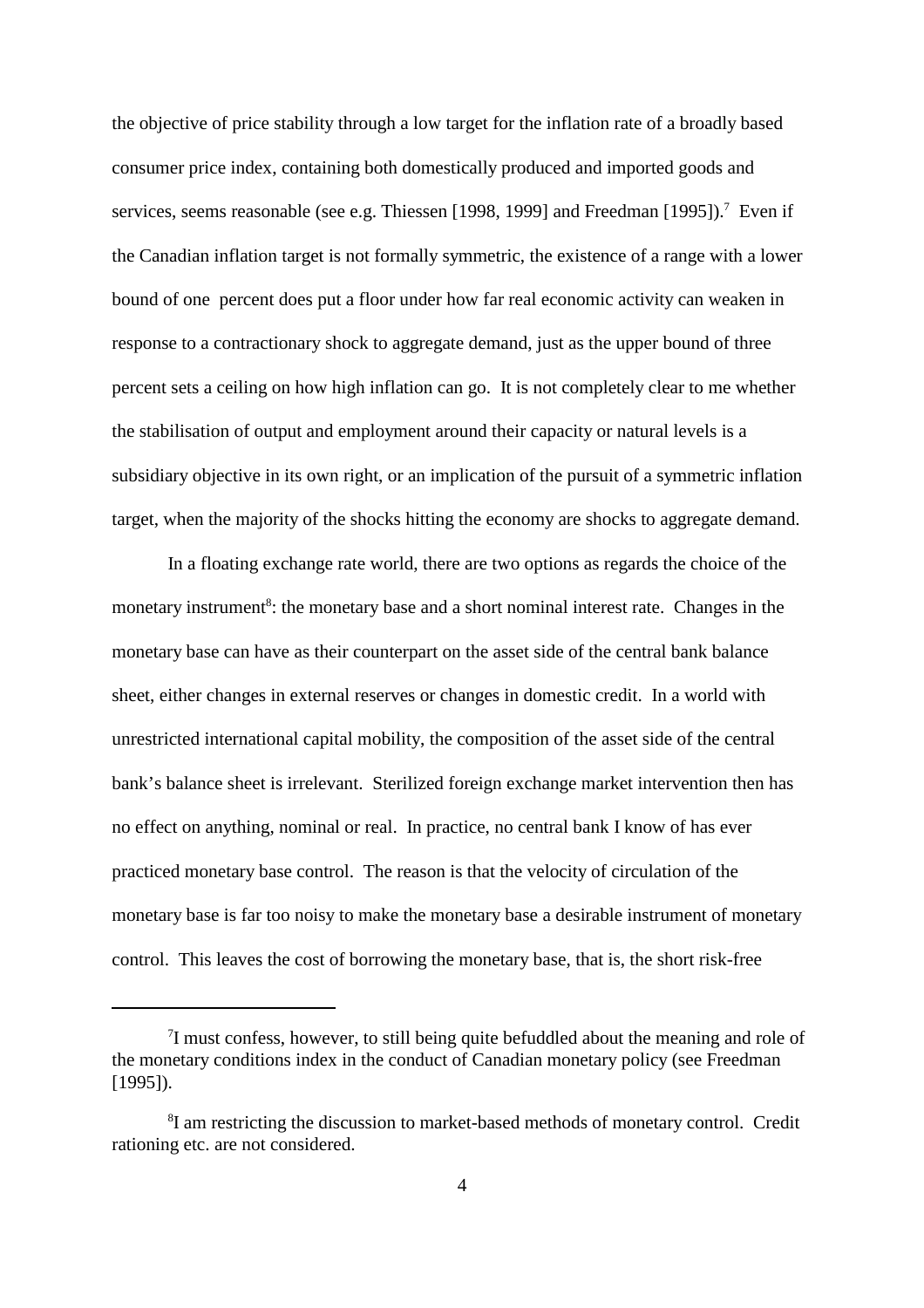nominal rate, as the universal monetary instrument of choice.

In a world with unrestricted financial capital mobility and an imperfect capacity for commitment to the defense of the external value of the currency, an adjustable peg is an accident waiting to happen.<sup>9</sup> A legislatively fixed exchange rate (with or without the additional currency board feature) is either not fully credible, in which case it is simply another version of an adjustable peg, or it is fully credible, in which case it is an inferior substitute for full monetary union in every respect except as regards some of the symbolic trappings of national sovereignty (discussed in Section III below).

I approach the question about the pros and cons of NAMU by asking why the currency regime matters. In Section II I review the technical economic arguments for and against NAMU, starting with the microeconomic benefits of a common medium of exchange and the microeconomic costs of the change-over. Next is the question of seigniorage - the real resources appropriated by a national government through the issuance of non-interest-bearing bearer liabilities. The third issue is systemic financial stability and the role of the national central bank as the lender of last resort. The last economic issue is the costs and benefits of national monetary sovereignty and exchange rate flexibility from the point of view of macroeconomic stabilisation policy. This is the venerable subject of optimal currency areas. Section III considers the political and constitutional arguments for and against NAMU: the substance and symbols of national sovereignty and the issue of accountability of the monetary policy makers to the electorate. Section IV concludes.

## **(II) Why Does the Currency Regime Matter? Economic**

<sup>&</sup>lt;sup>9</sup> See Buiter, Corsetti and Pesenti [1998].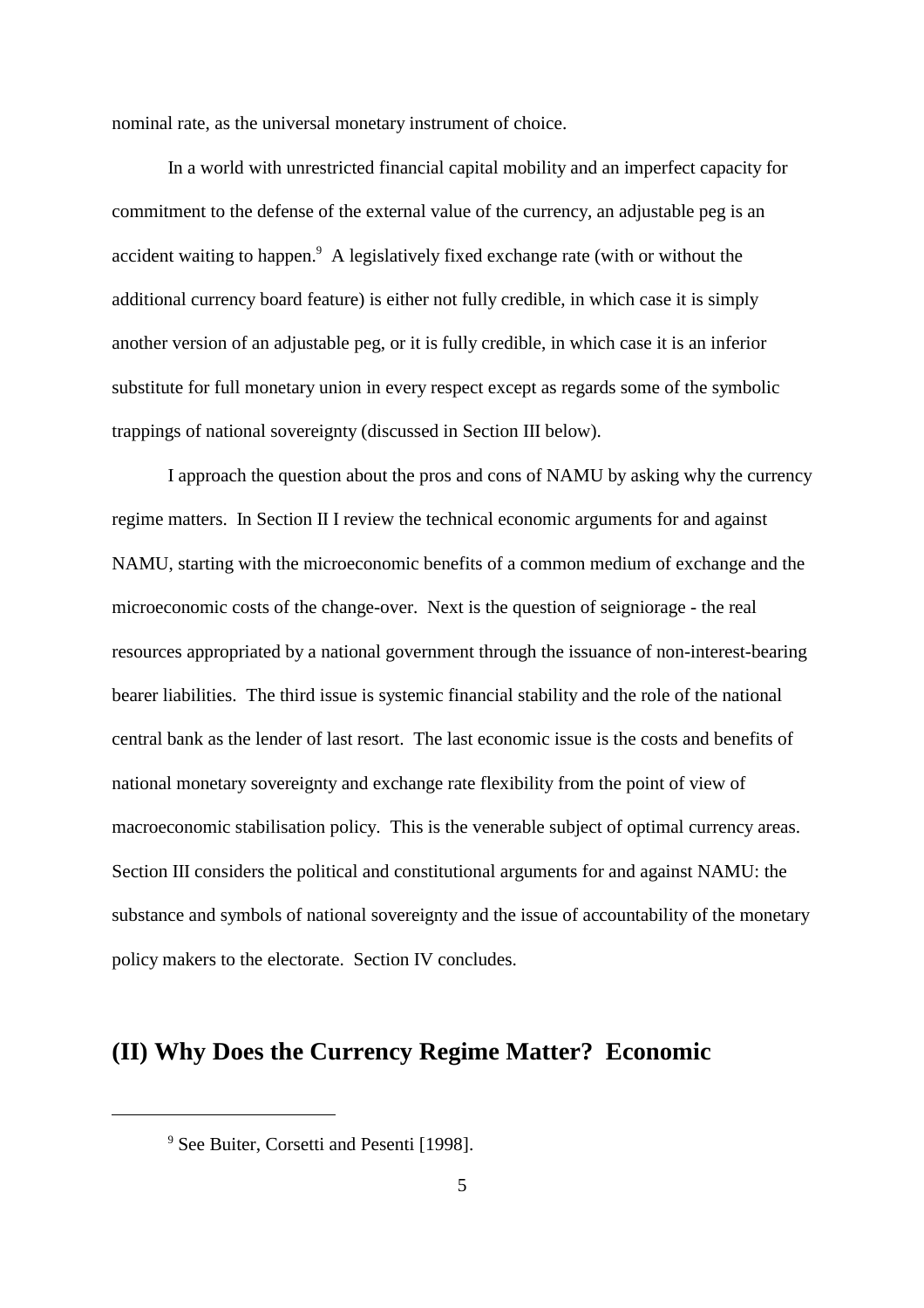#### **Arguments (IIA) The microeconomics of a common currency**

The transactions cost saving advantages of a common currency are familiar. A medium of exchange or transactions medium is subject to a network externality (Dowd and Greenaway [1993]). The usefulness to me of a medium of exchange is increasing in the number of other economic agents likely to accept it as a medium of exchange. By eliminating the need for the exchange of one currency for another, real resource costs are saved. From a microeconomic efficiency point of view, if one were to design the world from scratch, a single currency would be adopted.

If the status quo is a situation in which there are multiple national currencies, the permanent flow of transaction cost savings from having a common currency have to be balanced against the one-off, up-front switch over costs of moving to a common currency. For Canada, these switch over costs are likely to be lower than for the countries that joined in EMU, since most Canadians are familiar with the US dollar already. Little can be said about the magnitude of the resource savings involved. The spreads in the foreign exchange markets will understate the true cost because it ignores the 'in-house' costs incurred by the non-bank parties in the foreign exchange transactions. It overestimates the true costs to the extent that there are monopoly profits or X-inefficiency in the foreign exchange markets.

In its report *One market, one money* (European Economy [1990]), the Commission of the European Communities estimated the permanent flow of exchange transaction costs savings at about 0.5 percent of GDP for the 15 member Community as a whole. Of course, this exercise involved the abolition of 14 national currencies and their replacement by a single currency. NAMU would involve replacement of 2 or 3 currencies by a common currency if a full, formally symmetric monetary union is involved, or the abolition 1 or 2 currencies if

6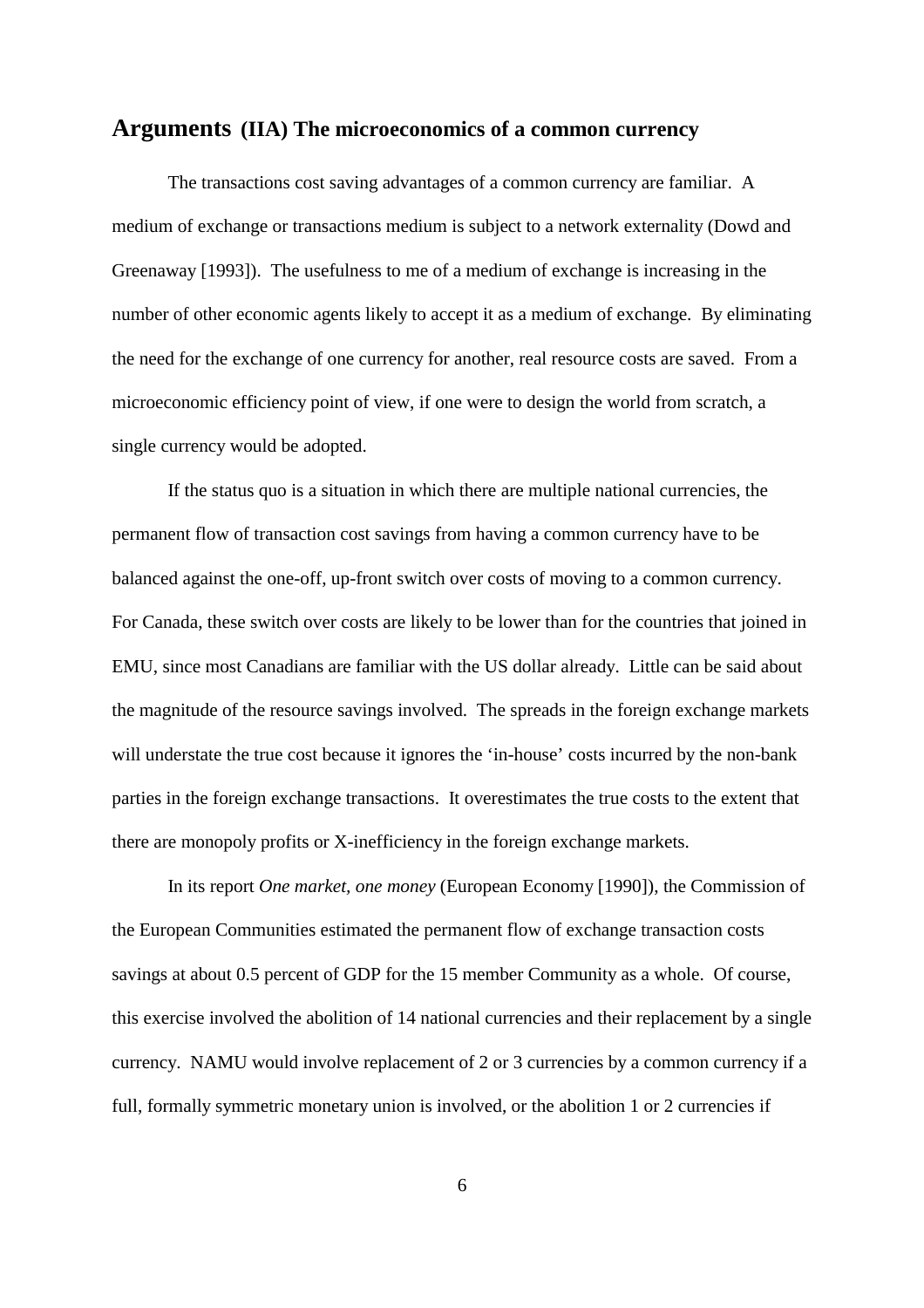unilateral (US) dollarisation is considered. The foreign exchange transaction costs savings should also be augmented by the transactions costs saved in transactions between instruments denominated in national currencies that would be redundant if a common currency were adopted. E.g. an investor could decide to switch from Canadian Treasury bills to US Treasury bills because of currency risk considerations.<sup>10</sup> This would involve the sale of the Canadian TBs, a purchase of US dollars and the purchase of the US TBs. There would be three transactions, and three sets of transaction costs. Foreign exchange market transaction costs are just one of the three. One half of one percent of GDP (if that is a indeed a reasonable estimate) may not sound like much, but it is twice the maximal estimate of the amount of seigniorage Canada currently gets from note issuance (see Table 1 below).

The magnitude of the switching costs for Canada are even harder to estimate. In the case of EMU, competing estimates differed by one and sometimes two orders of magnitude. The switching costs do not just involve the administrative and hardware cost of redenominating all contracts, changing vending machines etc. but also the psychological costs of having to compute prices with a new numeraire. With boundedly rational individuals, these costs will always be there, but they are likely to be less significant in the case of Canada adopting the US dollar, because most Canadians are already very familiar with this currency. Adopting an altogether new currency would involve higher re-computation costs of this kind.

A final microeconomic benefit from a common currency is the greater price transparency it creates. Price discrimination and market segmentation are discouraged when

<sup>&</sup>lt;sup>10</sup> Assume for simplicity that the risk and return properties of the US and Canadian TB's are identical. If the Canadian government issued US dollar-denominated TBs in addition to Canadian dollar denominated TBs, currency risk considerations could even trigger the sale and purchase of TBs denominated in different currencies without this involving any foreign exchange transactions. This would be the case if Canadian government US dollar denominated TB sales could be paid for in Canadian dollars.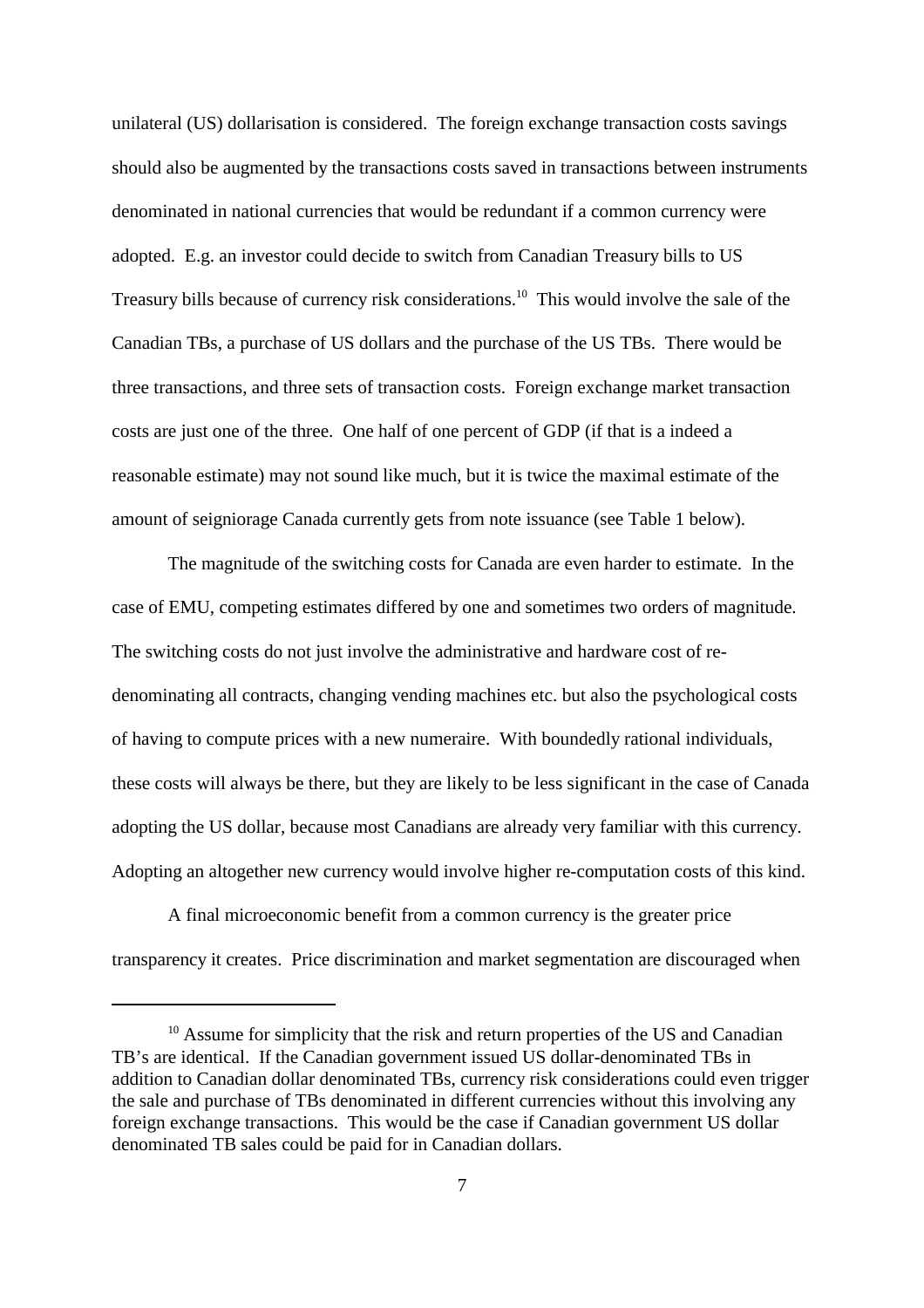buyers can more easily engage in comparison shopping. Again, this argument relies on bounded rationality, and the magnitude of these benefits is anyone's guess.

### **(IIB) Seigniorage**

There are several ways of measuring the resources appropriated by the state through the issuance of non-interest-bearing liabilities. In Canada, both components of the monetary base (currency and banks' balances with the central bank) are unremunerated, so one straightforward measure of state revenue from the activities of the central bank is simply the change in the monetary base. To get a sense of magnitude, it is helpful to express this as a fraction of nominal GDP. Letting  $M_t$ , denote the nominal stock of base money at the end of period t,  $P$  the price level and  $Y$  real GDP, I defined seigniorage,  $\sigma$ , as follows:

$$
\sigma_t = \frac{M_t - M_{t-1}}{P_t Y_t} \tag{1}
$$

An alternative measure considers the interest bill foregone by having non-interestbearing rather than interest-bearing liabilities. I denote this  $\omega$ . Let *i* be the short risk-free nominal interest rate, then

$$
\omega_t = i_t \frac{M_{t-1}}{P_t Y_t} \tag{2}
$$

A related measure of the monetary revenue of the state is the inflation tax, the reduction in the purchasing value of the outstanding stock of base money. I will refer to this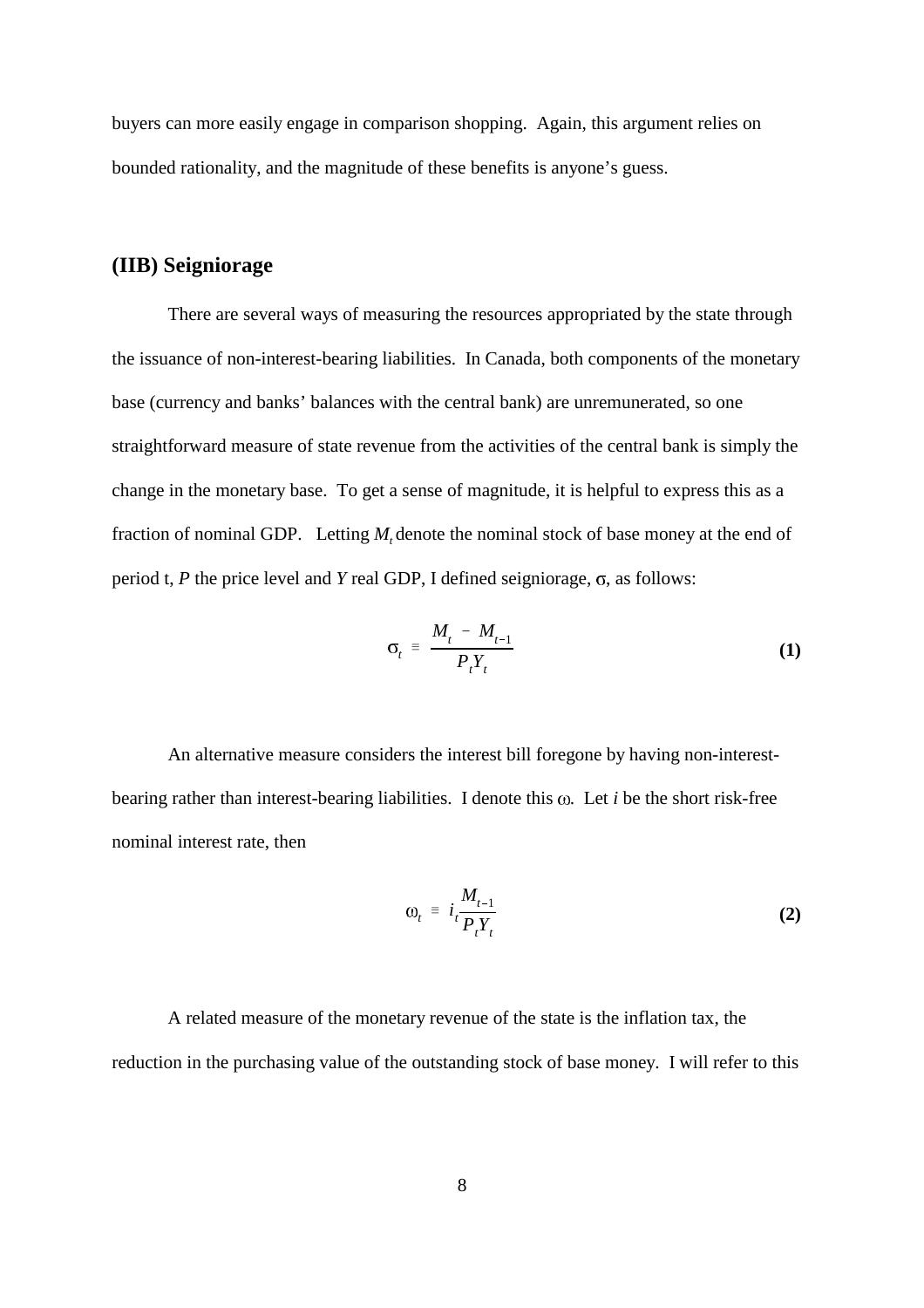as the anticipated inflation tax, denoted  $\tau$ . Let  $\pi$  be the rate of inflation<sup>11</sup>, then

$$
\tau_t = \pi_t \frac{M_{t-1}}{P_t Y_t} \tag{3}
$$

$$
\sigma_t = \tau_t + \frac{g_t}{1 + g_t} m_{t-1} + \Delta m_t \tag{4}
$$

The three measures are related. Let *m* be the base money-GDP ratio<sup>12</sup> and *g* the growth rate of real  $GDP<sup>13</sup>$ , then and

$$
\sum_{j=0}^{\infty} \prod_{k=0}^{j} \frac{1}{1 + r_{t+k}} \sigma_{t+j} \equiv \sum_{j=0}^{\infty} \prod_{k=0}^{j} \frac{1}{1 + r_{t+k}} \omega_{t+j} - \frac{1}{1 + r_{t}} m_{t-1}
$$
(5)

Whatever the measure one uses, the revenues from the national printing presses are small beer for both Canada and the USA, although they have been more important for Mexico. Table 1 provides some illustrative seigniorage figures for Canada. I approximate the monetary base by the stock of currency outstanding. Seigniorage (the change in the stock of currency) has not been more than 0.28% of GDP since 1994. The interest bill foregone and inflation tax figures are even lower. This reflects the very low ratio of currency to GDP in Canada, barely more than 3% of annual GDP in recent years. The dollar numbers for

$$
^{11} 1 + \pi_t \equiv \frac{P_t}{P_{t-1}}
$$

$$
^{12} m_t \equiv \frac{M_t}{P_t Y_t}
$$

$$
^{13} 1 + g_t \equiv \frac{Y_t}{Y_{t-1}}
$$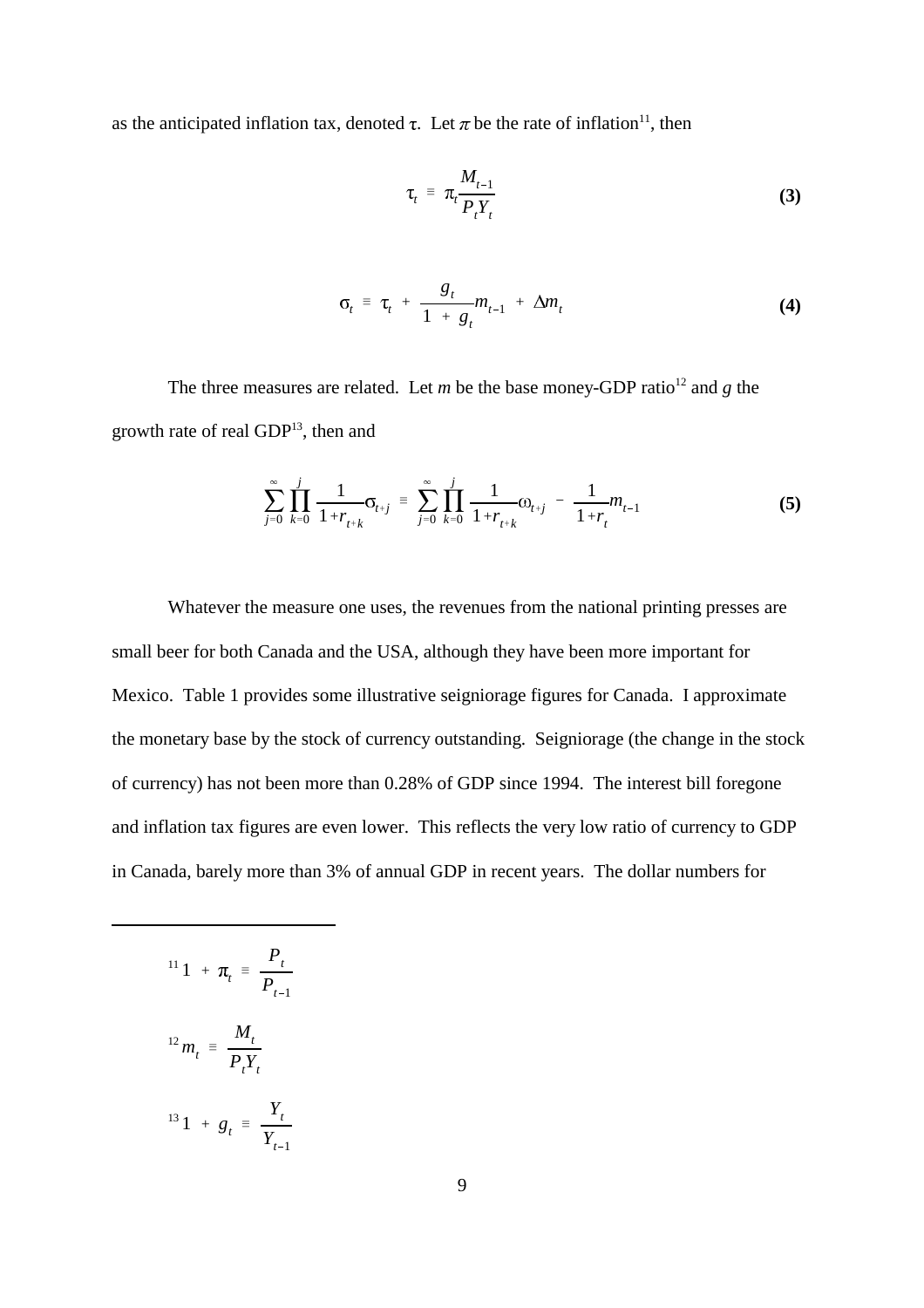seigniorage and the interest bill foregone, are roughly in line with the total revenue from investments reported by the Bank of Canada. The 1998 figure was \$1.8 billion, the lion's share of which (\$1.7 billion) was paid to the Government of Canada.<sup>14</sup>

#### **TABLE 1**

#### **Seigniorage in Canada**

|      | Seigniorage * | $\omega$ **<br>$\sigma$ |                      | $\tau$ ***           |  |  |
|------|---------------|-------------------------|----------------------|----------------------|--|--|
|      | (C\$ billion) | Seigniorage             | <b>Interest bill</b> | <b>Inflation tax</b> |  |  |
|      |               | % of GDP                | foregone             | $(\%$ of GDP)        |  |  |
|      |               |                         | ( % of GDP)          |                      |  |  |
| 1994 | 1.76          | 0.23                    | 0.21                 | 0.01                 |  |  |
| 1995 | 0.90          | 0.11                    | 0.22                 | 0.07                 |  |  |
| 1996 | 0.86          | 0.10                    | 0.14                 | 0.05                 |  |  |
| 1997 | 1.39          | 0.16                    | 0.13                 | 0.05                 |  |  |
| 1998 | 2.52          | 0.28                    | 0.17                 | 0.03                 |  |  |
|      |               |                         |                      |                      |  |  |

**\* Change in stock of currency over the previous year, measured at end of Q3**

**\*\* Interest rate is 1 year TB rate**

**\*\*\* Inflation rate is CPI inflation rate**

If Canada were to be able to negotiate a population-based or GDP-based share of

NAMU-wide seigniorage, it could gain more seigniorage revenue than under national

<sup>&</sup>lt;sup>14</sup>Bank of Canada, Annual Report 1998.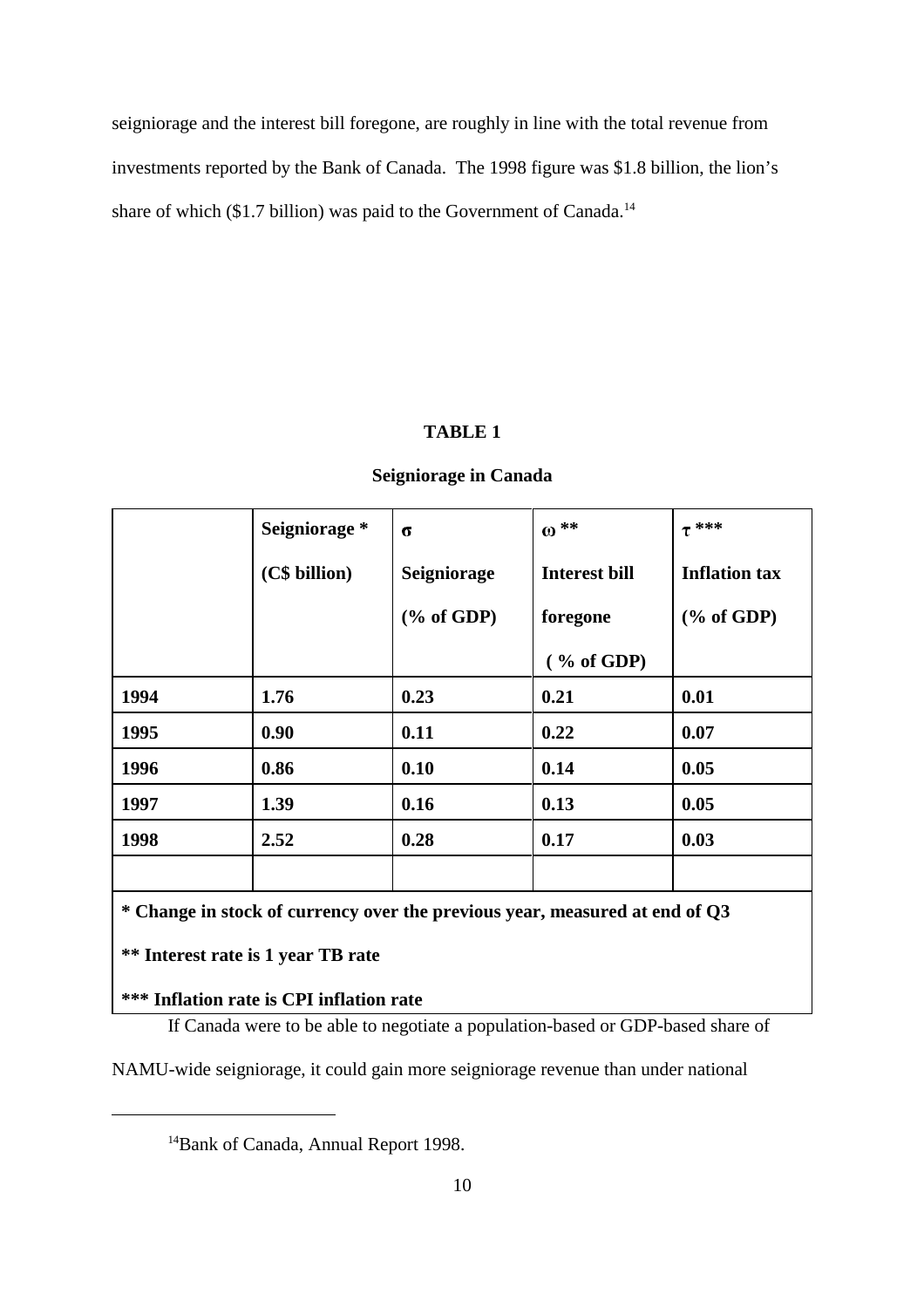monetary autonomy.<sup>15</sup> The reason is that US dollar seigniorage is vast and growing. US dollar notes are used the world over as means of payment and store of value by operators in the grey, black and outright criminal sectors of the economy, as well as by legitimate operators in countries with underdeveloped and/or highly unreliable domestic monetary and financial systems. (Federal Reserve) *"Board staff estimate that, as far back as 1960, a bit less than half of all US currency in circulation was held abroad. That proportion has grown steadily over the last four decades and has accelerated during the 1990s. As much as twothirds of all Federal Reserve notes in circulation–perhaps \$250 to \$300 billion–are now held abroad"*. (Allison [1998, p. 1]). Negotiating a share of this larger and faster growing pie might be beneficial to Canada. The US is likely to be less keen on the idea.

Neoclassical optimal public finance arguments suggest that, if the fiscal authorities do not have non-distortionary taxes at their disposal, the distortionary inflation tax will be used, together will all other distortionary taxes, in such a way as to minimize the inevitable distortions and efficiency losses, now and in the future, associated with the financing of any given public spending programme. If nations differ in the effectiveness of their tax administration, different national inflation rates may be optimal. Even in the rarified world of these neoclassical public finance models, this argument is by no means robust. Money is an

 $15$  In 1998, Canada's population size was 11.34% of US population size. Canada's 1997 GDP was 8.14% of US GDP (using PPP measures). US seigniorage (the change in the stock of currency) for the past 5 years is shown in the Table below.

| <b>US Seigniorage</b>        |      |      |      |      |      |  |  |
|------------------------------|------|------|------|------|------|--|--|
|                              | 1994 | 1995 | 1996 | 1997 | 199  |  |  |
| Seigniorage<br>(US\$billion) | 32.0 | 18.2 | 21.7 | 31.1 | 34.7 |  |  |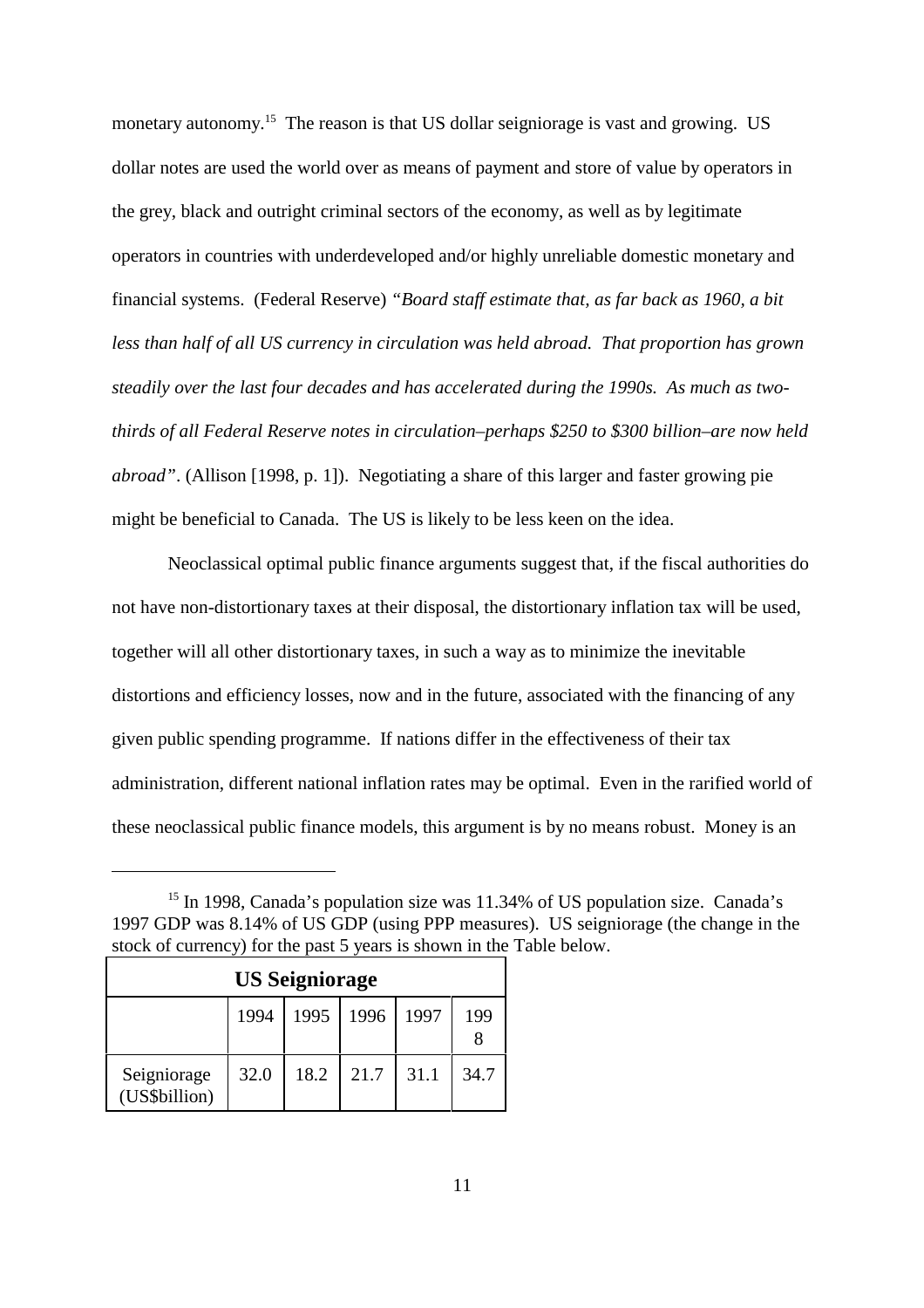asset, as well as a medium of exchange, and there is a considerable literature suggesting that, at least in steady state, assets should not be taxed. Money can also be thought of as an intermediate input in the process transforming primary inputs into goods and services available for household consumption. There is another body of literature suggesting that taxing intermediate inputs is undesirable.

Whatever the merits of this literature, the data make it clear that modern industrial states with well-developed financial systems do not make use of the inflation tax to any significant extent.

I conclude that loss of national discretion over seigniorage is not an economic obstacle to monetary union in North America, especially if a reasonable sharing rule is in place to distributed NAMU-wide seigniorage among the participants. Countries that decide to 'dollarise' unilaterally, say by declaring the US dollar to be (the only) legal tender in their jurisdiction, can of course not count on any share of dollar seigniorage and would be worse off.

The loss of national control over the national inflation rate could be more costly from the point of view of the broadly defined inflation tax, which consists not only of the reduction in the purchasing power of the national base money stock (the anticipated inflation tax) but includes the reduction in the market value of all nominally denominated government debt, including its interest-bearing liabilities (the unanticipated inflation tax). One can visualise dire circumstances when the ability to impose a capital levy on the holders of nominal public debt (especially longer-maturity debt) through an unexpected increase in the inflation rate might be a valuable policy instrument.

12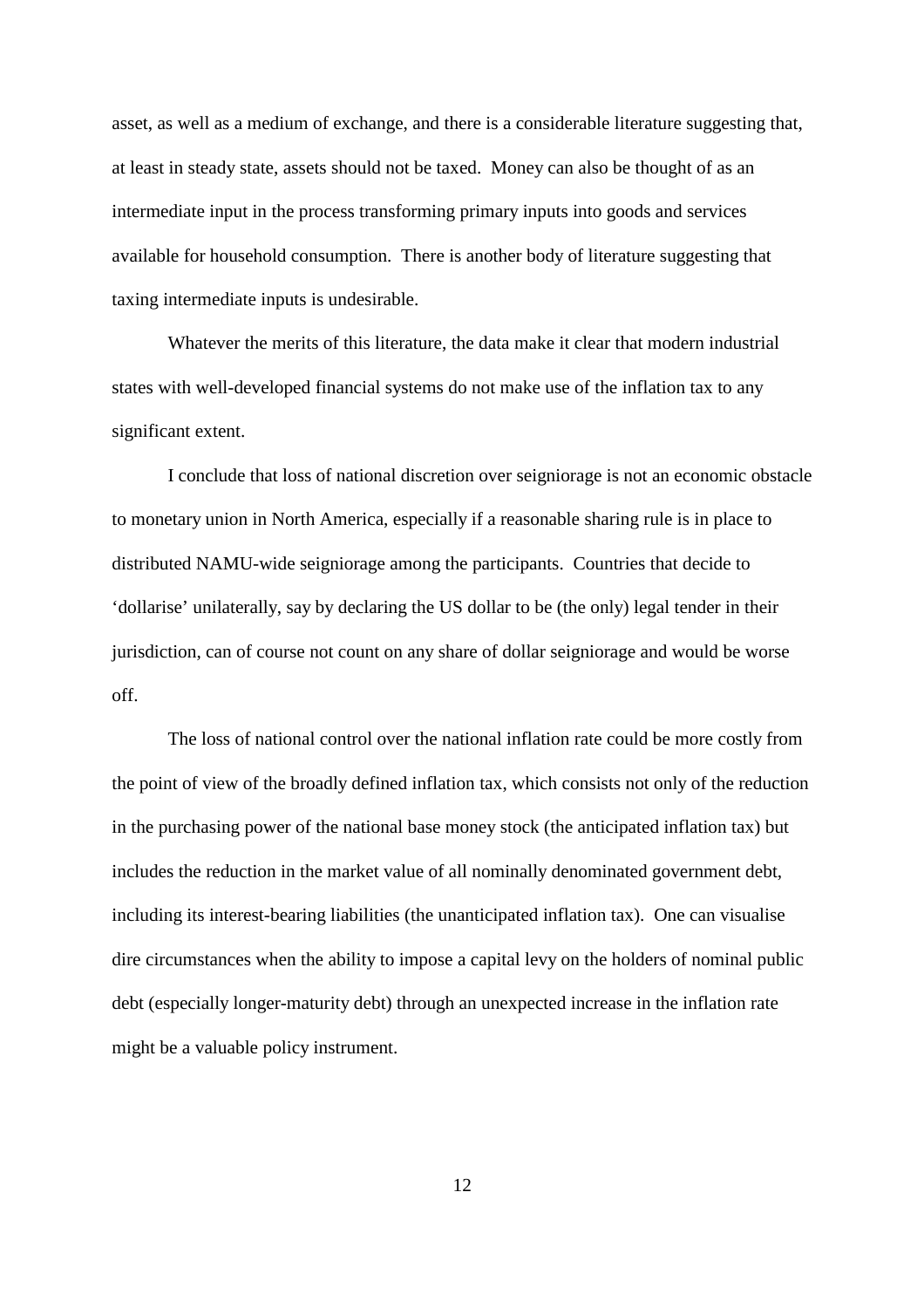#### **(IIC) Financial stability: the lender of last resort**

The state has a unique responsibility for dealing with systemic financial instability. The reason is that the state has deeper pockets than any private domestic agent. The state has the monopoly of the legitimate use of coercion and force. This is expressed through its power to tax, to declare certain of its liabilities to be legal tender, and to regulate. The central bank is the state agency with the short-term deep pockets, derived from its ability to issue legal tender. If a financial crisis is not a short-lived phenomenon (a liquidity or rollover crisis), but becomes a long-term solvency crisis for a substantial part of the financial sector, the shortterm deep pockets of the central bank must be supplemented with the long-term deep pockets of the ministry of finance. A central bank that attempts to recapitalize a sizeable chunk of a bankrupt private financial sector's balance sheet would undermine its own solvency. Since the central bank does not itself have the power to tax, central bank solvency could be safeguarded only be continued monetary issuance, which would be inflationary. Noninflationary recapitalisation of a bankrupt financial system requires the resources of the state agency with the long-term deep pockets: the ministry of finance with its power to tax.

To a minor extent, the lender of last resort function can be 'privatised', through deposit insurance, the arranging of contingent credit lines etc. The ministry of finance could, if faced with a domestic financial crisis, borrow US dollars and perform the lender of last resort function with these borrowed resources. For truly systemic financial crises this may be inadequate. There is no adequate substitute, in the short run, for the ability to create your own legal tender in unlimited quantities.

A country (Canada, say) that unilaterally adopts another country's currency (the USA, say) as its national currency, there is no guarantee whatsoever that the central bank of the country whose currency it has adopted will be willing to act as a lender of last resort for its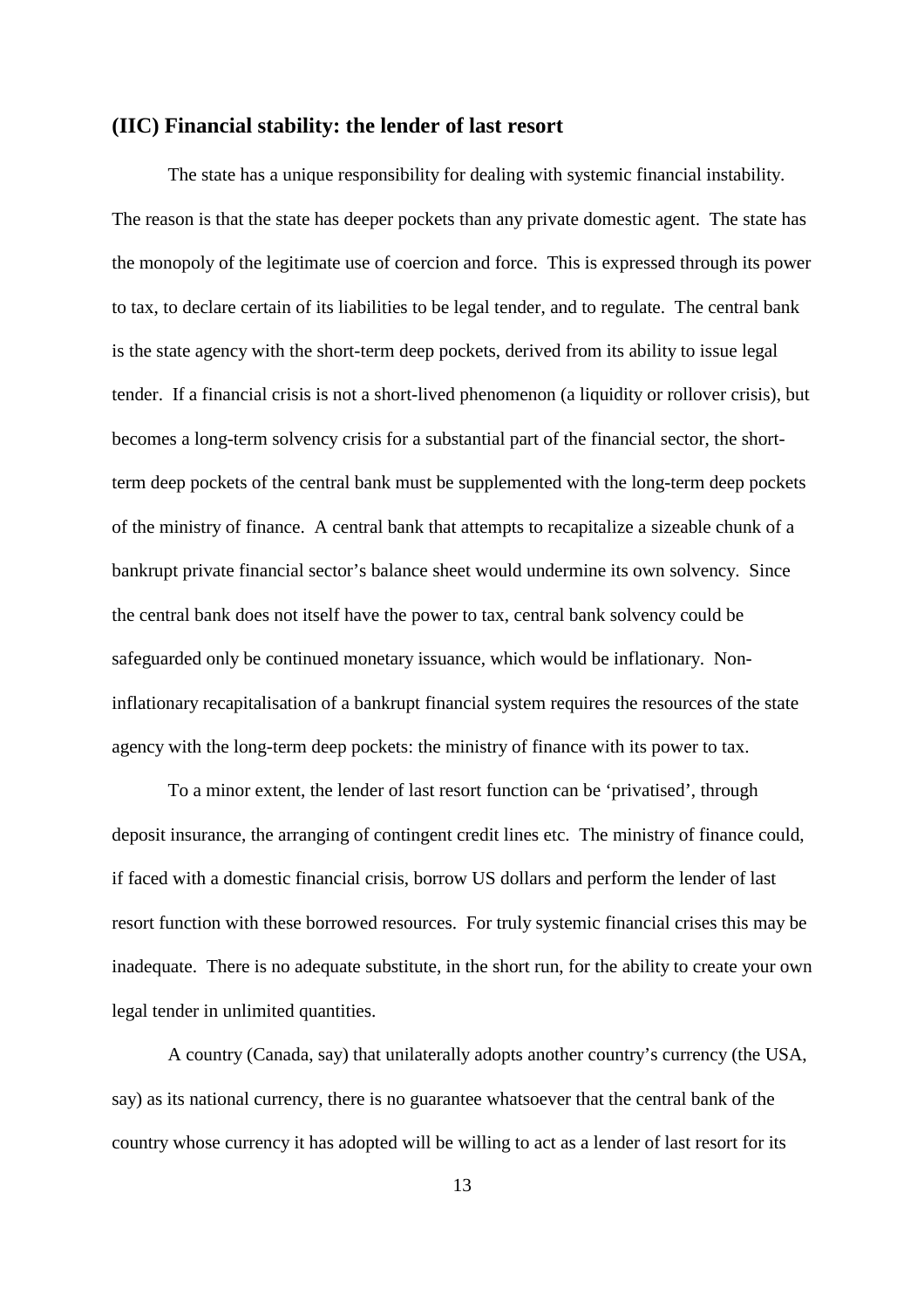financial institutions. Unilateral dollarisation of this kind therefore carries a very high price tag. The discount window is closed forever and there is no lender of last resort. I therefore assume that the only kind of NAMU Canada might be interested in, would be a symmetric monetary union, where the NAMUFed would act as lender of last resort vis-à-vis Canadian financial institutions in exactly the same way as it would vis-à-vis US financial institutions. How this could be achieved without far-reaching political integration is an issue discussed at greater length in Section III below.

# **(IID) Macroeconomic Stabilisation: the theory of optimal currency areas revisited**

My first maintained hypothesis in what follows is that the current Canadian monetary arrangement (a floating exchange rate with inflation targeting) is capable of delivering, on average and in a sustained manner, an acceptably stable rate of inflation compatible with most reasonable definitions of price stability. The record of the last 10 years or so supports this assumption, as seen in Table 2, which also suggests that this price stability has not been purchased at the cost of sustained lower growth or higher unemployment.<sup>16</sup>

 $16$ My rather sanguine view of the costs associated with the pursuit of price stability is by no means universally shared. For a contrary opinion see e.g. Osberg and Fortin eds [1998]. Targeting very low inflation does increase the risk that the economy will end up in a liquidity trap. For a discussion of this issue see Buiter and Panigirtzoglou [1999].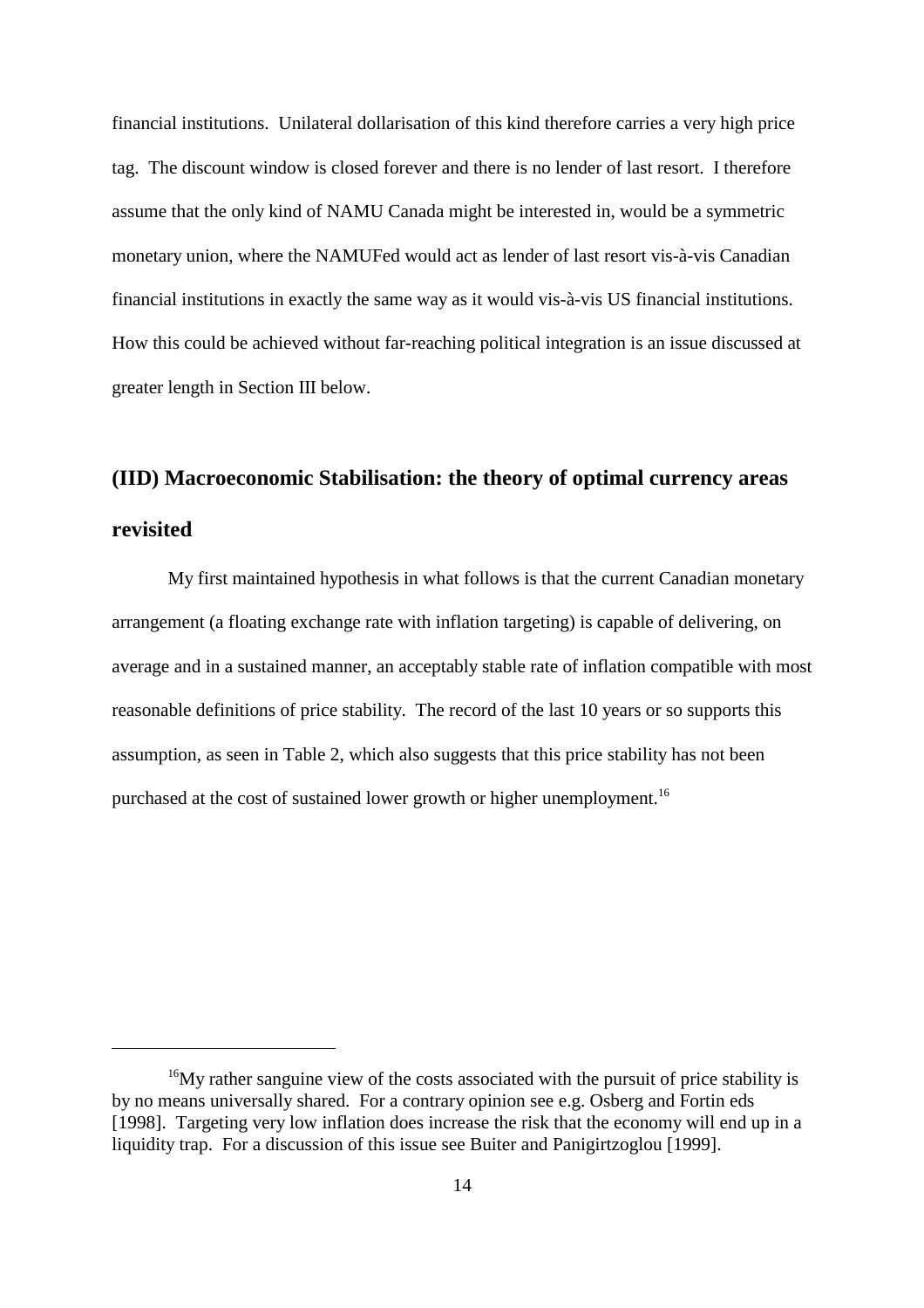#### **TABLE 2**

|                                                                         | Av.<br>1980/<br>89 | 1990 | 1991   | 1992 | 1993 | 1994 | 1995 | 1996 | 1997 | 1998   |
|-------------------------------------------------------------------------|--------------------|------|--------|------|------|------|------|------|------|--------|
| <b>CPI</b><br>inflation<br>$(\% )$                                      | 6.5                | 4.8  | 5.6    | 1.5  | 1.8  | 0.2  | 2.2  | 1.6  | 1.6  | 0.9    |
| <b>GDP</b><br>deflator<br>inflation<br>$(\% )$                          | 5.8                | 3.1  | 2.7    | 1.3  | 1.5  | 1.1  | 2.4  | 1.5  | 0.7  | $-0.4$ |
| Real<br><b>GDP</b><br>growth<br>$(\% )$                                 | 2.9                | 0.3  | $-1.9$ | 0.9  | 2.3  | 4.7  | 2.6  | 1.2  | 3.8  | 3.0    |
| Unem-<br>ploymen<br>t rate<br>(% )                                      | 9.3                | 8.1  | 10.4   | 11.3 | 11.2 | 10.4 | 9.5  | 9.7  | 9.2  | 8.3    |
| Source: Statistics Canada and IMF World Economic Outlook, December 1998 |                    |      |        |      |      |      |      |      |      |        |

#### **Inflation, Growth and Unemployment in Canada, 1980-1998**

Granted then that both the current regime and monetary union with the USA can deliver price stability, the macroeconomic stability issue can be narrowed down to the question as to which regime is more likely to stabilise the real economy, that is, which regime is more likely to avoid or minimise deviations of unemployment from the natural rate or departures of actual from capacity output.

My second maintained hypothesis is that the choice of exchange rate regime will have no significant impact on the path of capacity output or on the natural rate of unemployment. I therefore rule out a long-run non-vertical Phillips curve and hysteresis in the natural rate of unemployment. Temporary real shocks only have temporary real effects. Nominal shocks,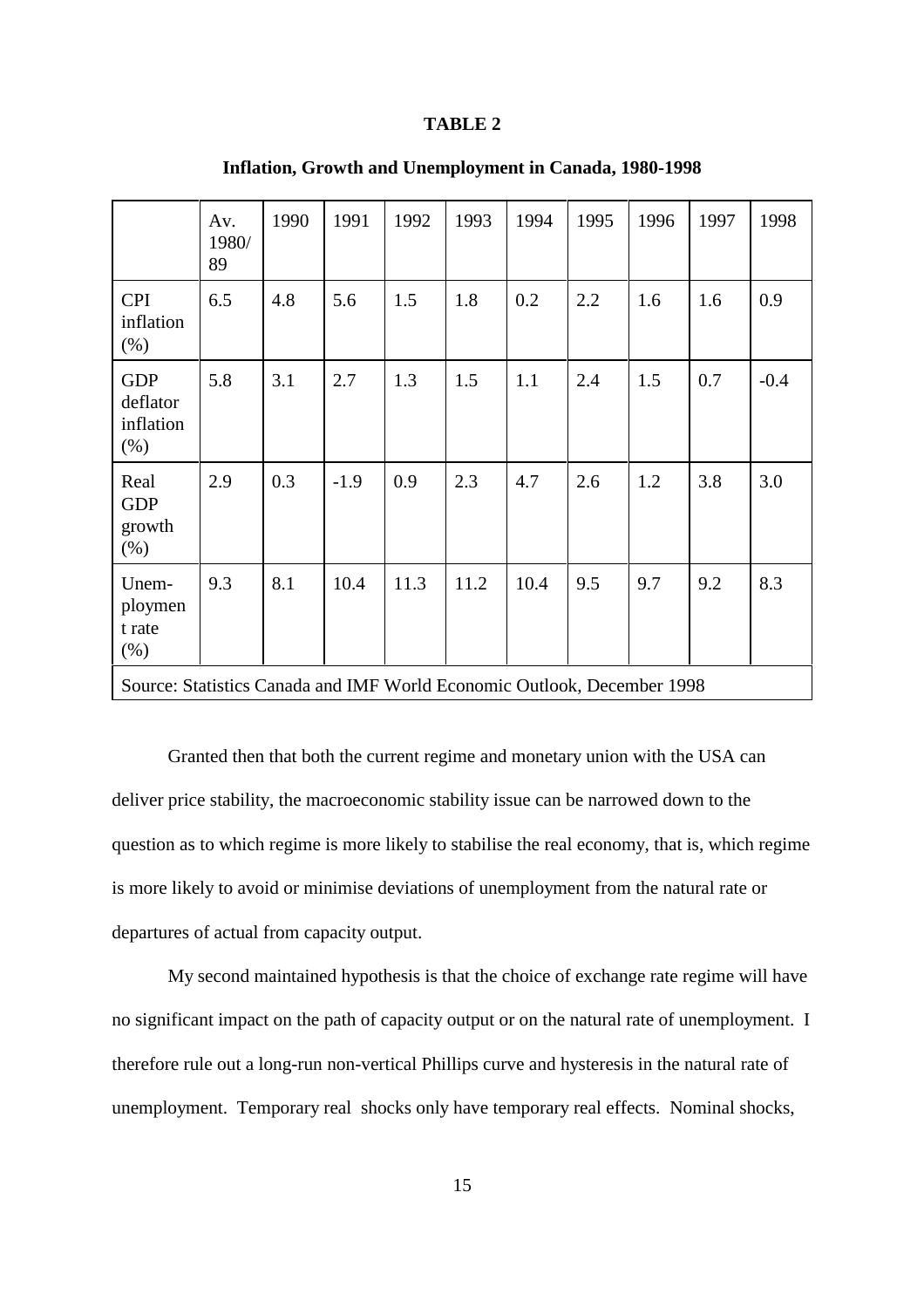whether temporary or permanent, are temporary real shocks in my world view. I recognise that monetary shocks, to the extent that they affect investment decisions of any kind (or through such features as overlapping, staggered nominal contracts), can have real effects that may last longer than the nominal rigidities that are responsible for nominal shocks having any real effects at all. I do however, maintain the assumption that money is neutral in the long run. For practical purposes, we can take the long run to be two years.

How useful a stabilisation instrument is monetary policy, working through domestic short nominal interest rates and a floating nominal exchange rate? What does a nation give up, in terms of the ability to pursue macroeconomic stabilisation policy by surrendering monetary sovereignty and joining a monetary union and how can it compensate for the loss of the monetary instrument? These are the central questions that produced the theory of optimal currency areas.

The theory of optimal currency areas (Mundell [1961], McKinnon [1963], Ingram [1969], Kenen [1969], Masson and Taylor [1992]) is one of the low points of post-World War II monetary economics. Its key failure is a chronic confusion between transitory nominal rigidities and permanent real rigidities. The result is a greatly overblown account of the power of monetary policy to affect real economic performance, for good or for bad.

The optimal currency area literature asks which of a set of national (or regional) economies each of which has its own national (regional) currency, would benefit from having irrevocably fixed exchange rates with one or more of the other currencies. The following characteristics of either the individual national economies or the multi-country system as a whole, have been argued to favour retention of the national currency, and the associated scope for nominal exchange rate flexibility.

(1) A high degree of nominal rigidity in domestic prices and/or costs.

16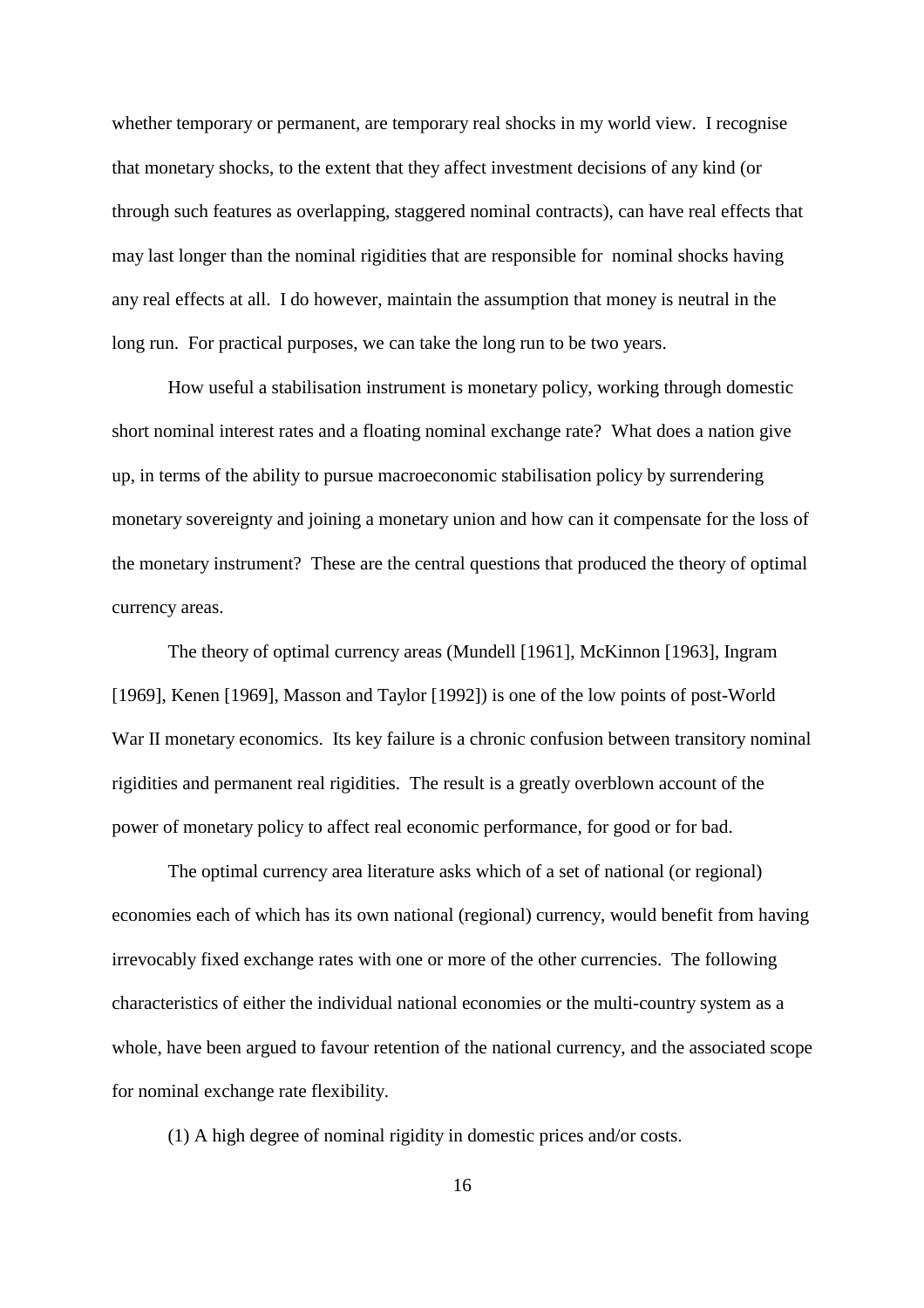(2) A relatively low degree of openness to trade in real goods and services.

(3) A high incidence of asymmetric (nation-specific) shocks rather than symmetric or common shocks and/or dissimilarities in national economic structures or transmission mechanisms that causes even symmetric shocks to have asymmetric consequences. (4) A less diversified structure of production and demand.

(5) A low degree of real factor mobility (especially labour mobility) across national boundaries.

(6) Absence of significant international (and supra-national) fiscal tax-transfer mechanisms.

#### **(IID1) How important are nominal cost and price rigidities in Canada?**

If there are no significant nominal cost and price rigidities, the exchange rate regime is a matter of supreme macroeconomic insignificance. Only the microeconomic transactions and switch over costs matter. A country can be mired in real rigidities, and its real economic performance will be miserable. Unless these real rigidities can be addressed effectively through nominal exchange rate variations, its performance will be equally miserable with a common currency, an independent national currency and a floating exchange rate, or with a system of universal bilateral barter.

The severity and persistence of nominal rigidities therefore becomes a key empirical and policy issue. Unfortunately, the available empirical evidence is extremely opaque and very hard to interpret. Information on the duration of nominal wage and price contracts and on the extent to which they are synchronised or staggered is subject to an obvious application of the Lucas critique. These contracting practices are not facts of nature, but the outcomes of purposeful choices. Changes in the economic environment conditioning these choices will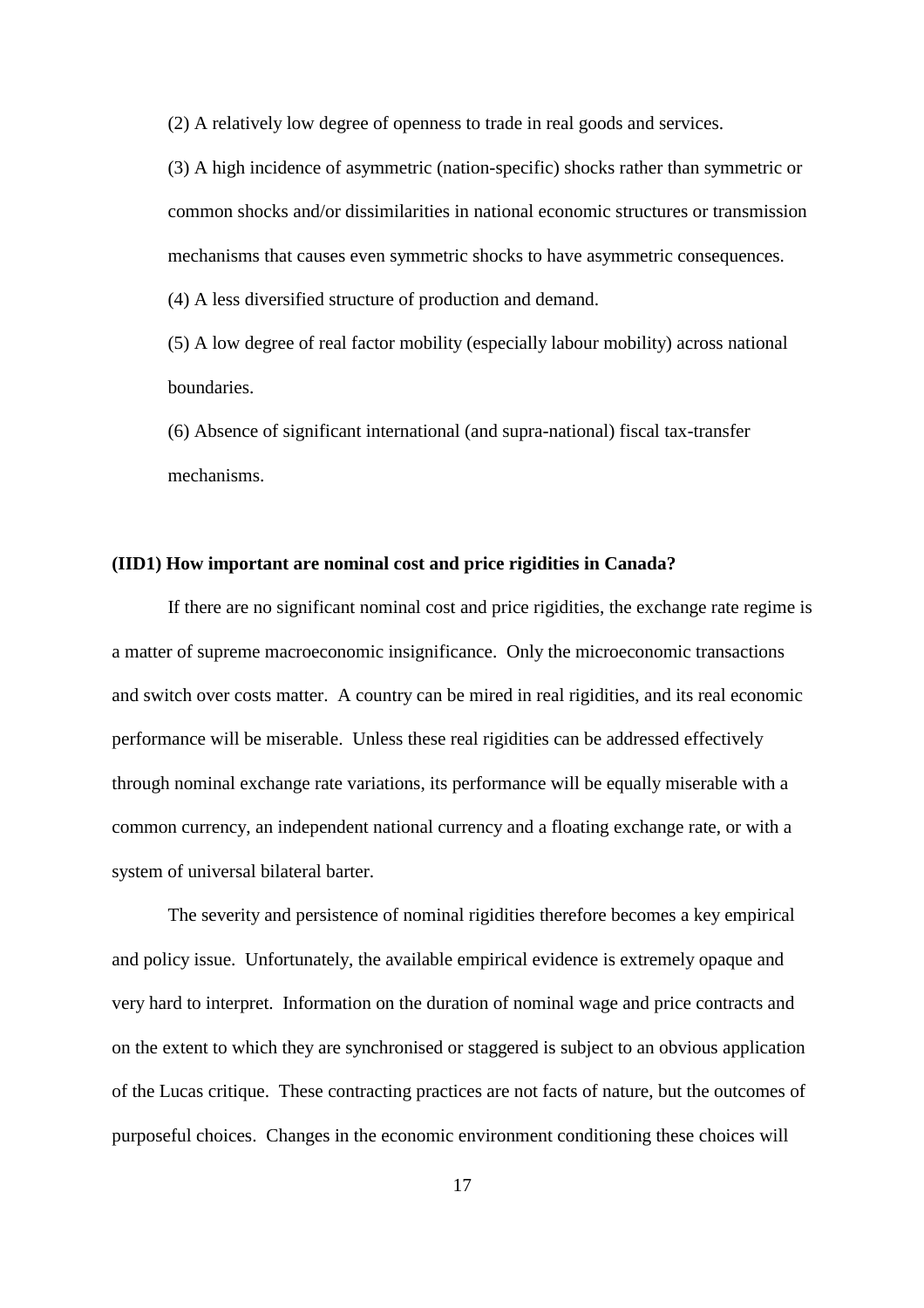change the practices.

Testing price and wage data for persistence is equally unlikely to be enlightening. The pattern of serial correlation in the data reflects both 'true' structural lags, invariant under changes in the economic environment, and expectational dynamics that will not be invariant when the rules of the game are changed. There is no deep theory of nominal rigidities worth the name.

Menu cost theory assumes that there are real costs associated with changing the prices of goods and services in terms of some numeraire. It does not explain why the numeraire should be money (the means of payment and medium of exchange) or what the consequences would be of a change in the numeraire. Economics has a hard enough time motivating the use of a transactions medium. It has nothing to say about why the numeraire matters. A theory of the numeraire would swiftly land us in the domain of bounded rationality, and area where conventional economists are loath to tread.

This leaves the economics profession in an uncomfortable position. We believe the numeraire matters, although we cannot explain why (using conventional economic tools). We believe that nominal wage and price rigidities are common and that they matter for real economic performance, but we do not know how to measure these rigidities, nor how stable they are likely to be under the kind of policy regime changes that are under discussion. The answer to this key question therefore is: we don't know.

# **(IID2) Is Canada Too Small and/or Too Open to Benefit From Exchange Rate Flexibility?**

A common theme in most Optimal Currency Area approaches is that an economy that is more open to trade in goods and services will lose less when it gives up its national currency. It should be obvious that this proposition cannot be correct as stated. An economy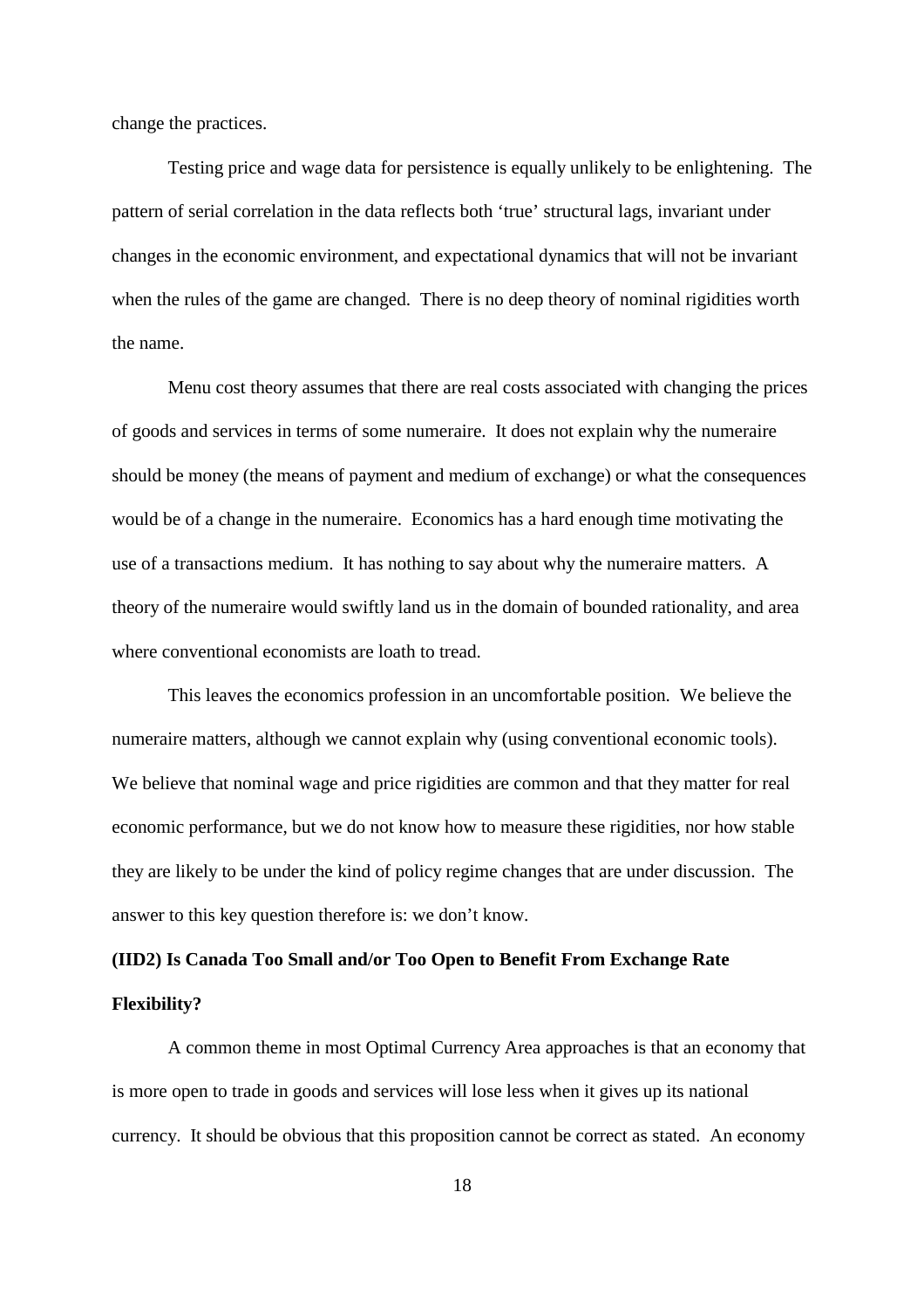that is completely closed to trade in goods and services neither gains nor loses from a macroeconomic stabilisation point of view when it adopts a common currency. If there is a relationship between degree of openness and the cost of giving up exchange rate flexibility, the relationship cannot be monotone.

A small open economy (a price taker in the world markets for imports and exports) cannot use variations in its nominal exchange rate to affect its international terms of trade. If all final goods and services and well as all intermediate goods and services and raw materials are traded internationally, and if the country is small, changes in the nominal exchange rate also will not affect the relative price of traded and non-traded goods (the 'real exchange rate'). However, even if final and intermediate goods and services are internationally traded and governed by the law of one price, primary inputs, especially labour services, are unlikely to be internationally traded on a scale sufficient to have the domestic price of labour determined as the product of the exogenous world price of labour and the nominal exchange rate. With labour non-traded, nominal wage rigidities are sufficient to give the nominal exchange rate a (temporary) handle on the real economy, through its ability to influence relative labour costs and profitability.

Canada is a relatively small economy, somewhere between the larger EMU countries like Germany and the small fry like the Netherlands. It may have some limited power to affect its external terms of trade. Its relative price of traded to non-trade goods certainly can be influenced by policy and the presence of immobile labour and nominal wage rigidity means that policy can also influence relative unit labour costs. Potentially therefore, the nominal exchange rate is a stabilisation instrument. Canada is open to trade in goods and

19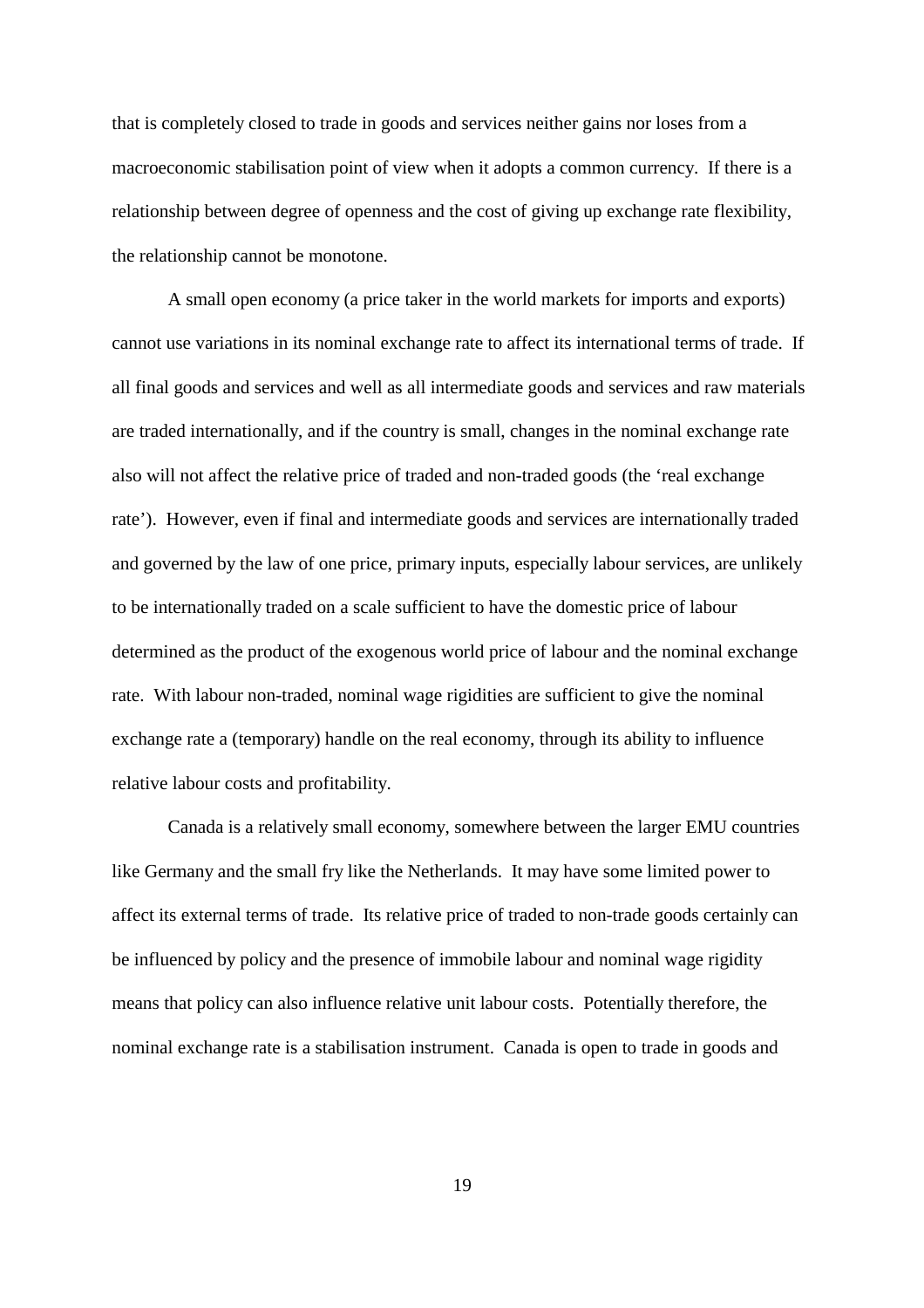services (exports were  $41\%$  of GDP in 1998)<sup>17</sup>. Again, it is somewhere between Germany and the Netherlands in this respect. It is unique in the very high degree of regional concentration of its international trade: in 1998, almost 84% of its exports of went to the USA and 77% of its imports came from the USA.18

This geographical concentration of its exports and imports does not mean that a fixed exchange rate with the USA would be desirable. If there are frequent and severe shocks to the demand for or supply of exportables and importables, shocks that necessitate a change in the relative price of imports and exports, a floating exchange rate vis-à-vis the USA would be desirable. This is a direct application of the 'asymmetric shocks' argument against a common currency, discussed at greater length below. Thus, even if 100% of Canada's trade were with the USA, this could either be an argument for a common currency (if there are few and only minor asymmetric shocks necessitating a change in the relative price of US and Canadian goods) or a case against it (if frequent and large asymmetric shocks impact on this trading relationship).

I conclude that neither the degree of openness of the Canadian economy nor the concentration of its exports and imports on the USA have any obvious bearing on the desirability of Canada joining a NAMU.

# **(IID3) Is Canada Subject to Asymmetric Shocks that Make Monetary Union with the USA Especially Costly?**

The 'one-size fits all' monetary policy corset inflicted on all members of a monetary

 $17$  Value added in exports is bound to be less than total exports, which includes reexported imported raw materials and intermediates.

<sup>&</sup>lt;sup>18</sup> The figures for Mexico are 84% for exports and 75% for imports.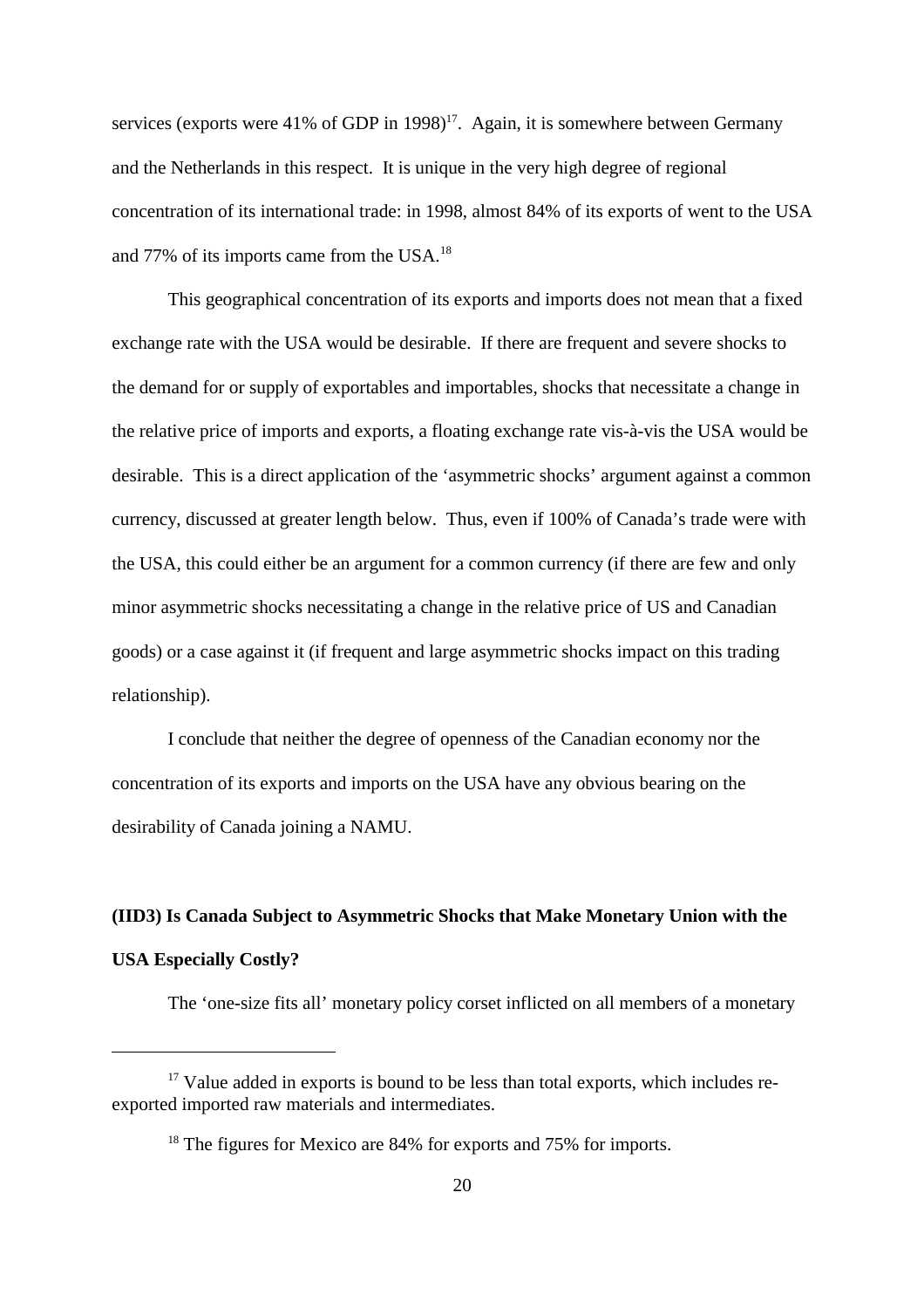union is most costly to a member state if it is subject to especially severe asymmetric shocks or if its structure is such as to cause even symmetric or common shocks to have seriously asymmetric impacts on output and employment. The proposition that a monetary union is more attractive when the structure of production and demand is well-diversified should be seen as a statement about the conditions under which asymmetric shocks are less likely.

It is true that giving up nominal exchange rate flexibility would deprive Canada of a mechanism for responding to asymmetric shocks. While nominal exchange rate flexibility does not reduce the long-term pain of changing relative costs or prices, it can, if used properly, reduce the transitional costs of achieving the real adjustment that is required. How serious this loss is depends on how well, in practice, this mechanism has been used.

A frequently heard argument is that Canada is likely to be subject to asymmetric supply shocks. This is because it has a large commodity producing sector (oil, gas, other natural resources and agriculture) that is subject to 'technological' shocks such as the weather, and to global price shocks. Not only are primary sectors argued to be more prone to supply shocks, than the secondary (manufacturing) , tertiary (market services) and quarternary (non-market services) sectors, output in these sectors is typically viewed as supplydetermined rather than demand-determined. Price determination in markets for primary products is also assumed to be close to the 'law of one price' characteristic of integrated markets for homogeneous goods with effective spatial arbitrage.

These characteristics of the primary sectors are clearly potentially relevant to Canada's status as an optimal currency area. However, agriculture's share in Canadian GDP (3% in 1996) is no higher than that of most advanced industrial countries. Mining accounts for a larger share of GDP (13% in 1996), but, like all modern industrial nations, Canada is overwhelmingly a service economy (67% of GDP).

21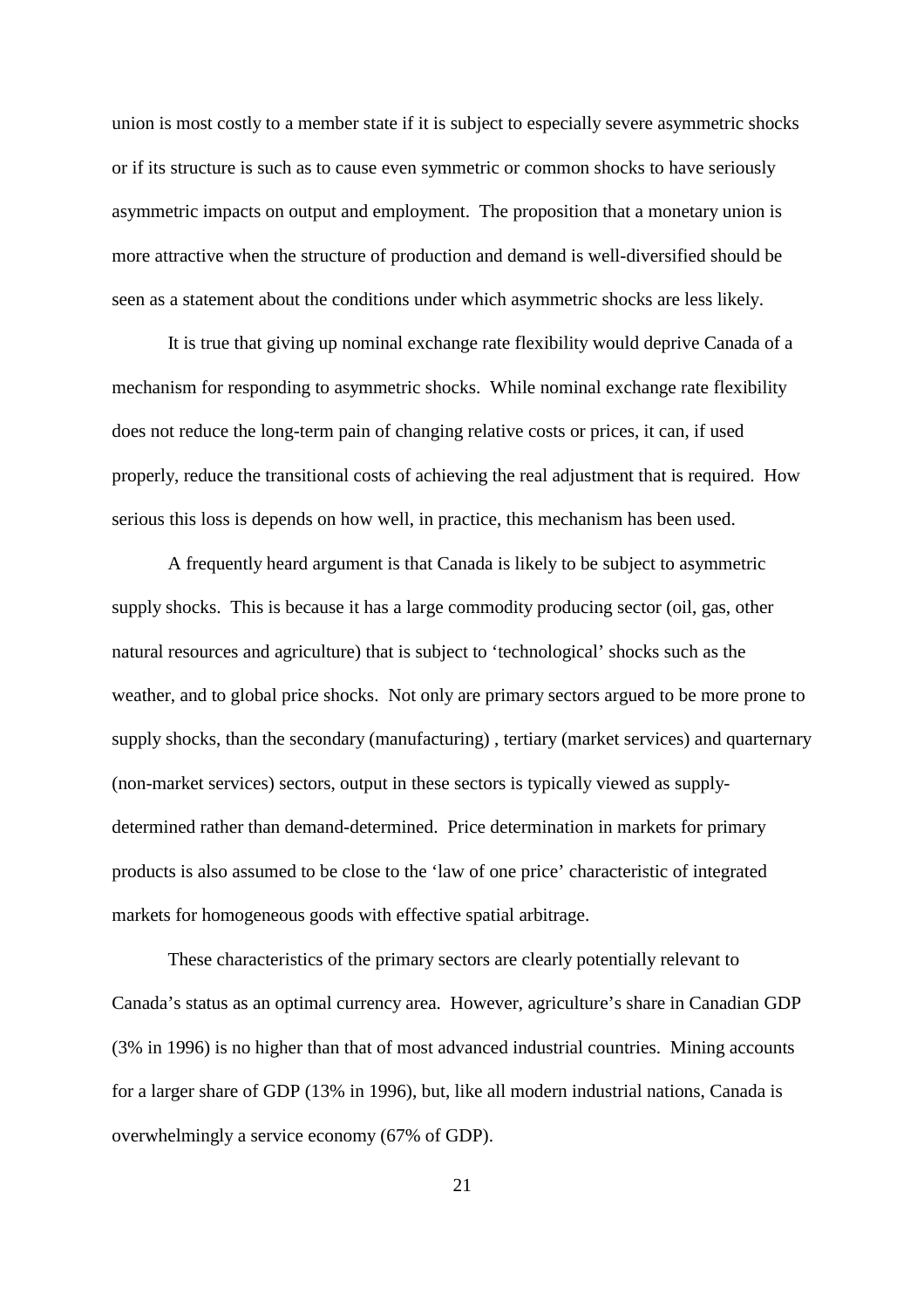It should also be noted, that a flexible exchange rate can be a source of commodity price shocks (for given world commodity prices) as well as a means of responding to changes in world commodity prices.

There are two further considerations that qualify the practical importance of the asymmetric shocks argument in favour of retaining nominal exchange rate flexibility. Nominal exchange rate changes are the appropriate response only to asymmetric shocks to the markets for goods and services, that is, to IS shocks and aggregate supply shocks. In response to asymmetric monetary shocks (LM shocks), a constant nominal interest rate is appropriate. In a world with perfect international financial capital mobility, a constant nominal interest rate translates into a constant expected rate of exchange rate depreciation. A fixed exchange rate is one way of delivering this optimal response to LM shocks.<sup>19</sup>

Second, it is important not to be excessively impressed with the efficiency of financial markets in general, and with the efficiency of the foreign exchange market in particular. Most of the time, the foreign exchange market is technically efficient, in the sense that large transactions can be made almost instantaneously, at very low transactions costs and with a minimal impact on the exchange rate.<sup>20</sup> Even if the foreign exchange market is technically efficient (in the weak, semi-strong or even the strong sense) and no risk-adjusted pure profits can be made, the price established in this technically efficient market may not convey the right social scarcity valuation. Rational speculative bubbles can cause an asset price like the exchange rate to differ from its fundamental valuation. Departures from technical efficiency

<sup>&</sup>lt;sup>19</sup>This is a straightforward extension of Poole [1970] to an open economy setting with integrated global financial markets (see Buiter [1997]).

 $20$  Like other financial markets, the foreign exchange markets denote at times beset by "disorderly market conditions", in which spreads widen to the point that transactions dry up and the market ceases to be efficient, even in the narrow technical sense.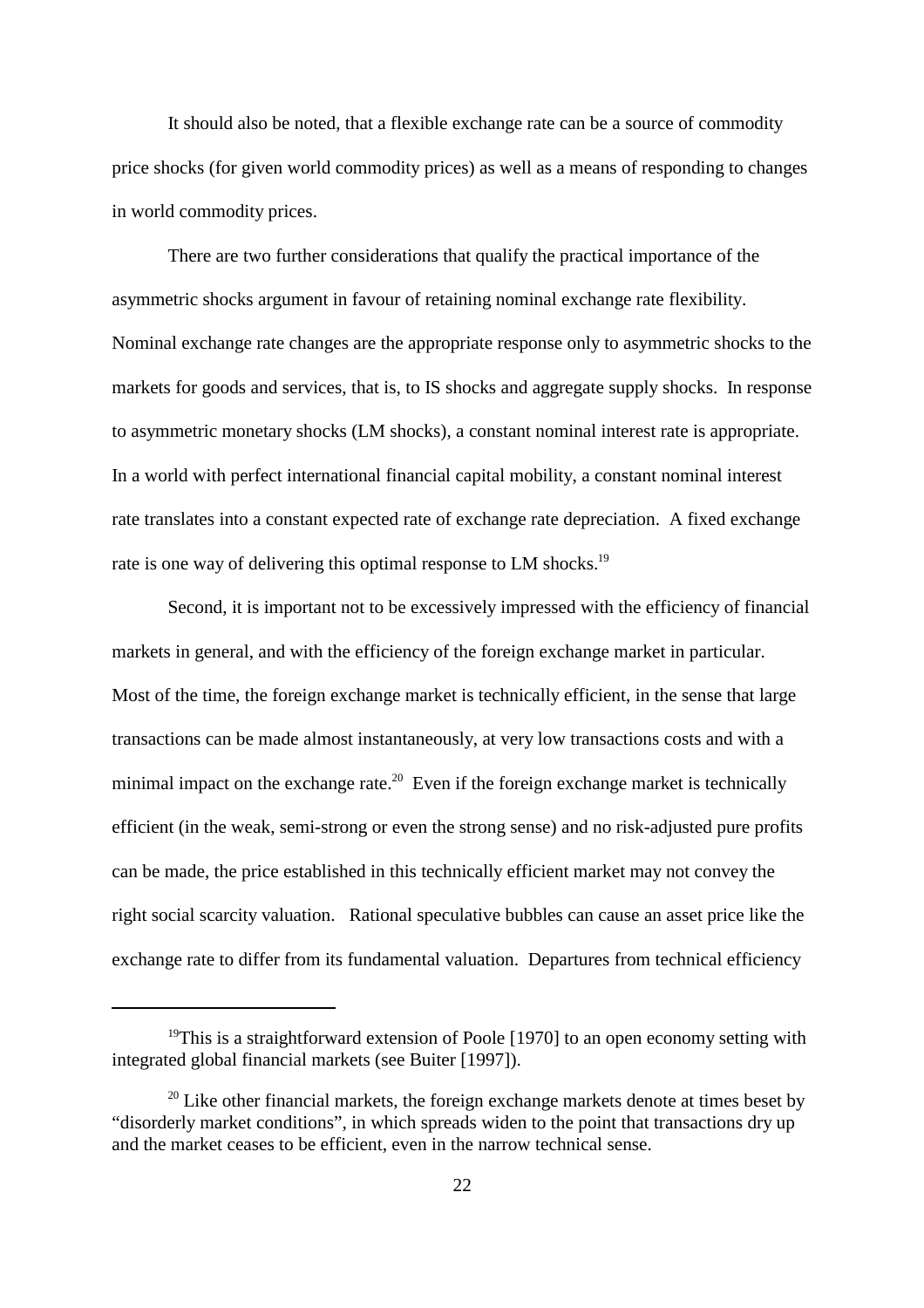also are common. Herding instinct, bandwagon effects and other irrational behaviour, noise traders, panic traders and traders caught in a liquidity squeeze in other financial market make for excessive volatility and sometimes quite persistent misalignments in the foreign exchange markets.

The foreign exchange market and the exchange rate can therefore be a source of extraneous shocks as well as a mechanism for adjusting to fundamental shocks. One cannot have the one without the other. The potential advantages of nominal exchange rate flexibility as an effective adjustment mechanism or shock absorber are bundled with the undoubted disadvantages of excessive noise and unwarranted movements in the exchange rate, inflicting unnecessary real adjustments on the rest of the economy. It is by no means clear that the advantages of nominal exchange rate flexibility when faced with fundamental asymmetric shocks dominate its disadvantages as a source of extraneous asymmetric shocks.

#### **(IID4) Is Limited Real Resource Mobility an Obstacle to NAMU?**

It is clear that a high degree of real factor mobility can be an effective substitute for nominal exchange rate adjustments in the face of asymmetric shocks. Indeed, factor mobility permits long-term, even permanent real adjustments to asymmetric real shocks, something nominal exchange flexibility cannot deliver.

The real factors whose mobility matters are labour and real capital. Real capital mobility is limited, even when financial capital mobility is perfect. Once real capital (plant, machinery and other equipment, infrastructure etc.) is installed, it becomes hard to shift geographically. There are some examples of 'flying capital', such as Jumbo jets, and there have been examples of whole factories being shipped over great distances by rail, but as a first approximation, real capital cannot be relocated. New gross investment can of course be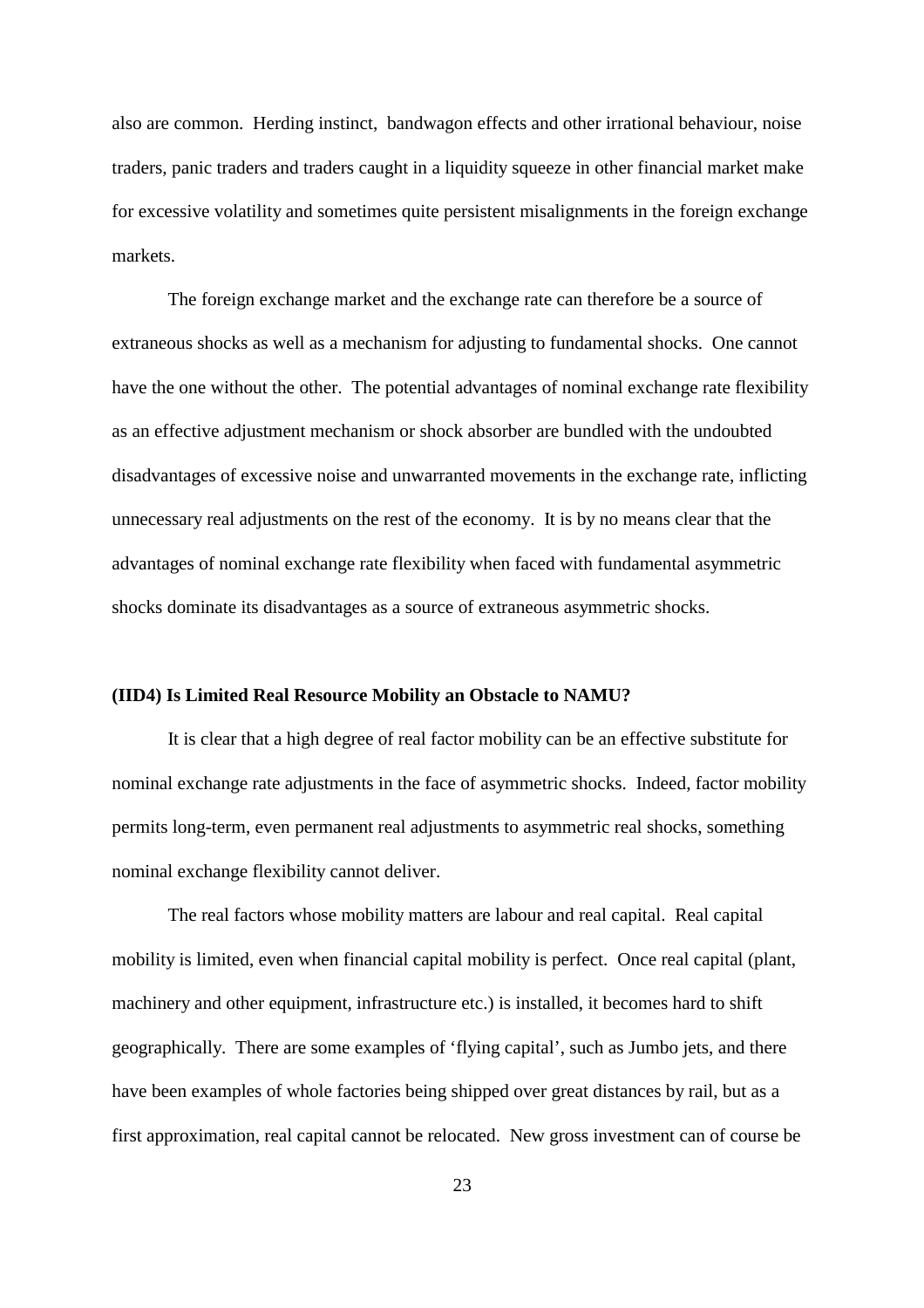redirected across national boundaries, and financial capital mobility can facilitate this process, by permitting the decoupling of national saving and gross domestic capital formation. This is not a process that is likely to be very significant at cyclical frequencies, however, Moving the real capital stock between Canada and the USA through variations in gross investment flows is therefore unlikely to be an effective substitute for the short-term stabilisation potential of nominal exchange rate movements.

A similar point can be made about international labour mobility. Canada is, of course, historically a nation of immigrants. Even in 1996, the census report for that year reveals that out of a total population 5 years and over of 26.6 million, 928 thousand were external migrants (defined as people who were living outside Canada five years earlier).<sup>21</sup> From the point of view of monetary union with the USA, however, what matters is net migration flows between the US and Canada, and these figures are much more modest. Cultural and linguistic obstacles to mobility between the US and Canada may be less than between most EMU members. Most Canadians have some version of English as either their first or second language. However, legal and administrative obstacles to labour mobility between the US and Canada are much more severe than among EMU members. Throughout the EU, work permits are a thing of the past, and mutual recognition of professional qualifications is becoming the norm rather than the exception.

Unless monetary union between the US and Canada were to be accompanied by the complete removal of legal and administrative obstacles to cross-border labour mobility, it is very unlikely that labour mobility could become an effective substitute for nominal exchange rate flexibility. Even with unrestricted cross-border labour mobility, it is unlikely that labour

<sup>21</sup>Source: Statistics Canada, 1996 Census Nation Tables.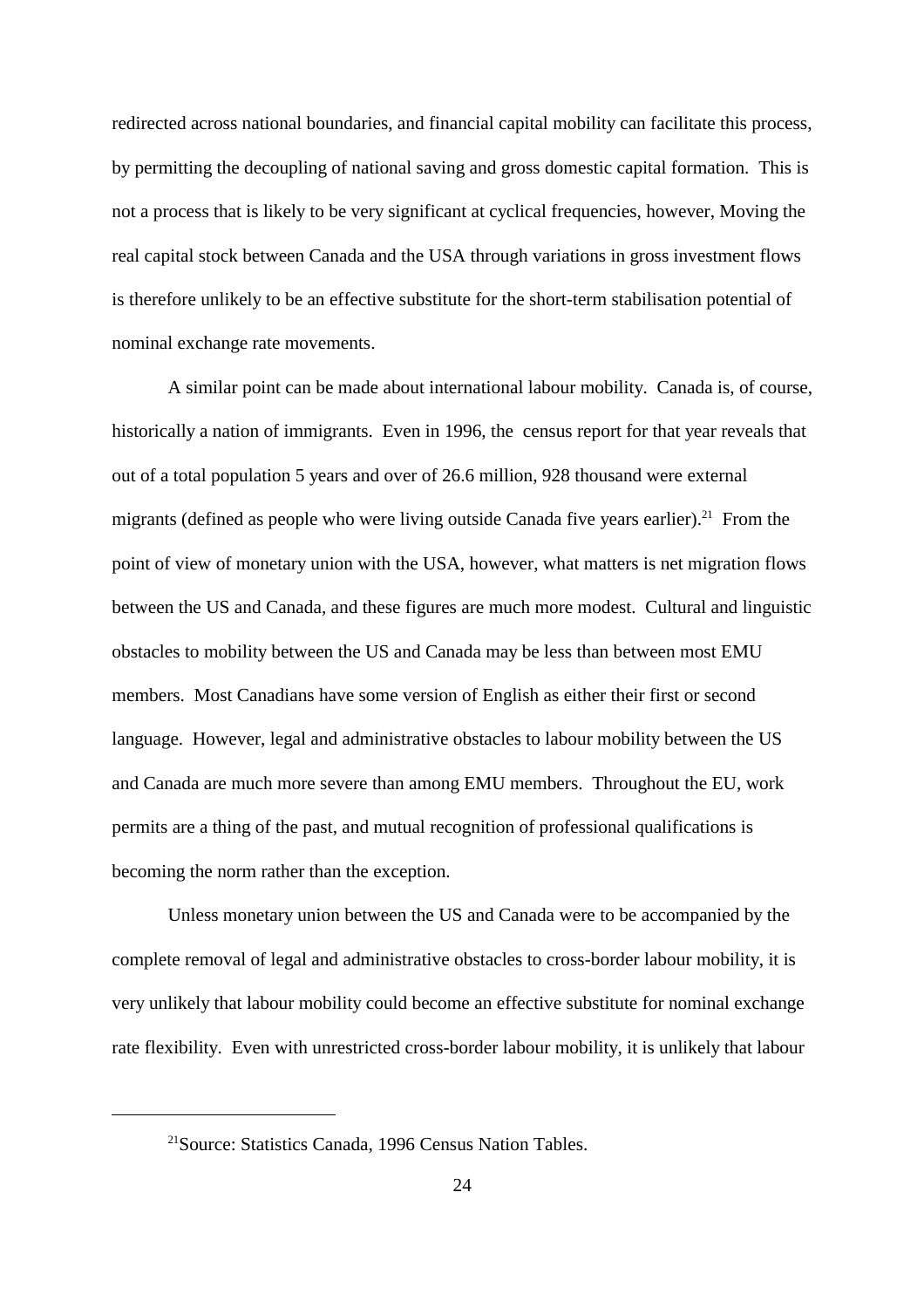mobility could mimic the impact of variations in the nominal exchange rate. Migration is costly, within as well as between nations. Workers are only likely to move if the fixed, upfront cost of moving is compensated for by a long period of higher earnings in the country of destination. Permanent (or at least persistent) real shocks will trigger labour mobility. Nominal exchange rate flexibility only affects the real economy for a short transition period. To mimic the effect of nominal exchange rate flexibility, net cross-border migration flows would have to be reversible and significant at cyclical frequencies. It is hard to see that happening.

I conclude that cross-border mobility of real capital and of labour between the US and Canada is unlikely to be an effective substitute for nominal exchange rate flexibility. However, I doubt that even within existing currency unions (like the USA), net interregional migration flows are quantitatively important at cyclical frequencies. This means one of two things. Either, these existing currency unions are not optimal currency areas or an optimal currency area does not require a high degree of labour mobility at cyclical frequencies.

# **(IID5) Is a Strong NAMU Federal Fiscal Authority Necessary to Compensate for the Loss of the Exchange Rate Instrument?**

The brief answer is 'no'. Fiscal stabilisation policy works if and to the extent that postponing taxes, and borrowing to finance the resulting revenue shortfall, boosts aggregate demand. This will be the case either if there is myopia among consumers, who fail to realise that the present value of current and future taxes need not be affected by the timing of taxes, or if postponing taxes redistributes resources between households with different propensities to consume. In overlapping generations models without an operative intergenerational gift motive, postponing taxes redistributes resources from the young to the old and from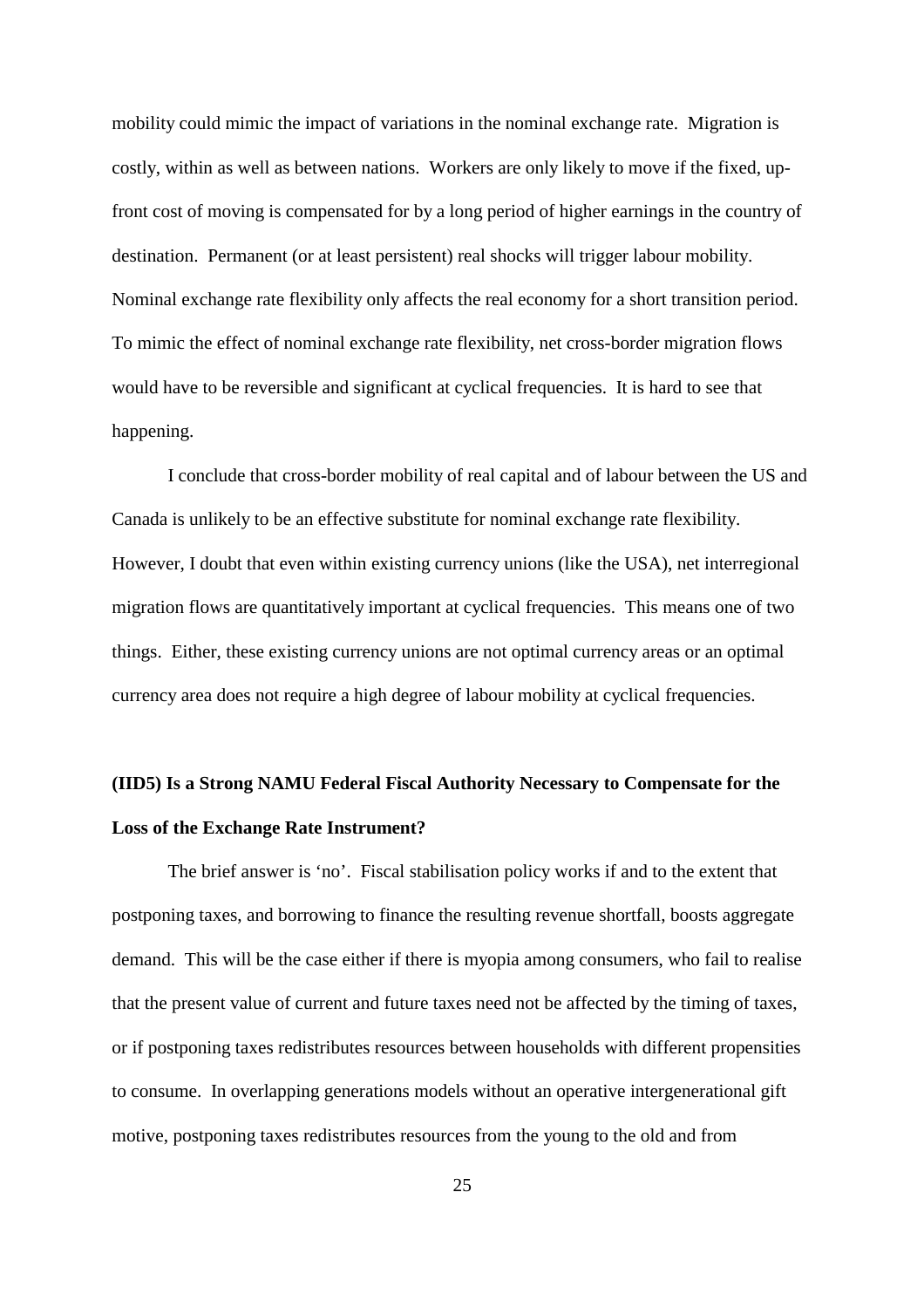generations yet to be born to generations already alive. This will boost aggregate consumption in the short run. Intra-cohort heterogeneity (say through the coexistence of lifecycle consumers and current disposable income constrained consumers) can reinforce these effects.

Unless the supranational Federal Fiscal Authority in a currency union has access to the financial markets on terms that are superior to those enjoyed by the national fiscal authorities, there is nothing the Federal authorities can achieve by way of fiscal stabilisation that cannot be achieved equally well by national or even lower-tier fiscal authorities. National government financial deficits and surpluses, probably mirrored to some extent in national current account imbalances, are a perfect substitute for supranational fiscal stabilisation.

A study by Bayoumi and Masson [1993], building on earlier work by Sala-i-Martin and Sachs [1992], analyses regional flows of federal taxes and transfers within the US and Canada. They try to distinguish between long-term fiscal flows (the redistributive element) an short-term responses to regional business cycles, which they identify with the stabilisation element. They find that in the US, long-run flows amount to 22 cents in the dollar while the stabilisation element is 31 cents in the dollar. For Canada, the corresponding figures are 39 cents and 17 cents respectively. While interesting, these studies tell us nothing of relevance to the issue of whether fiscal policy in an NAMU could compensate for the loss of the exchange rate instrument. The long-term redistribution properties of the budget are irrelevant, because the nominal exchange rate is not an instrument for long-term redistribution. The stabilisation properties of the fiscal system do matter, but the necessary stabilisation can be provided at the supranational, national or sub-national level.

It is true that, to the extent that monetary union is part of a wider process of political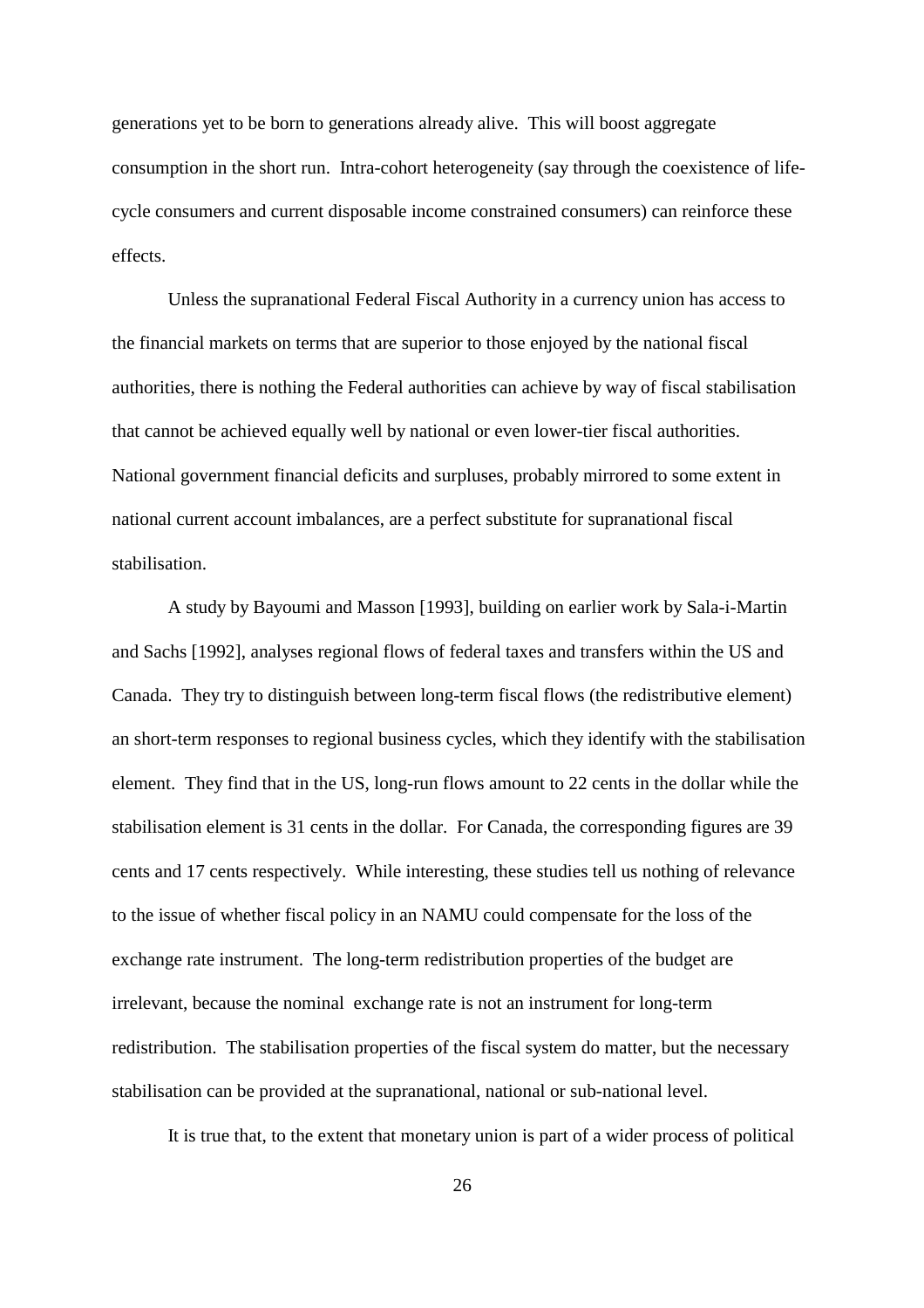integration, the political pressures may grow for long-term redistribution among the nations that constitute the monetary union. What the redistribution figures in the studies of Bayoumi and Masson and of Sala-i-Martin an Sachs tell us, is the degree to which the United States and Canada are societies, rather than just economies, and the extent to which notions of national solidarity and regional social cohesion are translated into redistributive measures through the tax-transfer mechanism.

I conclude that the likely continued absence of a strong North American Fiscal Authority with serious transnational tax and transfer powers, is not a technical, economic obstacle to NAMU.

## **(III) Political and Constitutional Aspects of Monetary Union**

Monetary union is not just a technical economic, financial or monetary issue. It represents a very significant constitutional and political change. Monetary union raises two distinct but related political and constitutional issues: first the legitimacy of the surrender of national sovereignty involved in NAMU, and second the accountability of the monetary policy makers to the electorate or its elected representatives.

### **(III.1) National sovereignty**

Monetary union represents a surrender of national sovereignty to a supranational entity. This is true even for the full, formally symmetric monetary union that I have focused on. A central bank is a key agent of the state. The ability to issue legal tender is an expression of the power of the state to coerce, to prescribe and proscribe behaviour. The common use of the term 'seigniorage' to refer to the revenues accruing to the state through its monopoly of legal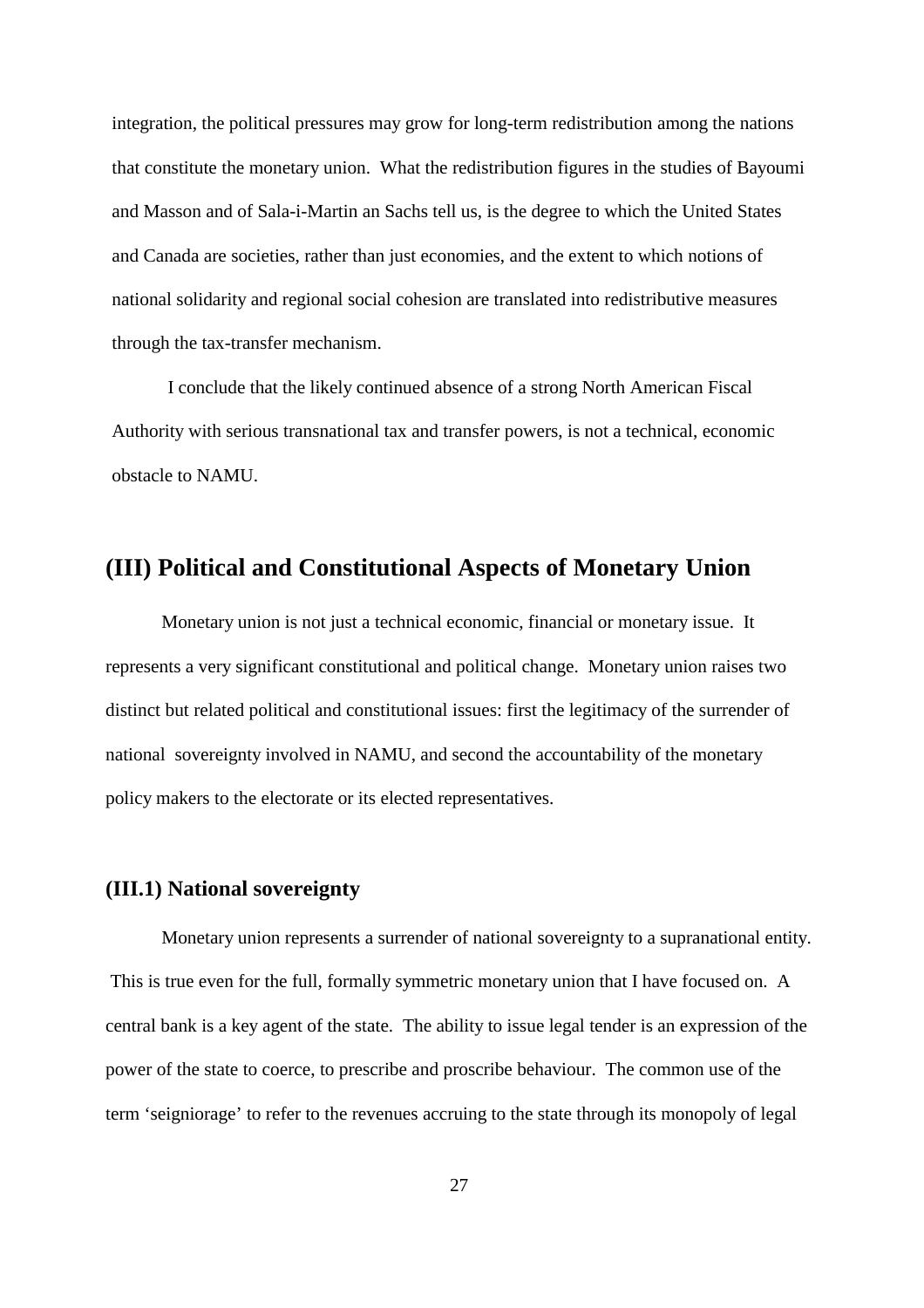tender is a reminder of the fact that the power to issue legal tender is a manifestation of the state's ability to tax. A nation that joins a monetary union surrenders its national sovereignty in the monetary domain and becomes subject to a supranational form of sovereignty. The nation state is weakened by this surrender of monetary sovereignty. I am not expressing myself on whether his would be a good thing or a bad thing for Canada.<sup>22</sup> I am merely reporting the fact.

The concepts of 'national sovereignty' and of the 'state' are of course fraught with ambiguity. A unitary nation state can be sovereign in the legal sense of the word, but the effective domain over which this sovereignty can be exercised may be negligible, because of the size of the country and its openness to trade, financial flows and factor mobility. Luxembourg is a sovereign state<sup>23</sup>. A Federal state has sovereignty exercised over different domains at different levels. The states of the USA, the provinces of Canada and the cantons of Switzerland exercise sovereignty in a number of domains. They are of course part of a wider (national) monetary union. From the perspective of state or provincial sovereignty, the only question is which monetary union it belongs to, the US or Canadian monetary union, or a common NAMU.

The sober reality of this partial surrender of national sovereignty is complicated by the strong symbolic significance often attached to the national currency. The irreducible minimal list of symbols that define the state include a national currency, along with an anthem and a

 $22$  In the context of European monetary integration, I have been an enthusiastic supporter of the surrender of national sovereignty involved in EMU. The reason is overwhelmingly political: fear and loathing of the unparalleled destructive capacities of European nationalism.

 $23$  It was in a currency union with Belgium from 1922 till 1999.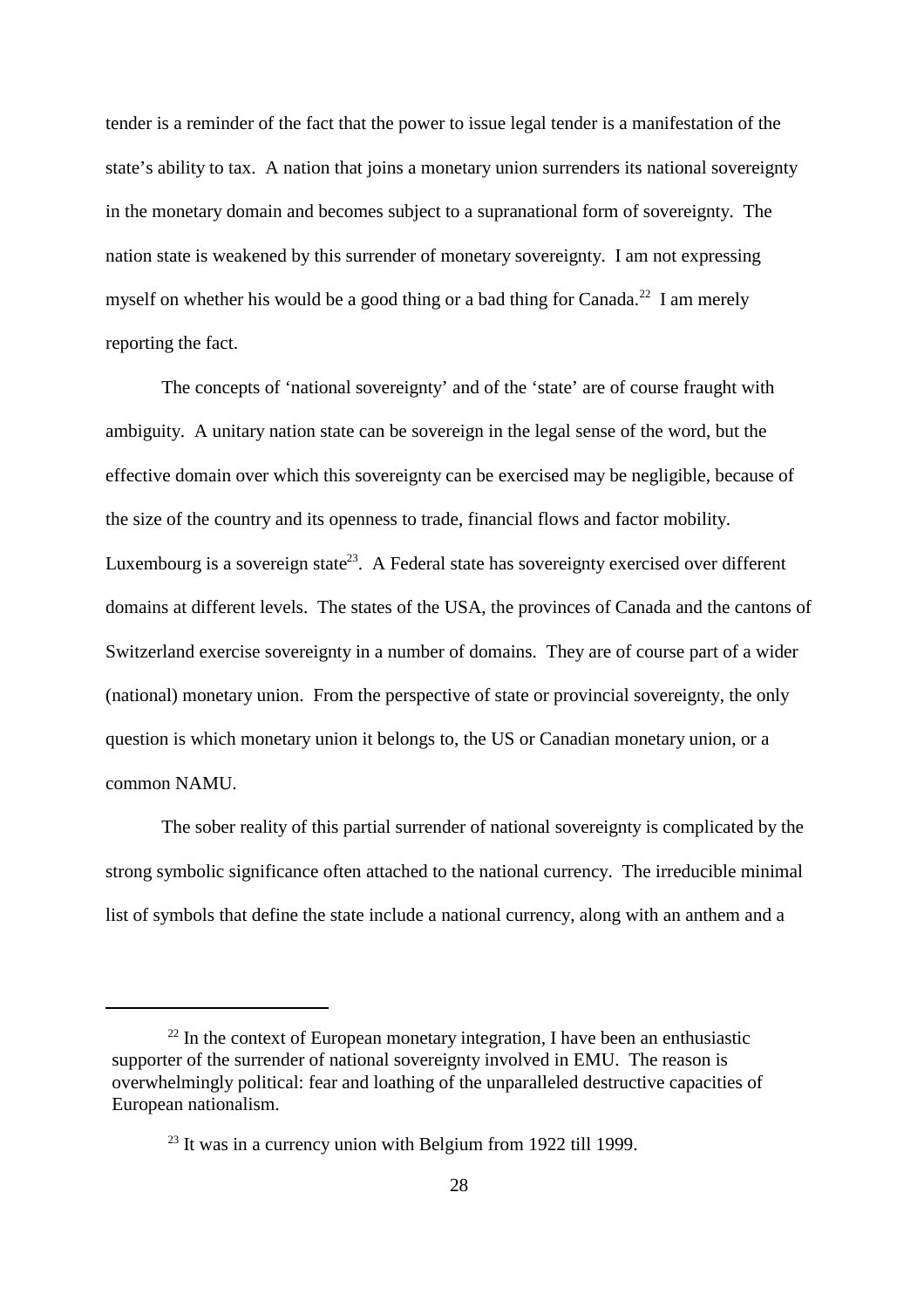flag.<sup>24</sup> The emotions that are awakened when the abolition of the national currency is under discussion go beyond what can be rationalised in terms of concerns about the loss of national discretion in the use of seigniorage or the loss of the national monetary stabilisation  $instrument<sup>25</sup>$ 

These constitutional issues are very clear in the case of EMU. Economic and Monetary Union in Europe is part of an ongoing process of economic and political integration in Europe, and not an isolated, 'technical', monetary arrangement. In this it differs from arrangements like the classical gold standard, which flourished between 1880 and 1914, the heyday of European imperialism and nationalism. EMU is foremost a major step on the road to 'ever closer union' in Europe. It represents the opening of a new chapter in the European federalist agenda, a significant transfer of national sovereignty to a supra-national institution.

Like EMU, NAMU would involve a transfer of national sovereignty to the central or federal level. Unless this transfer of power is perceived as legitimate by NAMU residents, the authority of the NAMUFed will be challenged by those who perceive themselves to be adversely affected by it. In the past, common currency arrangements, including a supranational central banking system with centralised authority, have survived only when, at the time of their creation, a stronger and more legitimate federal government structure was in place than is currently the case in the EMU area. A fortiori, past common currency arrangements have been supported by a level of political integration way beyond the zero level

 $24$  Thanks to Lars Osberg, I am now aware of the fact that Canada did not have an official flag or national anthem until 1967.

 $25$  Similar emotions are involved when, in a decentralised, Federal system, the issue of which flag or flags to fly from government buildings is at stake. The flying of the Confederate flag in the US South is one example of this. In Canada too, the symbolism of the national and provincial flags evokes powerful emotions.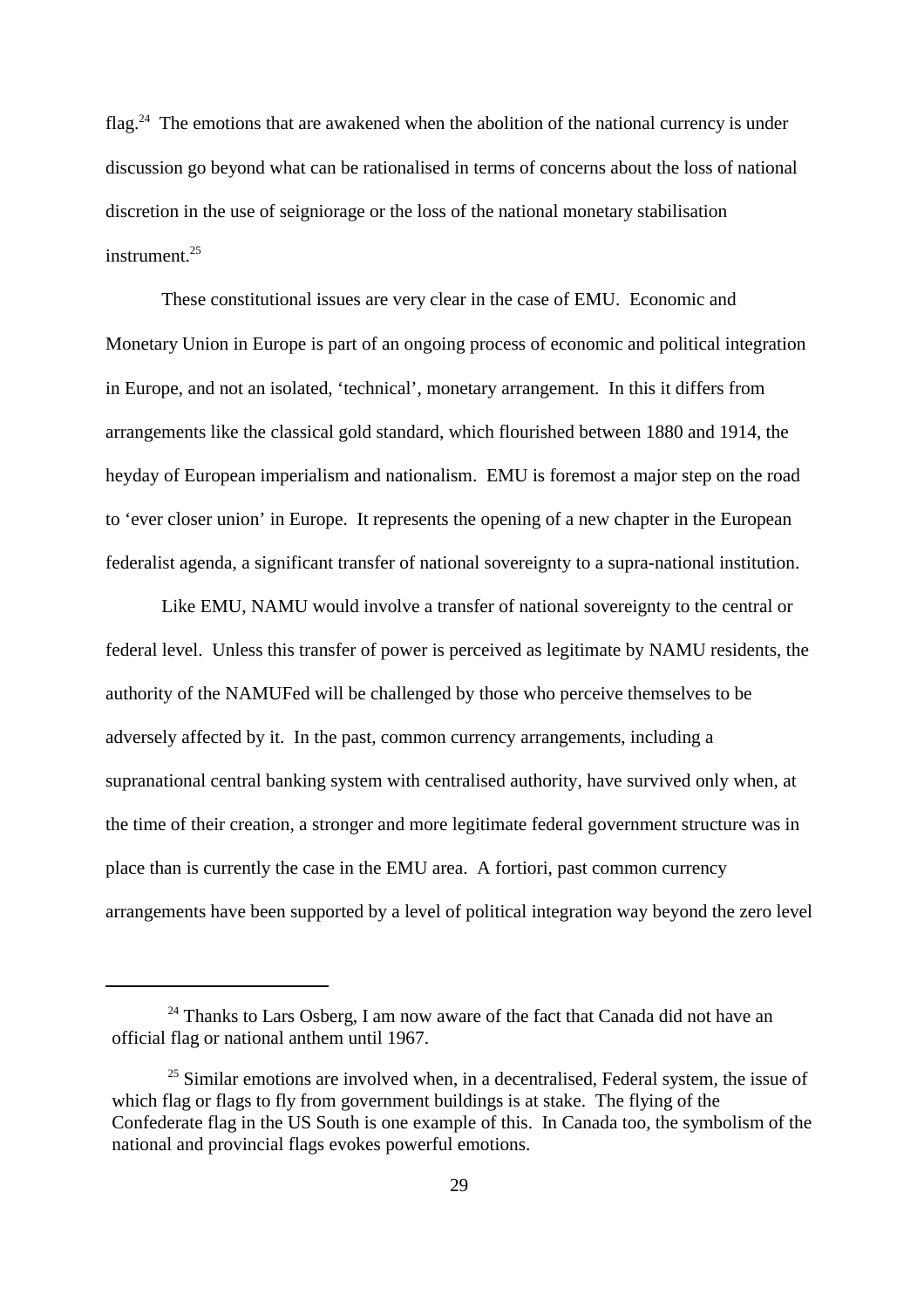currently found in North America.<sup>26</sup> The EU has, at present, only a very weak, protoconfederal set-up, but it does have a Parliament, a Court and a proto-executive, made up of the Commission and the Council of Ministers. NAMU would not be supported by any supranational political legitimising structures. For that reason alone, I very much doubt it could survive. A break-up of NAMU would be messy and disruptive.

The track record of past monetary unions is instructive. For instance, monetary union in the USA was not complete until long after political unification. While one can make allowances for the war period (1776-1783) and for the Confederation period (1783-1789), even the USA monetary union created with the signing of the Constitution in 1789, was far from complete. While the constitution gave the Congress the monopoly of coinage and of the regulation of its value, the states continued to be able to charter commercial banks and to regulate their note issuance. Until the creation of the Federal Reserve System in 1914, the USA did not have a central bank, although the First Bank of the U.S. (1791-1811) and the Second Bank of the U.S. (1816-'836) can perhaps be characterised as proto central banks.<sup>27</sup> A monetary union with a centralised authority really did not exist in the USA until the Banking Act of 1935.

Italian monetary unification occurred in 1862, with the introduction of a new unified coinage system, based on the Sardinian lira, after political unification had been completed in 1861<sup>28</sup> Centralisation of note and coin issuance and of other central bank functions did not occur until 1893.

The history of German monetary and political union in the  $19<sup>th</sup>$  century is open to two

 $26$  I do not consider NAFTA, a regional free trade arrangement, to have any serious supranational institutional content.

 $27$  The Federal Reserve Act was signed into law on 23 December 1913.

<sup>&</sup>lt;sup>28</sup> Venetia was incorporated in 1866. The Papal States followed in 1870, when the French were otherwise engaged and could not intervene to protect their independence.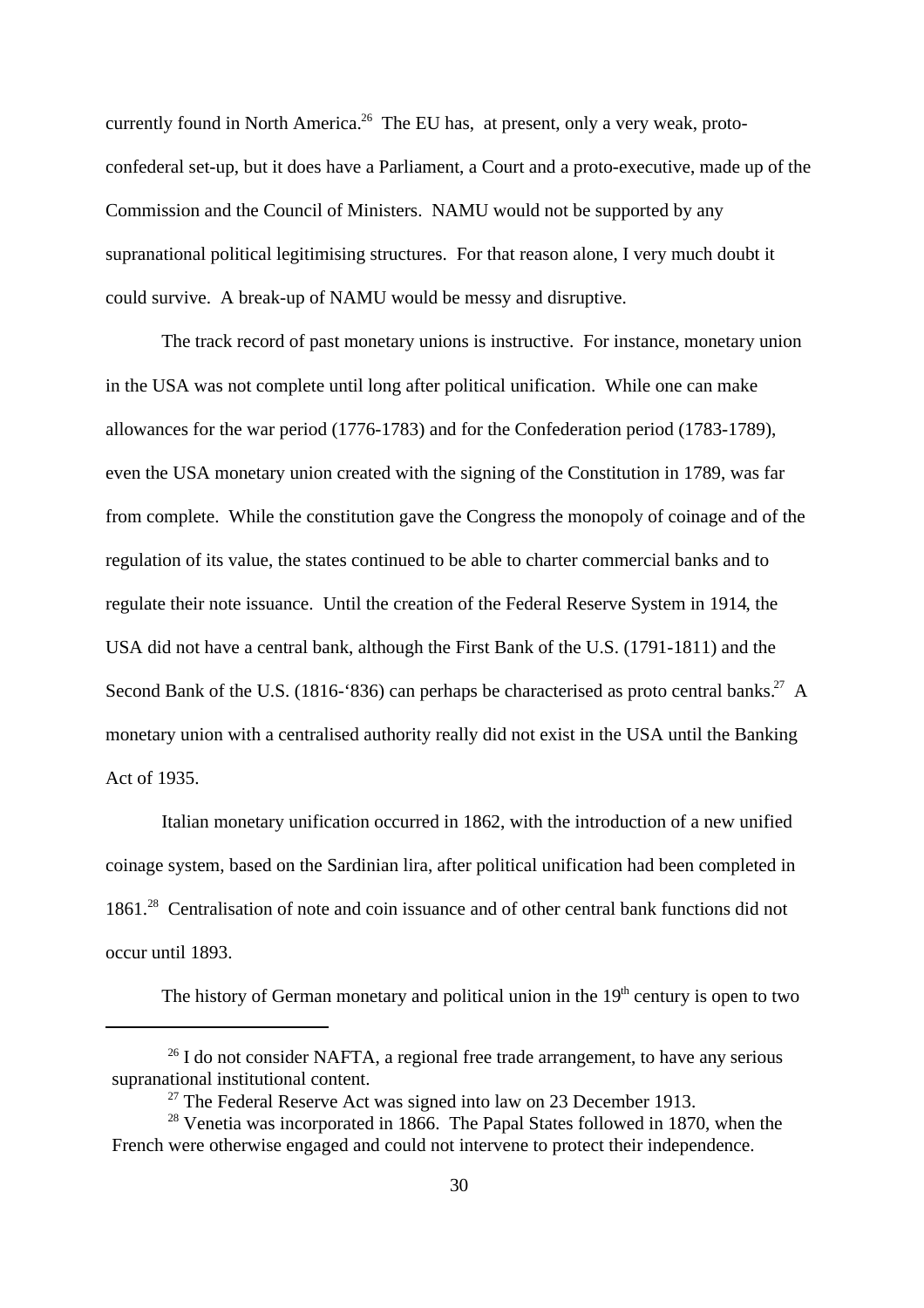very different interpretations. The political establishment of the German Reich in 1871, following the Franco-Prussian war, preceded the coinage acts of 1871 and 1873, which unified coinage throughout the Reich and introduced the mark and the unit of account. In 1875, the new Reichsbank (a re-labelling of the Prussian bank) became the de facto central bank of the Reich. In practice, in monopolised the issuance of notes. In 1875 Germany went on the gold standard (Germany used the Franco-Prussian War indemnity of 1870 to finance the creation of a gold standard - an early example of the use of Regional Funds to facilitate monetary integration perhaps). This sequence of events suggests that political unification in Germany preceded monetary union.

Against that, the customs union (Zollverein) of 1834 was followed by the Munich Coin Treaty of 1837 and the Dresden Coinage Convention of 1838, which created a double currency standard among all members of the Zollverein. most members of the Deutscher Bund. The 1857, the Vienna Coinage Treaty joined Austria to the Dresden arrangement. On this reading, most of the key steps towards German monetary unification were taken before political unification. It should, however, be noted, that Austria left the Vienna arrangement in 1867 following defeat in its war with Prussia. It did not join the German Reich in 1871.

German political re-unification in 1990 coincided with monetary union between the former West and East Germanies (GEMU). This is not an event with any clear implications for EMU, since GEMU was little more than a take-over of a near-bankrupt East Germany by West Germany.

There have been exceptions to the rule that political unification precedes monetary union. Even if one ignores the ambiguous German  $19<sup>th</sup>$  century experience, the seven provinces that formed the Dutch Republic established a monetary union with only the weakest (con)federal political institutions and with almost completely decentralised fiscal authority. It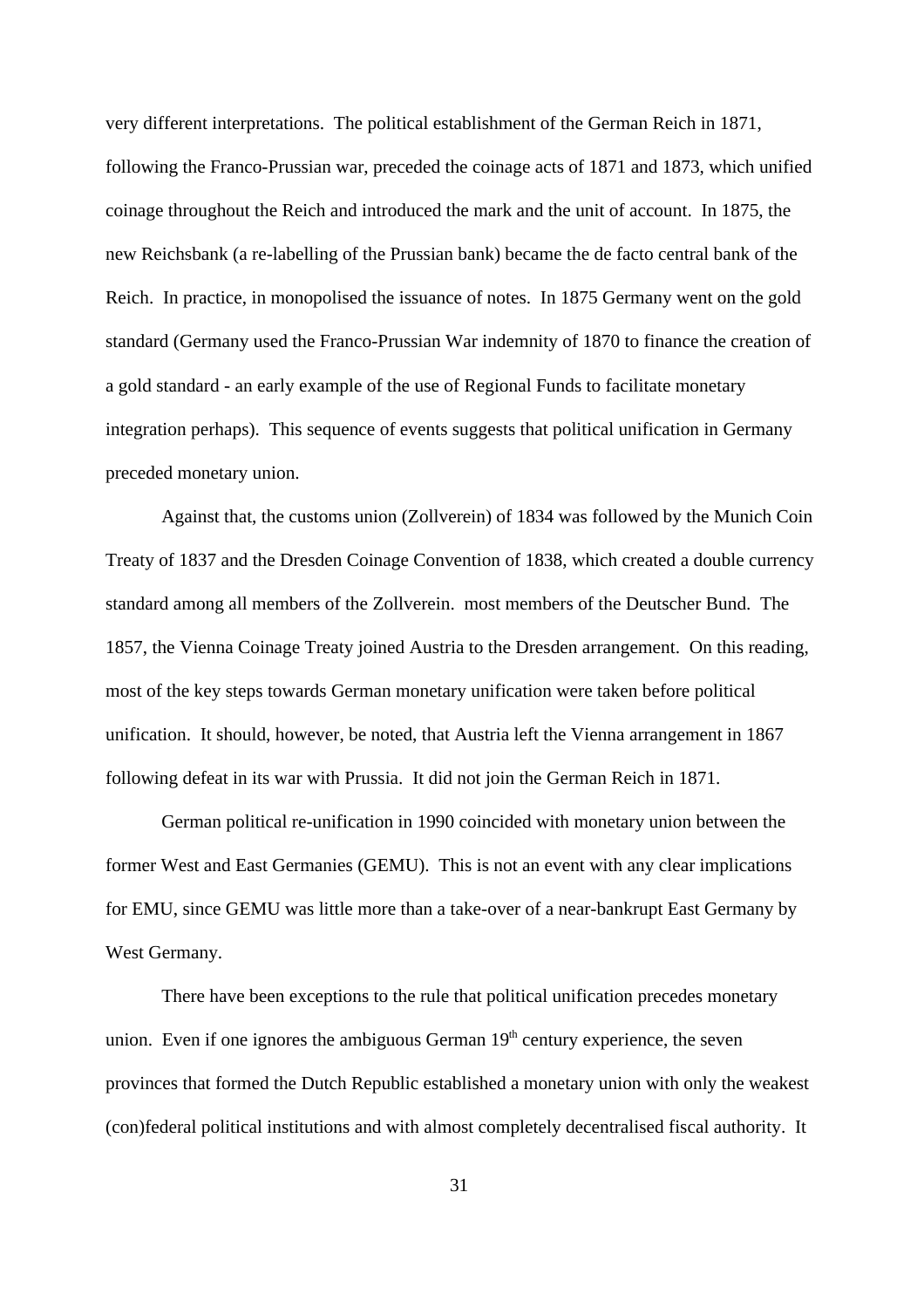lasted for two centuries, until the conquest of the Republic by Napoleon (Dormans [1991]).

Belgium and Luxembourg were in a monetary union from 1922 until they were both absorbed in Euroland in 1999. While this association is more akin to a union between an elephant and a mouse (and belongs in the France-Andorra, France-Monaco, Italy-Vatican City, Italy-San Marino, Switzerland-San Marino category), it is interesting that monetary union did not lead to far-reaching political integration between Belgium and Luxembourg.

Slightly different in nature are the currency unions adopted by contiguous former colonies following independence. The CFA Franc Zone, set up in 1959 by thirteen former French colonies in west and central Africa, survives till this day, although the CFA franc was devalued by 50 percent in 1994. The survival of the arrangement appears to owe much to the continued involvement of (and budgetary transfers from) France. The East Caribbean Currency Area, consisting of 7 former British colonies, has survived since 1966, unlike the East African Currency Area between Kenya, Uganda and Tanzania which lasted only from 1966 until 1977.

Monetary unions that occurred without prior political unification and that did not subsequently lead to political unification, have very low life-expectancies. The only exception to the rule I am aware of are Belgium and Luxembourg. Examples of an early death include the following.

The Latin Monetary Union among France, Belgium, Switzerland and Italy, which lasted (with some temporary suspensions of convertibility by individual members) from 1865 until, de facto, World War I. The official time of death was 1927.

The Scandinavian monetary union among Sweden, Denmark and Norway, which lasted from 1873 till de facto, World War I, although the arrangements was not officially put out of its misery until 1924.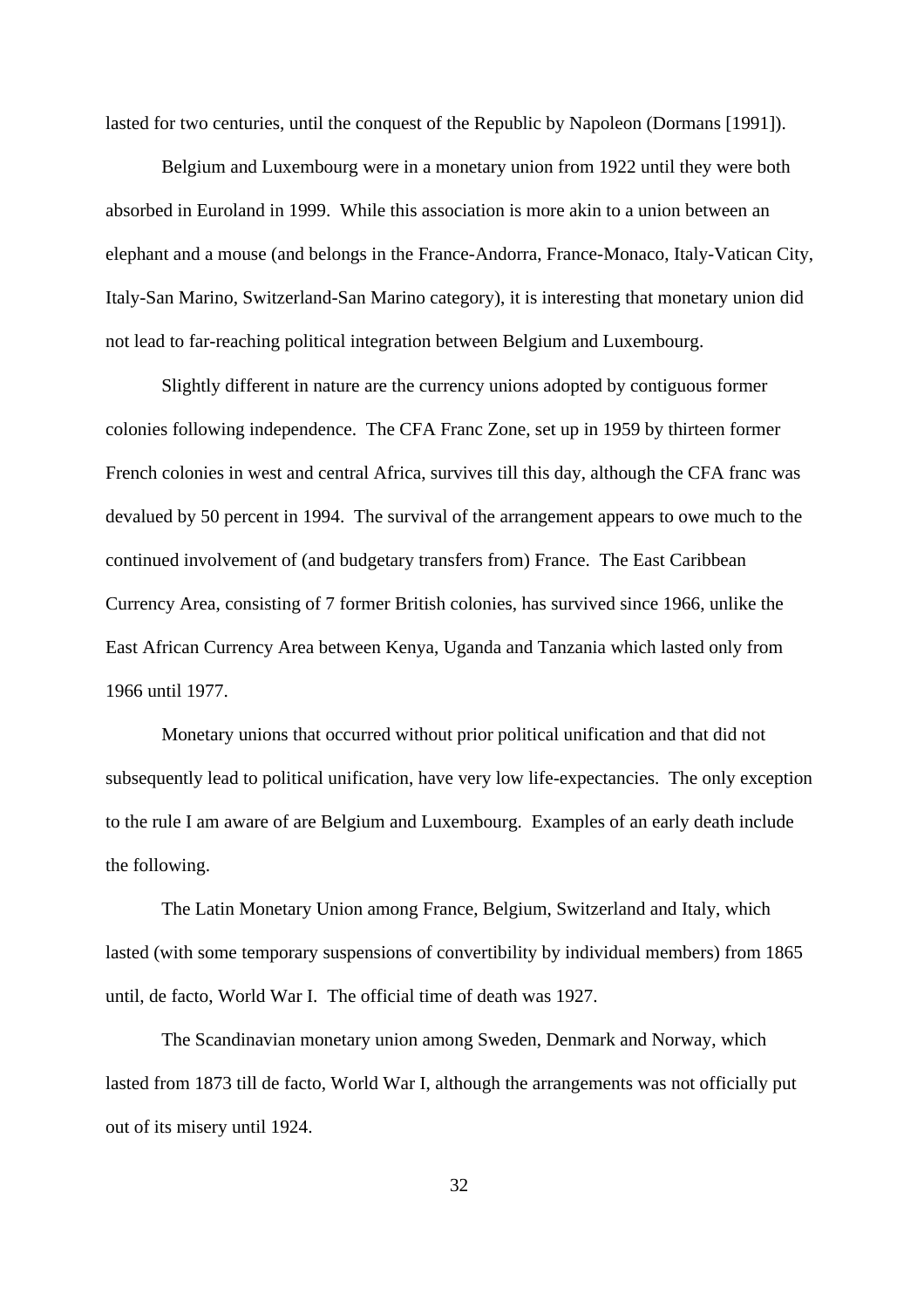Attempts by 'successor states' to maintain monetary union following the break-up of a larger political entity, have been short-lived, with the possible exception of the 'monetary union' between the UK and Ireland (a currency board arrangement for Ireland, rather than a "symmetric" monetary union), which lasted from 1922 till 1979.

Examples of spectacular failures to maintain a common currency following a political break-up include the successor states of the Austro-Hungarian Empire following the defeat of the Habsbourg empire in World War I; the ill-fated rouble zone among 11 CIS members between 1991 and mid-1993, following the dissolution of the Soviet Union; and the collapse of the monetary union among the successor states to the Federal Republic of Yugoslavia, which dissolved in 1991.<sup>29</sup> All three political break-ups lead to hyperinflations.

Czechoslovakia broke up as a political union on January 1, 1993; the Czech-Slovak monetary union collapsed on February 8, 1993 (Fidrmuc and Horváth [1998]). Here the political and monetary break-up was not accompanied by hyperinflation.

I have considerable sympathy for the long-standing German position that, in the context of European Economic and Monetary Union, further political integration should have accompanied (or even preceded) monetary union. $30$  On the other hand, the whole European integration experiment, from the Coal and Steel Community on, has been a political wolf dressed in economic sheep's clothing. It has been successful so far, and it may well continue to be so. $31$  It is essential, however, that the European Parliament, backed by the European Court and the Ombudsman, act as an effective watchdog over the ECB. The legitimacy of the

 $29$  Ukraine left the rouble zone in 1992. Tajikistan did not establish its own currency until 1995.

<sup>&</sup>lt;sup>30</sup> See e.g. Tietmeyer [1998a,b]. For a general discussion see Eichengreen [1996].

<sup>&</sup>lt;sup>31</sup> There have been times, however, that the economics got too far ahead of the politics. The Werner Group's recommendation in 1970 of full monetary union by 1980 clearly was a bridge too far at the time.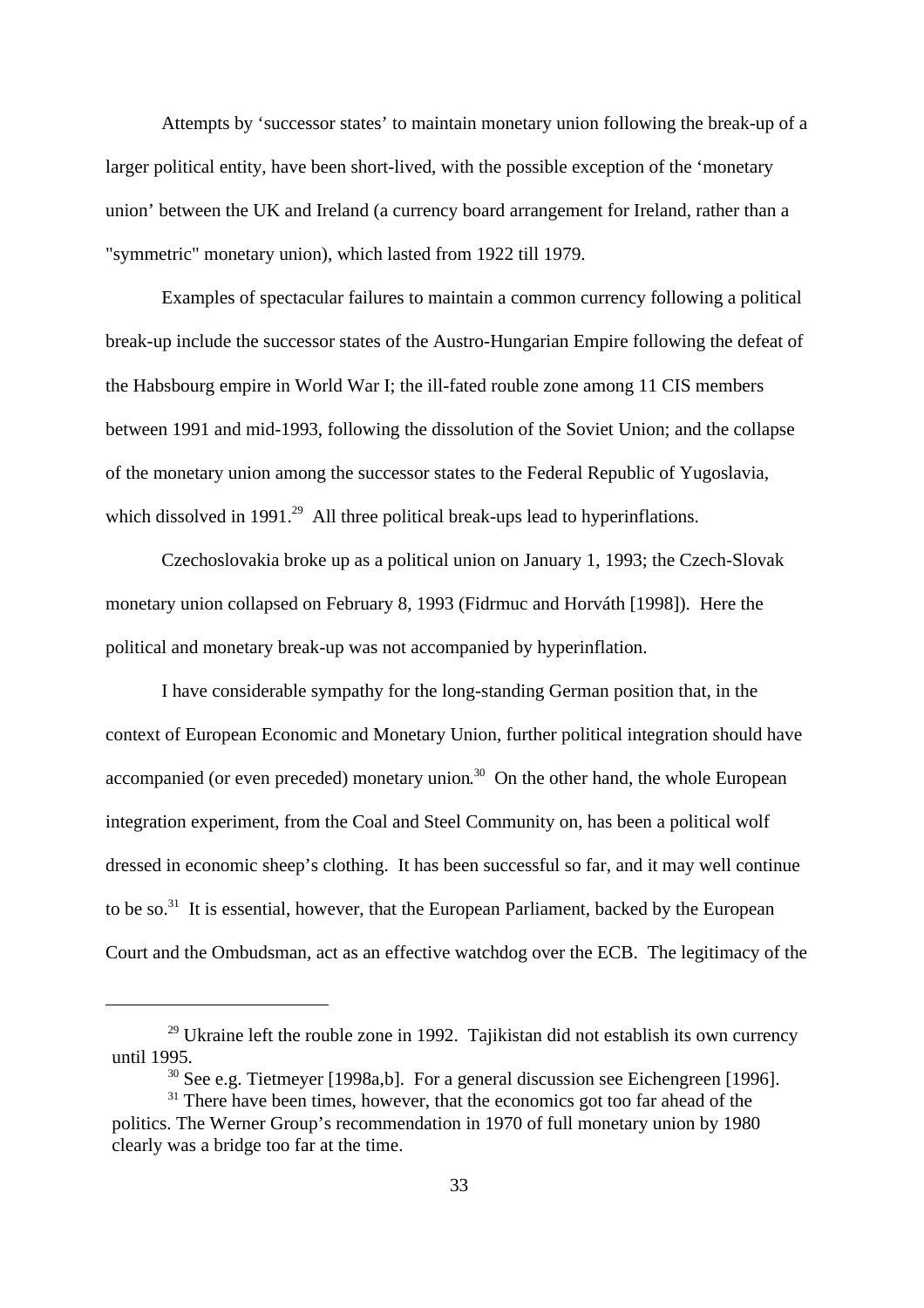ECB will depend on the extent to which it is effectively accountable to the European Parliament. There is no counterpart in North America to the European Parliament, the European Court and the Ombudsman. The transfer of national sovereignty involved in the creation of NAMU would therefore not be perceived as legitimate.

#### (III.2) Accountability of the NAMUFed.

Monetary policy in a NAMU would be made by an operationally independent central bank, the NAMUFed. The targets or objectives of the central bank should, of course, be politically determined, as they are in Canada, the US, the UK, Japan, Sweden and EMU. In an open, democratic society the delegation of policy making powers to unelected officials will only be accepted as legitimate by the citizens, if the independent central bank is accountable to the elected representatives. Accountability requires openness and transparency. The objective or objectives of the central bank must be clear and unambiguous. This is essential if the electorate and its elected representatives are to be able to judge the performance of the central bank.

The need for openness and transparency also applies to the procedures of the central bank. Individual voting records of the members of the central bank's decision making Council should be in the public domain. So should the minutes of its meetings. More elaborate and in-depth analyses of the Council's thinking (like the Bank of England's quarterly inflation report and inflation forecast) should be published regularly. An independent body (like the Non-Executive Directors of the Court of the Bank of England) should vet the procedures of the central bank and its Council on a regular basis, and should have the power to make binding recommendations. This procedural openness and accountability is essential for two reasons. First, it is the only effective instrument of quality

34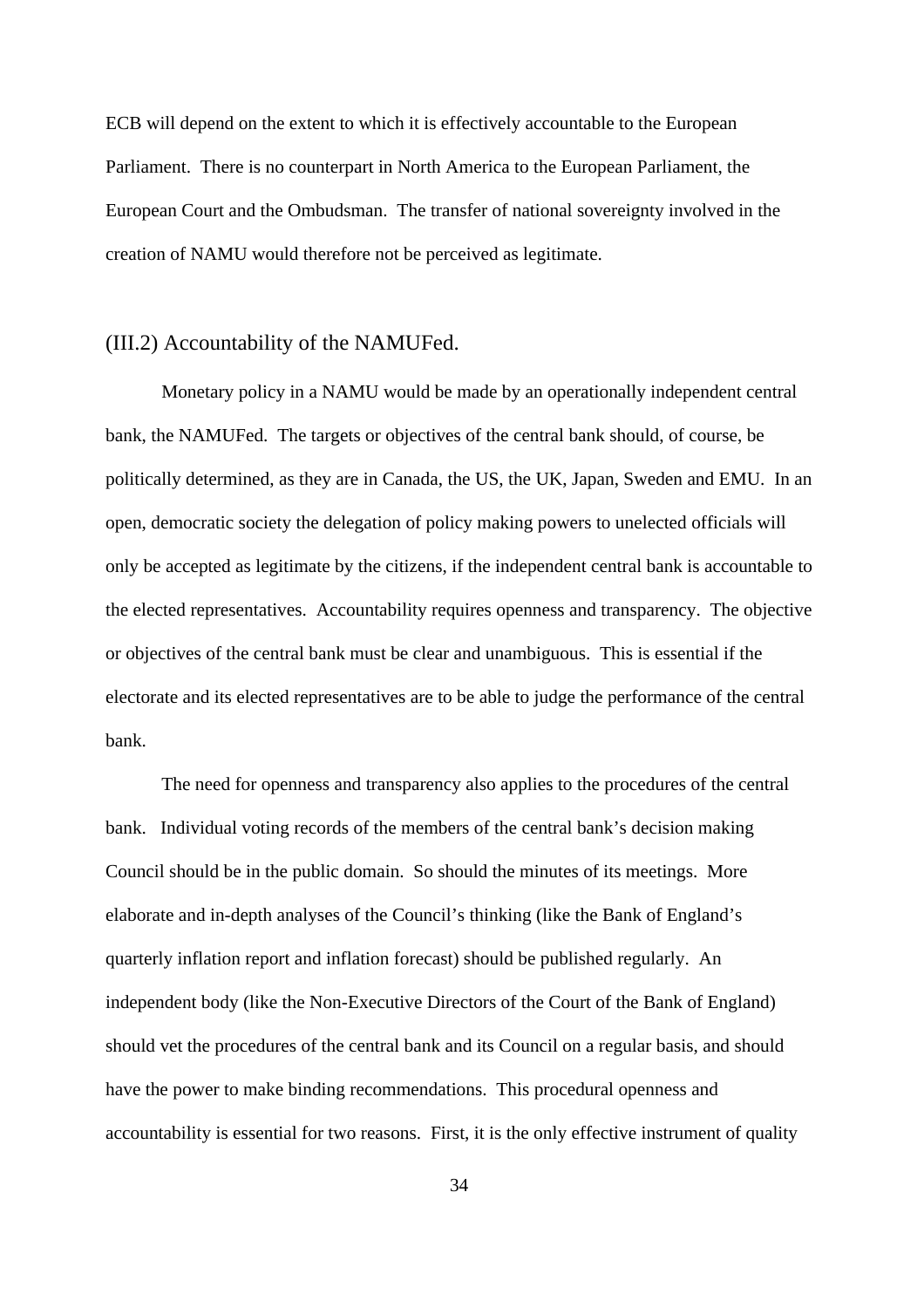control for an operationally independent central bank. Second, openness, transparency and accountability of any agent of the state is a political public good. If any state agency can deny information to its citizens on grounds other than clear and present danger to

At the core of effective accountability is the need for the Council members, collectively and individually, to justify themselves before a duly constituted parliamentary committee. In the US, the Governor of the Fed appears periodically before the Congress. In Euroland, the Subcommittee on Monetary Affairs of the European Parliament is charged with the political supervision of the ECB. In the UK, committees of both the House of Commons and the House of Lords call Monetary Policy Committee members to appear on a regular basis to explain their actions. $32$ 

I recognise that, both as regards the clarity of the politically mandated objectives of monetary policy, and as regards the procedural openness and transparency of the monetary policy framework, Canada, like the ECB, may still fall somewhat short of current best practice. Current best practice itself remains, of course, eminently improvable. However, in Canada, in Euroland and in the realms of current best practice, the political mechanisms exist to improve the rules of the monetary policy game. The Canadian and European Parliaments can, should they wish to do so, impose true accountability on the central banks operating in their respective jurisdictions.

In North America, there is no parliament that could enforce effective accountability of the NAMUFed. Even if Canada were to get a seat on the NAMUFed Council, the Canadian

 $32$  In the UK, there is a further dimension of political accountability. If the inflation rate departs from the politically mandated target by more than 1% in either direction, the Governor of the Bank of England has to write an open letter to the Chancellor of the Exchequer. In that letter he has to explain why the departure from the target happened, what the MPC proposes to do about it, over what time horizon it expects to be back on track and how all this is consistent with the MPC's mandate.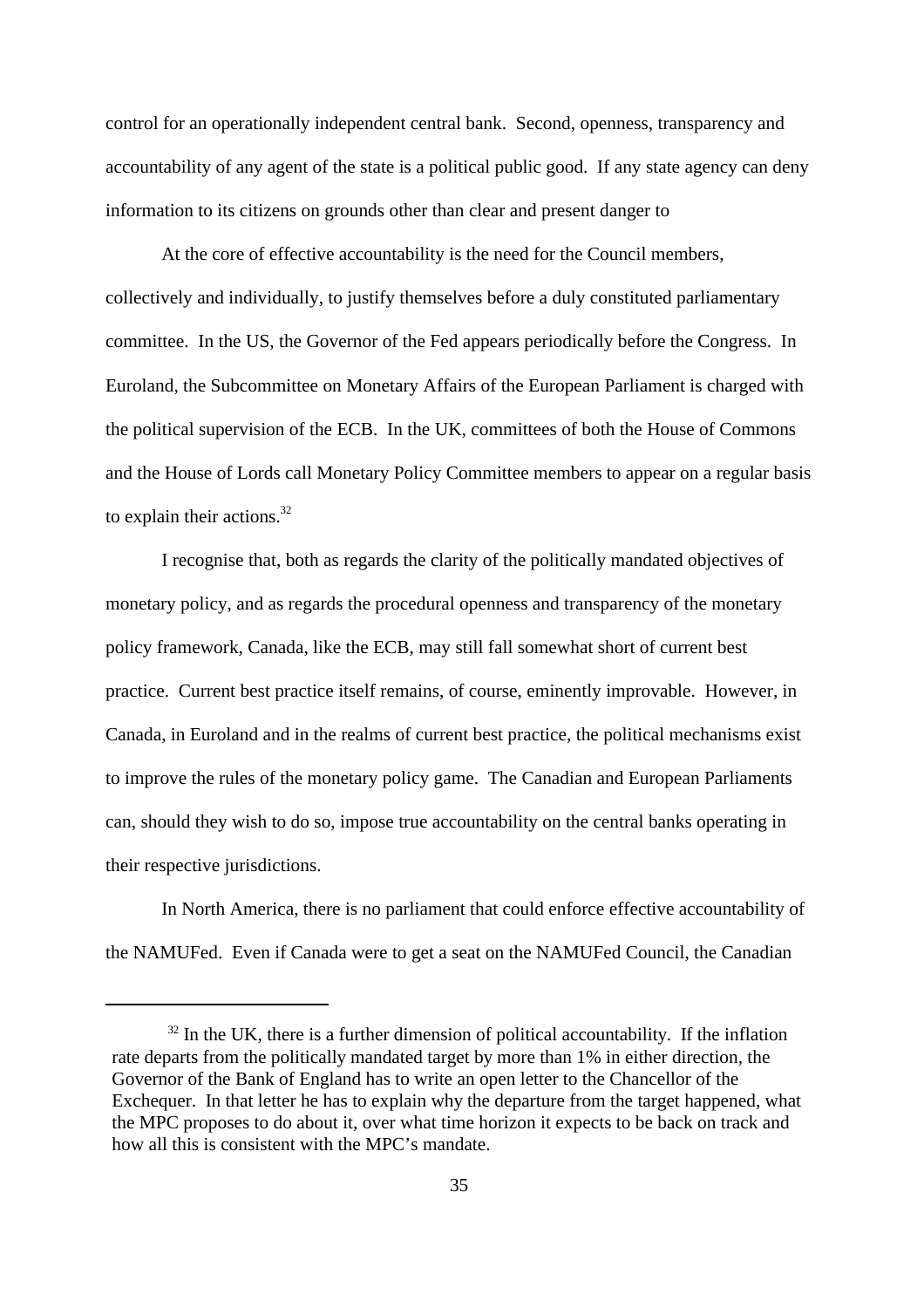Parliament would only be able to call its single representative to account. The non-Canadian majority on the NAMUFed Council would be under no obligation to answer to the elected representatives of the citizens of Canada. The US Congress could hardly be expected to act *in loco parentis* for the Canadian Parliament on monetary matters. Such an arrangement would not, in my view, be acceptable to the citizens of Canada (nor to those of the United States).

# **(IV) Conclusion.**

I conclude that the technical, economic case for Canadian membership in a NAMU is quite finely balanced, but in favour of monetary union if the monetary union in question were a full, formally symmetric monetary union. This would give Canada a reasonable share of NAMU seigniorage; it has the NAMUFed assuming full lender of last resort responsibilities for Canadian financial institutions; the NAMUFed defines its price stability and other economic objectives with reference to the entire NAMU area; and it gives Canada a voice and a vote on the NAMUFed's decision-making council commensurate with its economic weight.

Unilateral 'dolarisation', where a 'peripheral' country simply adopts the currency of another ('centre') nation, without a fair share of the common seigniorage, without access to the discount window and other lender of last resort facilities, and without a voice in the decision making processes of the centre country's central bank would not make economic sense. While the macroeconomic stability arguments and the microeconomic resource savings arguments would still favour monetary union, the seigniorage and lender of last resort considerations would dominate. Unilateral dollarisation should be of interest only to a chronically mismanaged economic basket case, whose sole hope of achieving monetary

36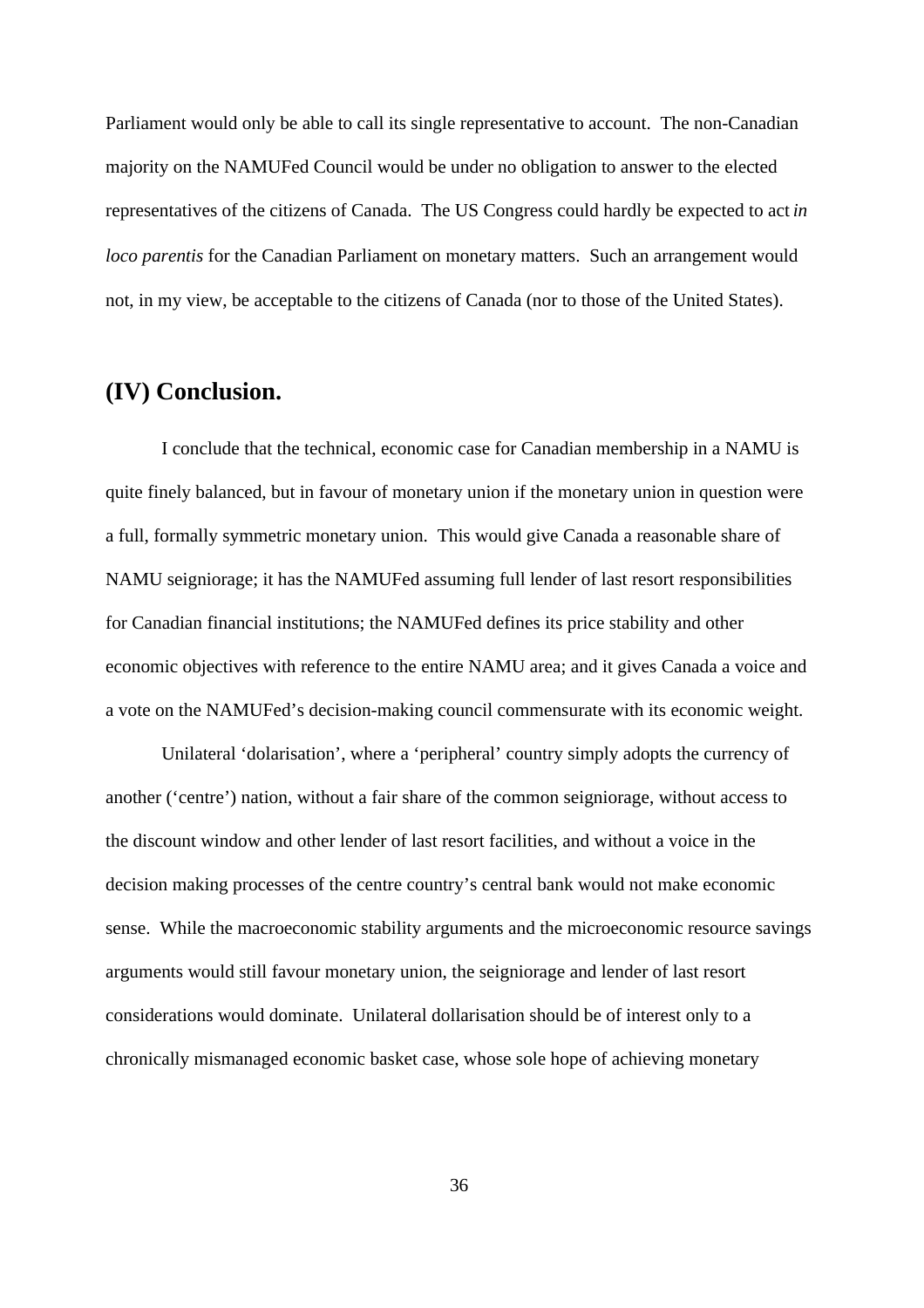stability is to unilaterally surrender monetary sovereignty.<sup>33</sup> Neither Canada nor Mexico fall into that category.

While the economic pros and cons of NAMU are rather finely balanced, the political arguments against it appear to be overwhelming. The absence of effective North Americawide political institutions means that there could be no effective political accountability of the NAMUFed. The surrender of political sovereignty inherent in NAMU would therefore not be perceived as legitimate by a sophisticated citizenry, used to accountability as a right, not as an optional extra..

Critics of EMU have pointed out that the EMU is a small, flightless bird, surviving precariously in arid surroundings. I actually believe that the EMU will fly, and that it will prosper, because it is part of an ongoing process of political unification in Europe. NAMU, however, will not fly, except as part of a wider political movement towards far-reaching political integration, a United States of North America. And there is no sign of that.

<sup>&</sup>lt;sup>33</sup> I have been assured that split infinitives are acceptable now.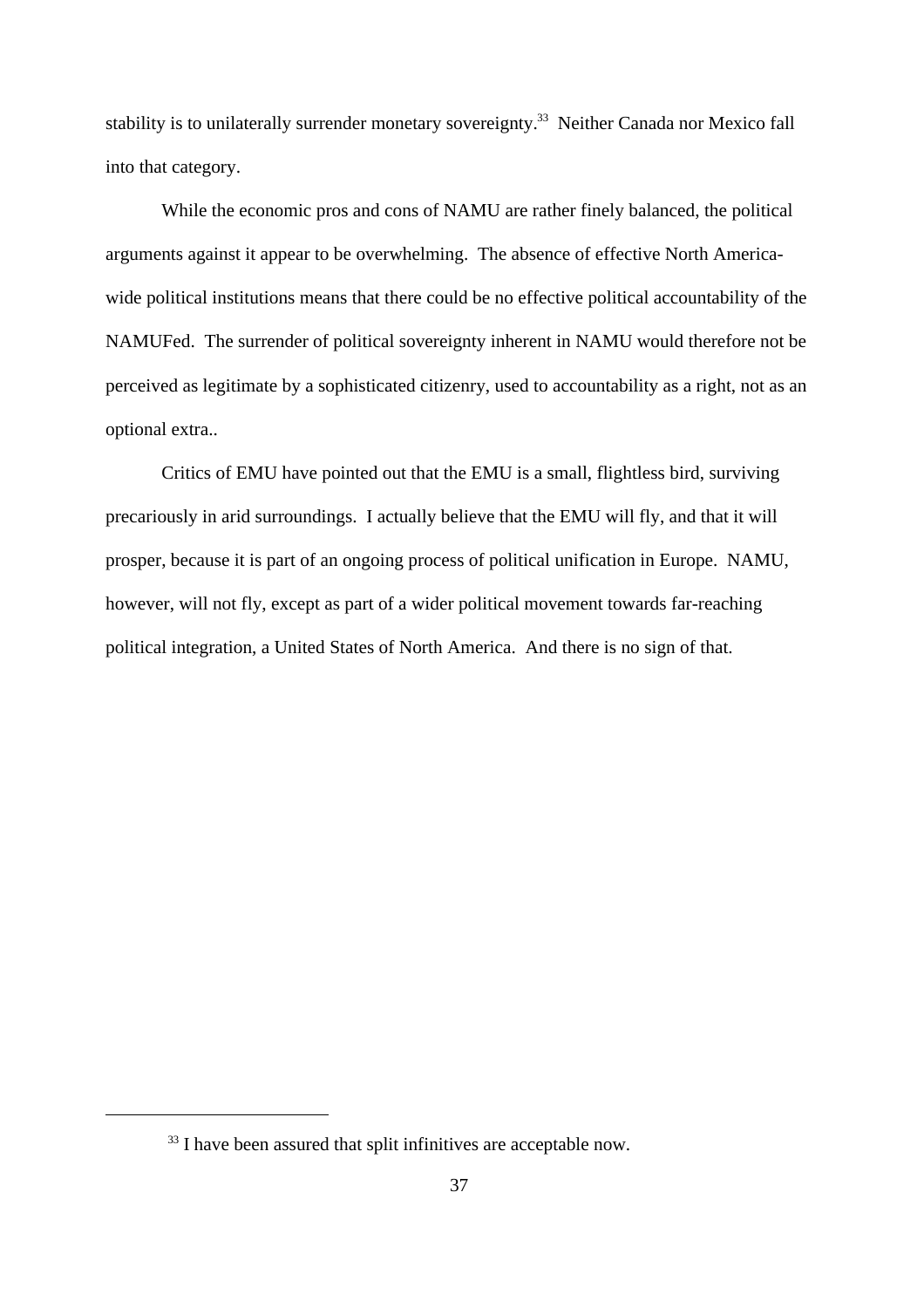## **References**

Allison, Theodore E. [1998], "Overall impact of euro banknotes on the demand for U.S. currency", Testimony before the Subcommittee on Domestic and International Monetary Policy, Committee on Banking and Financial Services, U.S. House of Representatives October 8; http://www.federalreserve.gov:80/BoardDocs/Testimony/1998/19981008.htm

Bayoumi, Tamim and Paul R. Masson [1995], "Fiscal Flows in the United States and Canada: Lessons for Monetary Union in Europe", *European Economic Review*, 39, pp. 253-274.

Buiter, Willem H. and Douglas D. Purvis [1983], "Oil, Disinflation and Export Competitiveness: A Model of the 'Dutch Disease'," in *Economic Interdependence and Flexible Exchange Rates*, Jagdeep S. Bhandari and Bluford H. Putnam with Jay H. Levin (eds.), MIT University Press, pp. 1-247.

Buiter, Willem H. [1997], "The Economic Case for Monetary Union in the European Union", in Christophe Deissenberg, Robert F. Owen and David Ulph eds. *European Economic Integration*, supplement to the *Review of International Economics*, Vol 5, Issue 4, pp. 10-35.

Buiter, Willem H. [1999], "Alice in Euroland", forthcoming *Journal of Common Market Studies*

Buiter, Willem H, Giancarlo Corsetti and Paolo Pesenti [1998] *Financial Markets and European Monetary Cooperation; The Lessons of the 92-93 ERM Crisis,* Cambridge University Press.

Buiter, Willem H. and Nikolaos Panigirtzoglou [1999], "Liquidity Traps; How to Avoid Them and How to Escape Them", Bank of England Mimeo, May; also http://www.econ.cam.ac.uk/faculty/buiter/index.htm.

Courchene, T. J. [1993], "Reflections on the Canadian Federalism: Are there Implications for the European Economic and Monetary Union?", *European Economy*, Special Issue 4 (1993), pp. 23-166.

Courchene, T. J. [1998], "Towards a North American Common Currency: An Optimal Currency Area Analysis", Kingston, Ontario, Queen's University Mimeograph.

Dormans, E.H.M. [1991], *Het Tekort,* Amsterdam, NEHA series.

Dowd, Kevin and David Greenaway [1993], "Currency Competition, Network Externalities and Switching Costs: Towards an Alternative View of Optimum Currency Areas", *Economic Journal* 102, pp. 1180-89.

Eichengreen, Barry [1996], "On the Links Between Monetary and Political Integration.", mimeo, University of California at Berkeley, December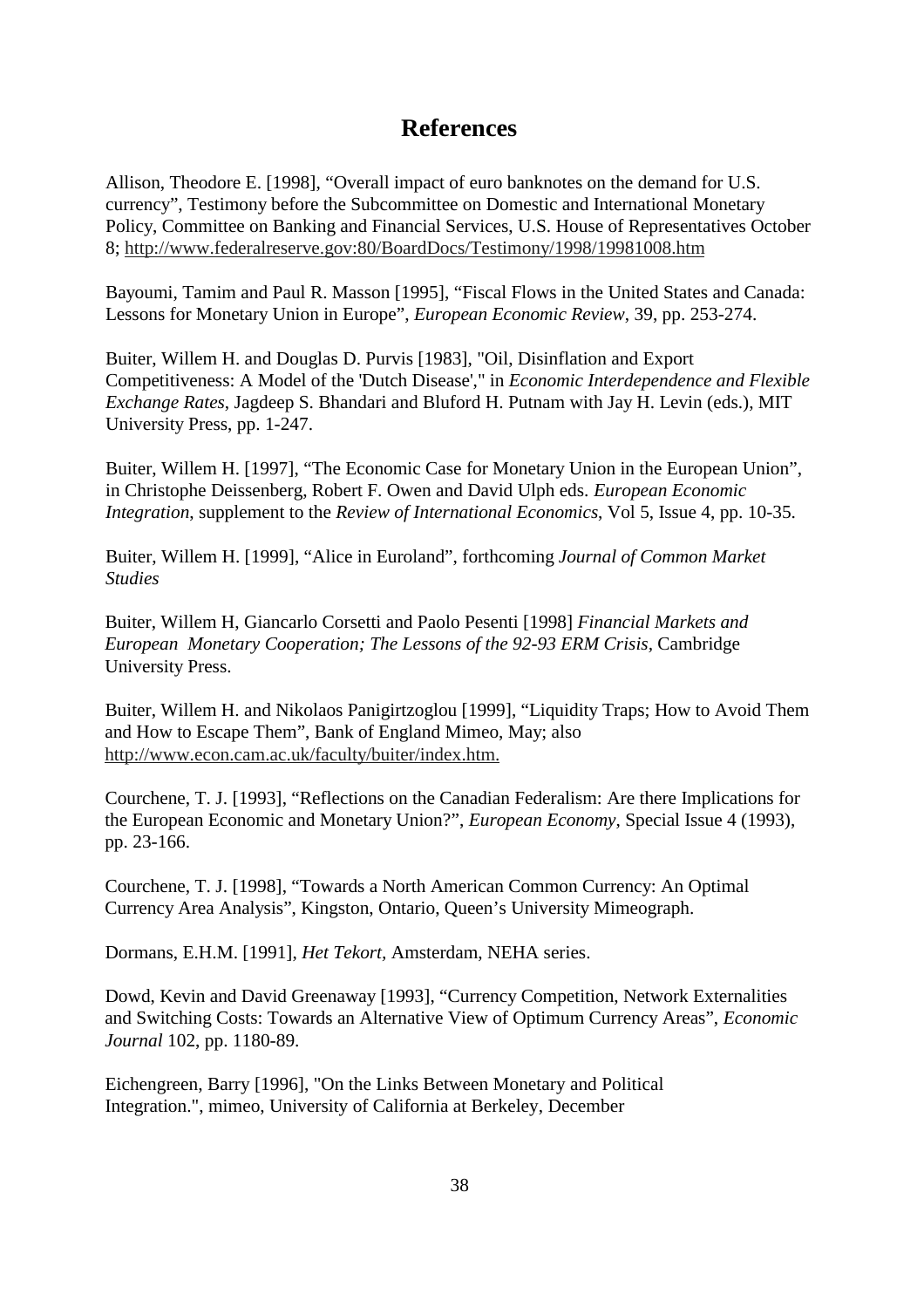Engel, Charles and John H. Rogers [1996], "How Wide is the Border", *American Economic Review*, 86(5), December, pp. 1112-11225.

European Economy [1990], *One market, one money; An evaluation of the potential benefits and costs of forming an economic and monetary union*, No 44, October. Fidrmuc, Jan and Július Horváth [1998], "Stability of Monetary Unions: Lessons from the Break-up of Czechoslovakia", *CentER for Economic Research Discussion Paper, no. 987*4, July.

Freedman, Charles [1994], "The use of indicators and of the monetary conditions index in Canada", Frameworks for Monetary Stability: Policy Issues and Country Experiences", published under the direction of T.J.T. Baliño and C. Cottarelli, International Monetary Fund, Washington D.C.

Freedman , Charles [1995], "The role of monetary conditions and the monetary conditions index in the conduct of policy", remarks by Charles Freedman to the Conference on International Developments and the Economic Outlook for Canada, organised by the Policy and Economic Analysis Program, Institute for Policy Analysis, University of Toronto, 15 June 1995.

Furstenberg, George von, and Michele Fratianni [1996], "Monetary Union: Still Coming in Europe and North America?", *Challenge*, July-August, pp. 34-39.

Ingram James [1969], "The Currency Area Problem2, in R. A. Mundell and A.K. Svoboda eds, *Monetary Problems of the International Economy*, Chicago Il, Chicago University Press.

Kenen, Peter [1969]," The Theory of Optimal Currency Areas: An Eclectic View," in R. A. Mundell and A.K. Svoboda eds, *Monetary Problems of the International Economy*, Chicalo Il, Chicago University Press.

Laidler, David [1999],"The Exchange Rate Regime and Canada's Monetary Order", Bank of Canada Working Paper 99-7, March

McKinnon, Ronald I. [1963], "Optimum Currency Areas", *American Economic Review*, 53, pp. 717-25.

Masson, Paul R. and Mark P. Taylor [1992], "Common Currency Areas and Currency Unions: An Analysis of the Issues", CEPR Discussion Paper 644.

Mundell, Robert A. [1961], "A Theory of Optimum Currency Areas", *American Economic Review*, 51, pp. 657-75.

Osberg, Lars and Pierre Fortin eds [1998], *Hard money, hard times; Why zero inflation hurts Canadians*, James Lorimer & Co, Publishers, Toronto.

Poole, William [1970],"Optimal Choice of Monetary Policy Instruments in a Simple Stochastic Macromodel", *Quarterly Journal of Economics*, 84, pp. 197-216.